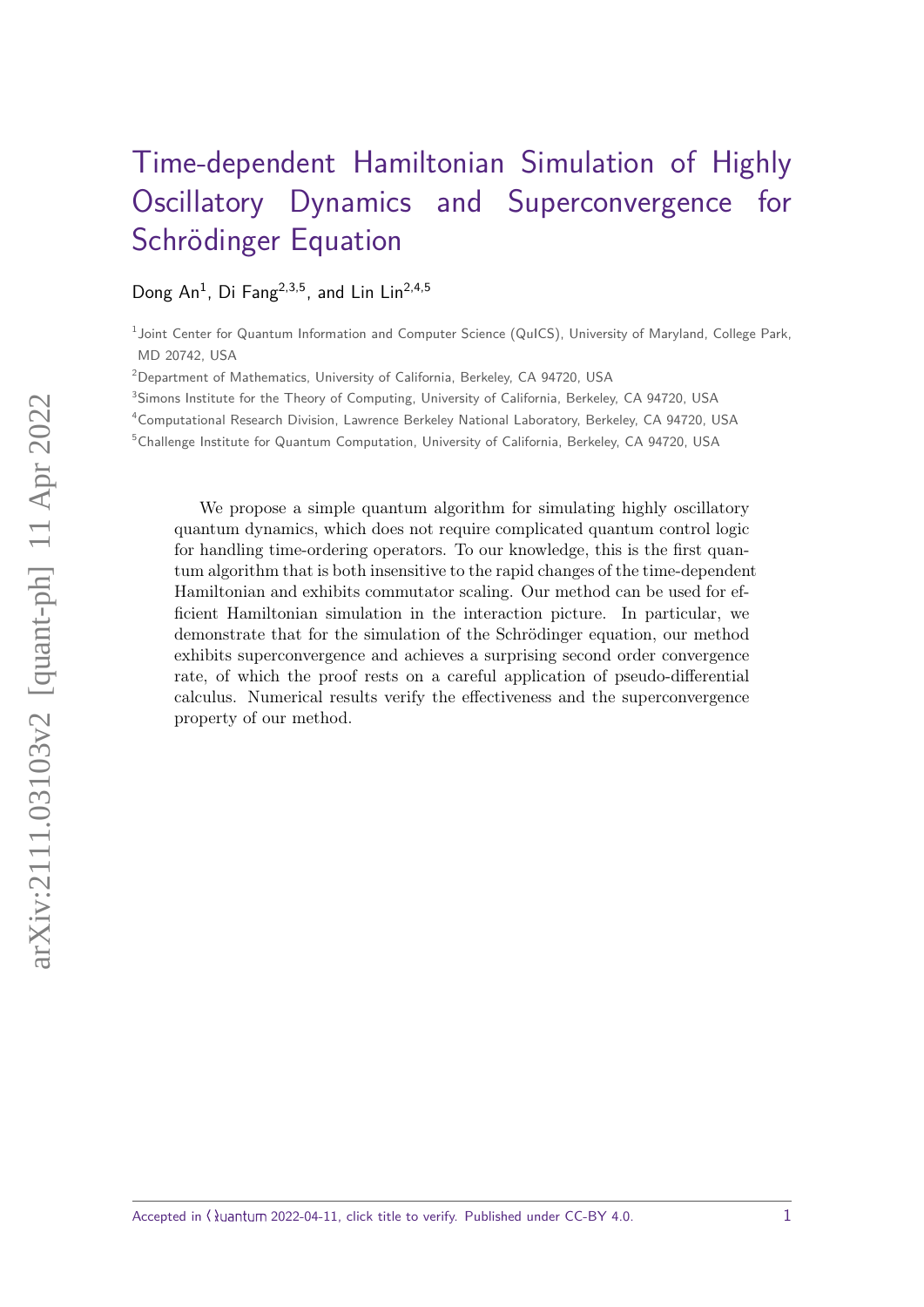# **Contents**

| 1              | Introduction                                                  |                                                                                             |    |  |
|----------------|---------------------------------------------------------------|---------------------------------------------------------------------------------------------|----|--|
| $\bf{2}$       |                                                               | Preliminaries                                                                               | 8  |  |
| 3              | Quantum highly oscillatory protocol                           |                                                                                             |    |  |
|                | 3.1                                                           | $qHOP$ for time-dependent Hamiltonian simulation $\ldots$ , , ,                             | 9  |  |
|                |                                                               | 3.1.1                                                                                       | 9  |  |
|                |                                                               | 3.1.2<br>Derivation of the method $\ldots \ldots \ldots \ldots \ldots \ldots \ldots \ldots$ | 9  |  |
|                | 3.2                                                           | qHOP for unbounded Hamiltonian simulation in the interaction picture                        | 11 |  |
|                |                                                               | 3.2.1                                                                                       | 11 |  |
|                |                                                               | 3.2.2                                                                                       | 12 |  |
|                |                                                               | qHOP for interaction picture simulation<br>3.2.3                                            | 12 |  |
|                |                                                               | 3.2.4                                                                                       | 14 |  |
| $\overline{4}$ |                                                               | Complexity analysis                                                                         | 14 |  |
|                | 4.1                                                           |                                                                                             | 14 |  |
|                |                                                               | 4.1.1                                                                                       | 15 |  |
|                |                                                               | 4.1.2<br>Short-time and Long-time complexity $\ldots \ldots \ldots \ldots \ldots$           | 16 |  |
|                |                                                               | 4.1.3                                                                                       | 18 |  |
|                |                                                               | 4.1.4                                                                                       | 19 |  |
|                | 4.2                                                           | Complexity of the Hamiltonian simulation in the interaction picture $\ldots$ .              | 21 |  |
|                |                                                               | 4.2.1                                                                                       | 21 |  |
|                |                                                               | 4.2.2<br>Scaling of the commutator $\dots \dots \dots \dots \dots \dots \dots \dots \dots$  | 22 |  |
|                | 4.3                                                           | Superconvergence for simulating the Schrödinger equation in the interaction                 |    |  |
|                |                                                               |                                                                                             | 24 |  |
| $\mathbf{5}$   |                                                               | <b>Numerical results</b><br>27                                                              |    |  |
| 6              |                                                               | Conclusion and discussion                                                                   |    |  |
| $\mathbf{A}$   | Existing algorithms for time-dependent Hamiltonian simulation |                                                                                             |    |  |
|                | A.1                                                           |                                                                                             | 36 |  |
|                | A.2                                                           |                                                                                             | 38 |  |
|                | A.3                                                           |                                                                                             | 39 |  |
|                |                                                               |                                                                                             | 40 |  |

## <span id="page-1-0"></span>1 Introduction

Hamiltonian simulation is of immense importance in characterizing the dynamics for a diverse range of systems in quantum physics, chemistry, and materials science. It is also used as a subroutine in many other quantum algorithms. Let  $H(t) \in \mathbb{C}^{2^{n_s} \times 2^{n_s}}$  be a timedependent Hamiltonian on the time interval  $[0, T]$ , where  $n<sub>s</sub>$  denotes the number of system qubits. The problem of Hamiltonian simulation is to solve the time-dependent Schrödinger equation

<span id="page-1-1"></span>
$$
i\partial_t |\psi(t)\rangle = H(t) |\psi(t)\rangle, \quad |\psi(0)\rangle = |\psi_0\rangle. \tag{1}
$$

The exact evolution operator is given by  $U(t,0) = \mathcal{T} \exp\left(-i \int_0^t H(s) ds\right)$  where  $\mathcal{T}$  is the time-ordering operator. When  $H(t) \equiv H$  does not depend on time, this is a timeindependent Hamiltonian simulation problem, and  $U(t, 0) = \exp(-iHt)$ . If the time evo-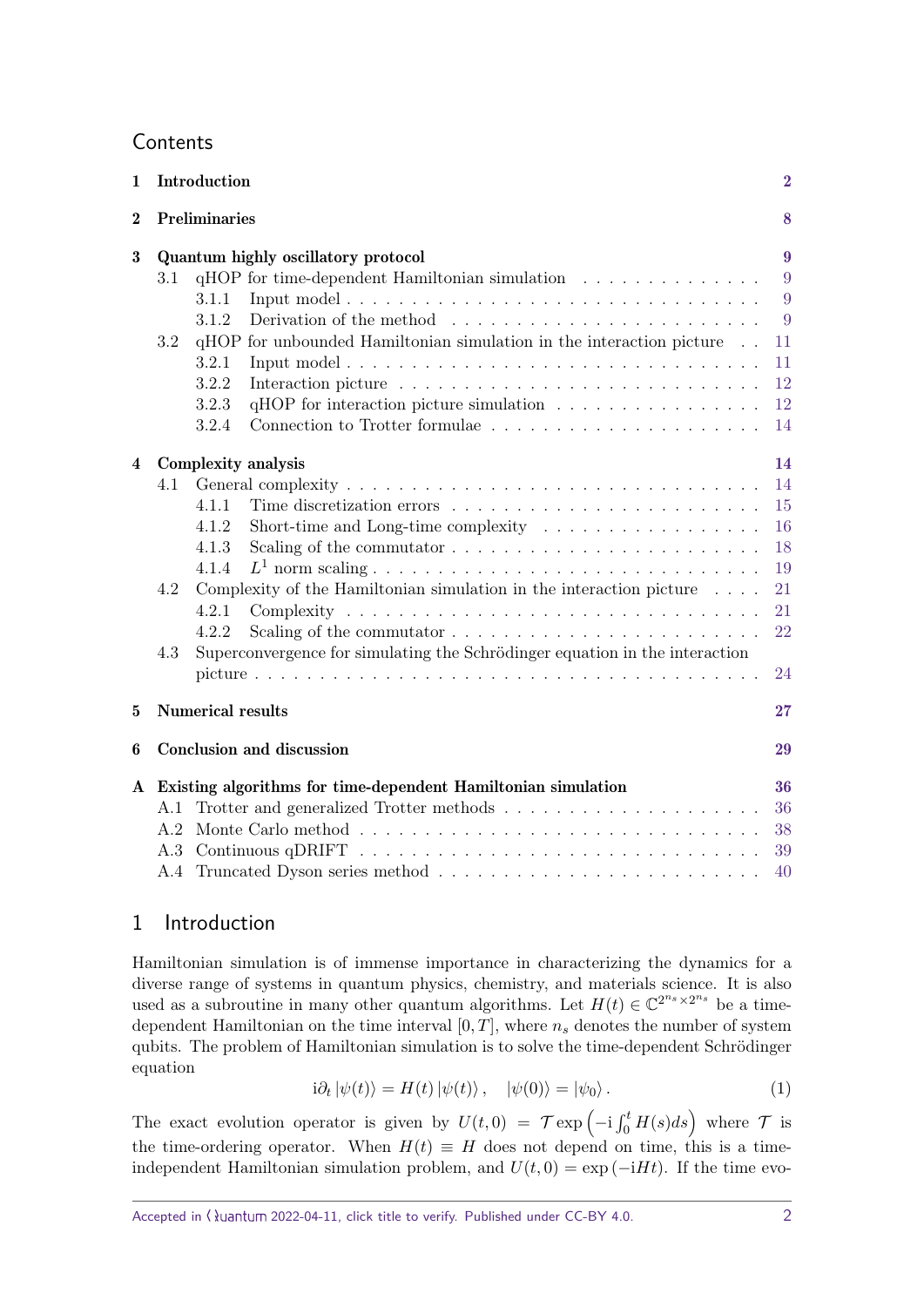lution operator  $U(t,0)$  varies slowly with respect to  $t$  (for both time-independent and time-dependent Hamiltonian simulations), many numerical integrators can yield satisfactory performance. On the other hand, if  $U(t,0)$  is highly oscillatory with respect to  $t$ , the numerical integrator must be carefully chosen to reduce the computational cost. The high oscillation of  $U(t,0)$  has two main sources: (1) the Hamiltonian  $H(t)$  itself oscillates rapidly in time, *i.e.*, the spectral norm of the time derivative,  $||H'(t)||$ , is large. (2)  $H(t)$ has high energy modes, i.e. the spectral norm  $||H(t)||$  is large. This can result in highly oscillatory wavefunctions even if *H* itself is time-independent.

A wide range of applications falls into one or both categories. For example, highly oscillatory wave functions or Hamiltonian with large spectral norm are commonly observed in adiabatic quantum computation [\[1,](#page-31-0) [24\]](#page-32-0), *k*-local Hamiltonians (with a large number of sites) [\[20,](#page-32-1) [36,](#page-33-0) [37\]](#page-33-1), and the electronic structure problem (with a real space discretization) [\[2,](#page-31-1) [32,](#page-33-2) [33,](#page-33-3) [49\]](#page-34-0). On the other hand, in quantum control problems with ultrafast lasers [\[23,](#page-32-2) [42,](#page-33-4) [43\]](#page-33-5), and interaction picture Hamiltonian simulation [\[38,](#page-33-6) [45\]](#page-33-7), the Hamiltonian itself typically contains highly oscillatory component. We remark that under certain assumptions, a Hamiltonian of large spectral norm can be more effectively simulated in terms of a fast oscillatory Hamiltonian in the interaction picture, which will be further discussed later.

There have been remarkable progresses in the recent years on designing new algorithms as well as establishing improved theoretical complexity estimate of existing algorithms for time-independent Hamiltonian simulation [\[3,](#page-31-2) [4,](#page-31-3) [5,](#page-31-4) [6,](#page-31-5) [7,](#page-31-6) [9,](#page-31-7) [13,](#page-31-8) [15,](#page-32-3) [17,](#page-32-4) [18,](#page-32-5) [19,](#page-32-6) [20,](#page-32-1) [35,](#page-33-8) [36,](#page-33-0) [38,](#page-33-6) [46\]](#page-33-9). However, for time-dependent Hamiltonian simulation, there are considerably fewer quantum algorithms available, including Monte Carlo method [\[44\]](#page-33-10), truncated Dyson series method [\[6,](#page-31-5) [31,](#page-32-7) [38\]](#page-33-6), permutation expansion based Dyson series methods [\[16\]](#page-32-8), contin-uous qDRIFT [\[8\]](#page-31-9), and rescaled Dyson series methods  $[8]$ <sup>[1](#page-2-0)</sup>. Among these algorithms, the high order truncated Dyson series method achieves so far the best asymptotic complexity for general time-dependent Hamiltonian simulation as well as unbounded Hamiltonian simulation in the interaction picture [\[38\]](#page-33-6). Despite the advantages in terms of asymptotic scaling, the implementation of truncated Dyson series method beyond the first order expansion requires the explicit monitoring of the time ordering operations of the form  $\int_0^t dt_1 \int_0^t dt_2 \cdots \int_0^t dt_k \mathcal{T}[H(t_1)H(t_2)\cdots H(t_k)].$  This leads to complicated quantum control logic [\[38\]](#page-33-6), and significant overheads as well as large constant factors [\[45,](#page-33-7) [49\]](#page-34-0). Such operations are also incompatible with efficient simulation methods such as qubitization [\[37\]](#page-33-1) and quantum singular value transformation (QSVT) [\[25\]](#page-32-9). These drawbacks significantly hinder the practical efficiency of high order truncated Dyson series methods, and inspire the recent development of hybridized interaction picture Hamiltonian simulation methods that do not rely on complicated quantum control logic [\[45\]](#page-33-7). Our work follows the same trajectory and focuses on practical methods that do not require complicated clock construction circuits. To the extent of our knowledge, all methods within this category [\[8,](#page-31-9) [45\]](#page-33-7) achieve first order accuracy.

#### Contribution:

In this work, we propose a simple quantum algorithm, called *quantum Highly Oscilla*tory Protocol (qHOP). The derivation of qHOP can be succinctly summarized as follows (see Section [3.1](#page-8-1) for more details). On each short time interval  $[(j + 1)h, jh]$  (*h* is the time step), we simply replace the time-ordered matrix exponential with the standard ma-

<span id="page-2-0"></span><sup>&</sup>lt;sup>1</sup>When the Hamiltonian can be split into the sum of several simpler Hamiltonians, standard and generalized Trotter methods [\[2,](#page-31-1) [29,](#page-32-10) [44,](#page-33-10) [53,](#page-34-1) [54\]](#page-34-2) can also be applied. For now we only focus on the simulation for general time-dependent Hamiltonian  $H(t)$ , and we postpone the discussion of Trotter type methods later when we discuss the Hamiltonian simulation in the interaction picture.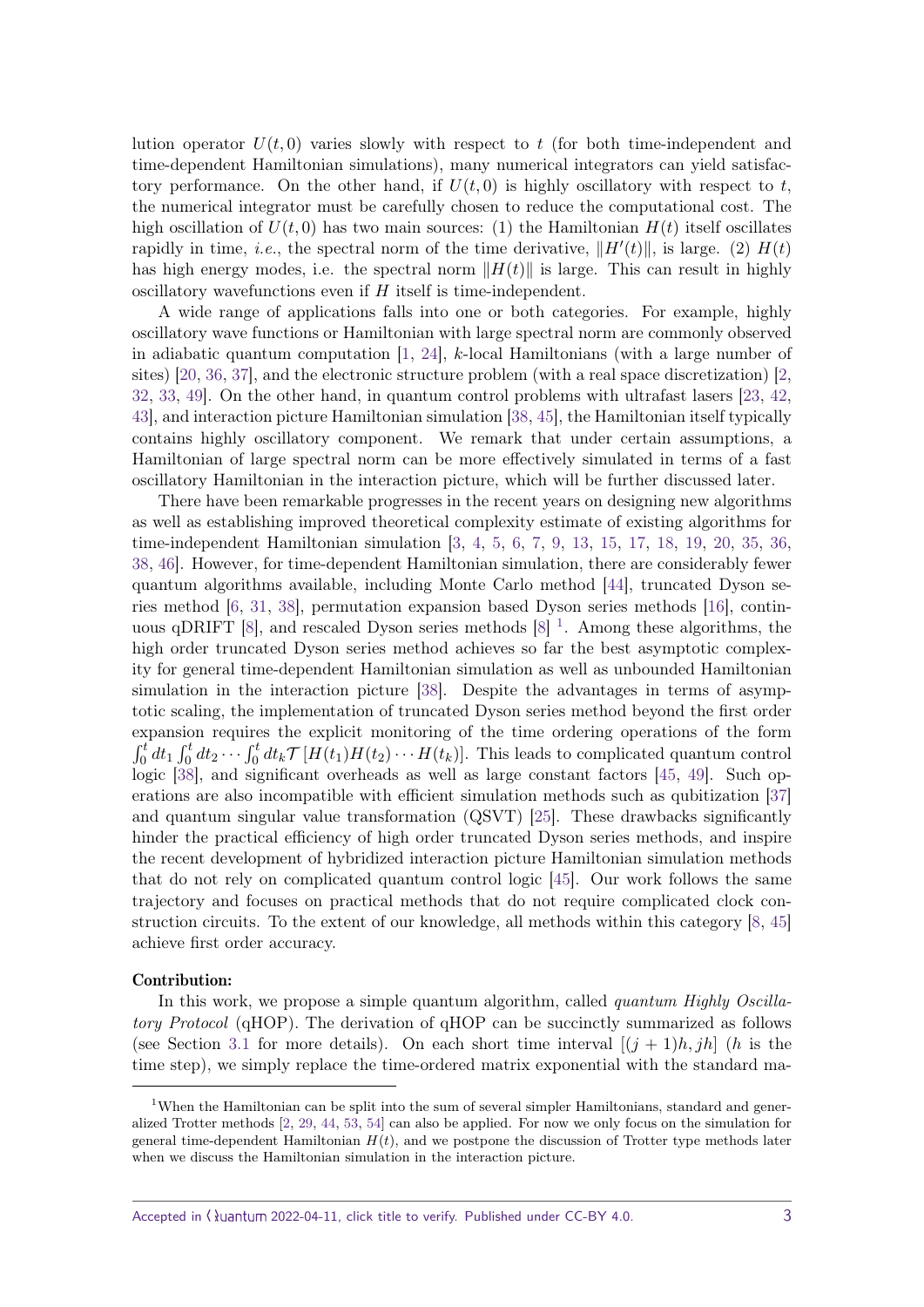trix exponential. This is a time-independent Hamiltonian simulation problem and can be performed with QSVT. We approximate the integral  $\int_{jh}^{(j+1)h} H(s)ds$  by a numerical quadrature with a large number of quadrature points *M*, which can depend polynomially on  $\Vert H'(t) \Vert$ . We remark that the generous use of quadrature points here is distinctly different from that in any classical integrators used in practice, of which the number of quadrature points must be judiciously chosen to reduce the computational cost [\[10,](#page-31-10) [28,](#page-32-11) [50\]](#page-34-3). The quantum computer can leverage the efficiency of the linear combination of unitaries (LCU) technique [\[21,](#page-32-12) [26\]](#page-32-13), and the additional cost only scales logarithmically with respect to *M*.

The effectiveness of qHOP for highly oscillatory dynamics can be intuitively understood as follows. First, qHOP can be derived by truncating the Magnus expansion [\[40\]](#page-33-11) up to the first order. Thanks to the efficiency of the LCU technique, we can choose a relatively large number of quadrature nodes with a logarithmic overhead, and the dominant part of the qHOP approximation error is due to that of the truncated Magnus expansion, which can be expressed in terms of the integral of the time-dependent Hamiltonian or its commutators and is independent of the derivatives of the Hamiltonian. As a result, even when  $\|H\|$  becomes very large, as long as the numerical quadrature is performed sufficiently accurately, the cost of qHOP scales almost linearly with respect to the norm of the commutator  $\sup_{s,t} ||[H(s), H(t)]||$ , and is independent of  $||H'||$ . In many applications, the norm of the commutator can be smaller than  $\sup_t ||H(t)||^2$  [\[20\]](#page-32-1).

Second, when  $\|H\|$  is bounded and  $\|H\|$  is large, we prove that qHOP can in fact achieve second order accuracy. This leads to better scalings than first order truncated Dyson series method in almost all parameters, namely the norm  $\|H\|$ , the evolution time *T* and the simulation error  $\epsilon$ . This is because the local time discretization error of qHOP explores local commutator scaling  $\max_{|s-t| for small time step size *h*, and$ this can offer an extra order of *h* when the time derivative  $||H'||$  is bounded.

Third, we show that  $qHOP$  can also achieve the  $L^1$ -norm scaling if the time step sizes can be dynamically chosen in the same fashion as that of the continuous qDRIFT method [\[8\]](#page-31-9). More specifically, we derive an alternative complexity upper bound which scales almost quadratically in the average performance of  $||H(s)||$ , namely  $T^{-1} \int_0^T ||H(s)|| ds$ . Such an  $L^1$ -norm scaling demonstrates that  $qHOP$  can be efficient for certain fast oscillatory Hamiltonians, whose spectral norm can be large at certain time *t* but is relatively small on average. Therefore the performance of qHOP is at least comparable to that of continuous qDRIFT. Our numerical results indicate that qHOP can significantly outperform the continuous qDRIFT method in practice.

To the extent of our knowledge, qHOP is the first quantum algorithm that simultaneously exhibits commutator scaling and is insensitive to fast oscillations of  $H(t)$ . Table [1](#page-4-0) compares qHOP with the Monte Carlo method, the first order truncated Dyson series method and the continuous qDRIFT method. The results demonstrate that the scaling of qHOP is better than the existing three algorithms in both scenarios.

As an application, qHOP can be used to accelerate time-dependent Hamiltonian simulation in the interaction picture. Consider the dynamics

<span id="page-3-0"></span>
$$
i\partial_t |\psi(t)\rangle = (A + B(t)) |\psi(t)\rangle.
$$
 (2)

Here  $A \in \mathbb{C}^{2^{n_s} \times 2^{n_s}}$  is a time-independent Hamiltonian operator and  $B(t) \in \mathbb{C}^{2^{n_s} \times 2^{n_s}}$  is a time-dependent Hamiltonian. We assume that *A* has large spectral norm and can be fastforwarded. One example of wide applications is the electronic structure problem in the real space formulation [\[2,](#page-31-1) [49\]](#page-34-0), where *A* comes from spatial discretization of the Laplacian operator  $-\Delta$  and  $B(t)$  is the discretized time-dependent potential. Since *H* can be split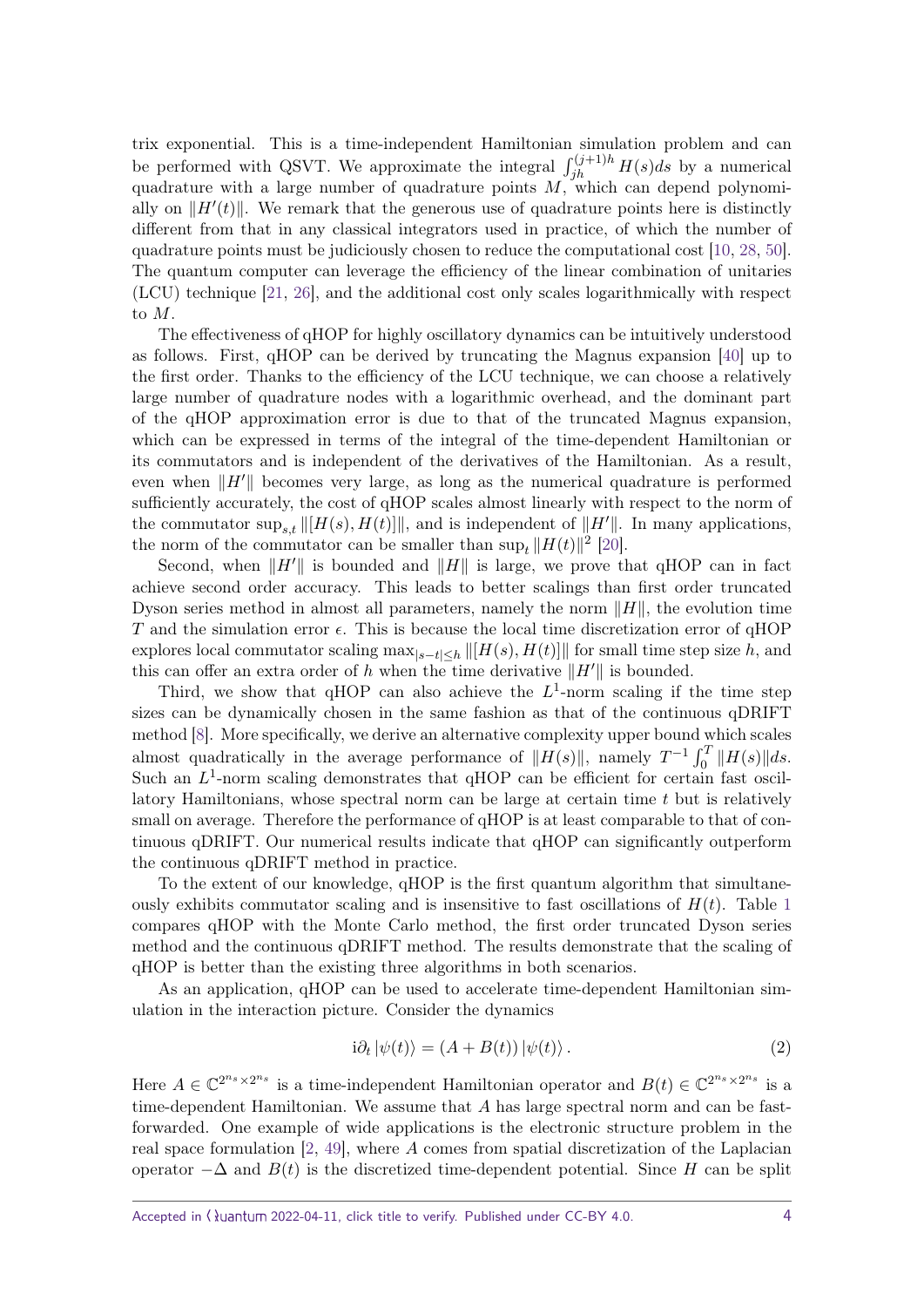<span id="page-4-0"></span>

| Methods                                     | Query complexities                                                                                                                                                                                                                                                                                                                                                      |                                                                                  |                                                                                                                  |
|---------------------------------------------|-------------------------------------------------------------------------------------------------------------------------------------------------------------------------------------------------------------------------------------------------------------------------------------------------------------------------------------------------------------------------|----------------------------------------------------------------------------------|------------------------------------------------------------------------------------------------------------------|
|                                             | General                                                                                                                                                                                                                                                                                                                                                                 | w. bounded $  H'  $<br>and large $  H  $                                         | w. large $  H'  $                                                                                                |
| Monte Carlo<br>method                       | $\left(\min\left\{\frac{\alpha^2\widetilde{\alpha}^2T^4}{\epsilon^3},\frac{\alpha^2\widetilde{\beta}^{1/2}T^{7/2}}{\epsilon^{5/2}}\right\}\right)$<br>Õ                                                                                                                                                                                                                 | $\widetilde{\mathcal{O}}\left(\frac{\alpha^{5/2}T^{7/2}}{\epsilon^{5/2}}\right)$ | $\mathcal{O}\left(\frac{\alpha^2\widetilde{\alpha}^2T^4}{\epsilon^3}\right)$                                     |
| order<br>First<br>truncated<br>Dyson series | $\mathcal{O}\left(\frac{\alpha^2 T^2}{\epsilon}\right)$                                                                                                                                                                                                                                                                                                                 | $\mathcal{O}\left(\frac{\alpha^2 T^2}{\epsilon}\right)$                          | $\mathcal{O}\left(\frac{\alpha^2 T^2}{\epsilon}\right)$                                                          |
| continuous<br>qDRIFT                        | $\mathcal{O}\left(\frac{\overline{\alpha}^2 T^2}{\epsilon}\right)$                                                                                                                                                                                                                                                                                                      | $\mathcal{O}\left(\frac{\overline{\alpha}^2 T^2}{\epsilon}\right)$               | $\mathcal{O}\left(\frac{\overline{\alpha}^2 T^2}{\epsilon}\right)$                                               |
| qHOP                                        | $\left[\min_{\epsilon} \left\{ \frac{\widetilde{\alpha}^2 T^2}{\epsilon}, \frac{\overline{\alpha}^2 T^2}{\epsilon}, \frac{\widetilde{\beta}^{1/2} T^{3/2}}{\epsilon^{1/2}} \right\} \right] \widetilde{\mathcal{O}} \left( \frac{\alpha^{1/2} T^{3/2}}{\epsilon^{1/2}} + \alpha T \right)\right]$<br>$\widetilde{\mathcal{O}}$<br>$-\overset{\sim}{{\cal O}}(\alpha T)$ |                                                                                  | $T^2 \min\left\{\widetilde{\alpha}^2, \overline{\alpha}^2\right\}$<br>$\tilde{\mathcal{O}}\left(\alpha T\right)$ |

Table 1: Comparison of query complexities of using different methods to simulate Eq. [\(1\)](#page-1-1) on the  $\lim_{\epsilon\to 0^+}\frac{1}{\epsilon}\lim_{\epsilon\to 0^+}\frac{1}{\epsilon}\int_{0}^{\epsilon}f(s)\,ds$  error. Here we assume  $\max_{s\in [0,T]}\|H(s)\|\leq \alpha, \ T^{-1}\int_0^T\|H(s)\|ds\leq \alpha.$  $\overline{\alpha}$ ,  $\max_{s,t\in[0,T]}\| [H(s),H(t)]\| \leq \tilde{\alpha}^2$ , and  $\max_{s,t\in[0,T]}\| [H'(s),H(t)]\| \leq \tilde{\beta}$ . Query complexities are monographs in pumplex of quoties to the input model of the time dependent Hamiltonian. For continuous measured by numbers of queries to the input model of the time-dependent Hamiltonian. For continuous qDRIFT, the query complexity is measured with respect to the oracle *e* −*iH*(*t*)*/p*(*t*) and the error is measured in the diamond norm of quantum channels, instead of the operator norm of unitaries.

into two parts and *A* is fast-forwardable, Trotter splitting [\[20\]](#page-32-1) can be directly used to simulate Eq. [\(2\)](#page-3-0). However, the number of Trotter steps still depends on  $||A||$  or at least norms of the commutators involving *A*.

The dynamics can be simulated in the interaction picture with a time-dependent Hamiltonian

<span id="page-4-1"></span>
$$
H_I(t) = e^{iAt} B(t) e^{-iAt}.
$$
\n(3)

Note that  $||H_I(t)|| = ||B(t)|| \ll ||A||$ , but  $H_I(t)$  oscillates rapidly in time. Table [2](#page-5-0) summarizes the results of using different methods to simulate the generic dynamics Eq. [\(2\)](#page-3-0) as well as the digital simulation of the Schrödinger equation with a smooth time-independent potential. Note that the query complexity of all methods in the interaction picture scales only logarithmically with respect to  $||A||$ . For the Schrödinger equation, this means that the query complexity is only proportional to  $log(N)$ , where *N* is the number of grid points. This significantly reduces the overhead caused by spatial discretization, which is known to be one major concern for efficient simulation of electronic structure problems [\[33\]](#page-33-3).

Table [2](#page-5-0) suggests that for the interaction picture Hamiltonian simulation, the performance of qHOP is at least comparable to that of the first order truncated Dyson method and the continuous qDRIFT method. However, if the commutator  $\| [A, B] \|$  and the norm of the derivative  $||B'(t)||$  are small, then qHOP can achieve second order convergence rate. In fact, more detailed analysis shows that the condition for second order convergence can be weakened to be  $\max_{|s-t| \leq h} \left\| [B(t), e^{iA(s-t)}B(s)e^{-iA(s-t)}] \right\| \leq C_{AB}h$  and the preconstant  $C_{AB}$  is small (see Theorem [3](#page-21-1) and Lemma [9\)](#page-21-2).

For the Schrödinger equation, we prove that this is indeed the case (see Lemma [10\)](#page-24-0), where the constant  $C_{AB}$  only depends on the potential  $V$  and can thus scale logarithmically with respect to  $N$ . This implies that  $qHOP$  exhibits superconvergence property for simulating the Schrödinger equation. In numerical analysis, the term "superconvergence" refers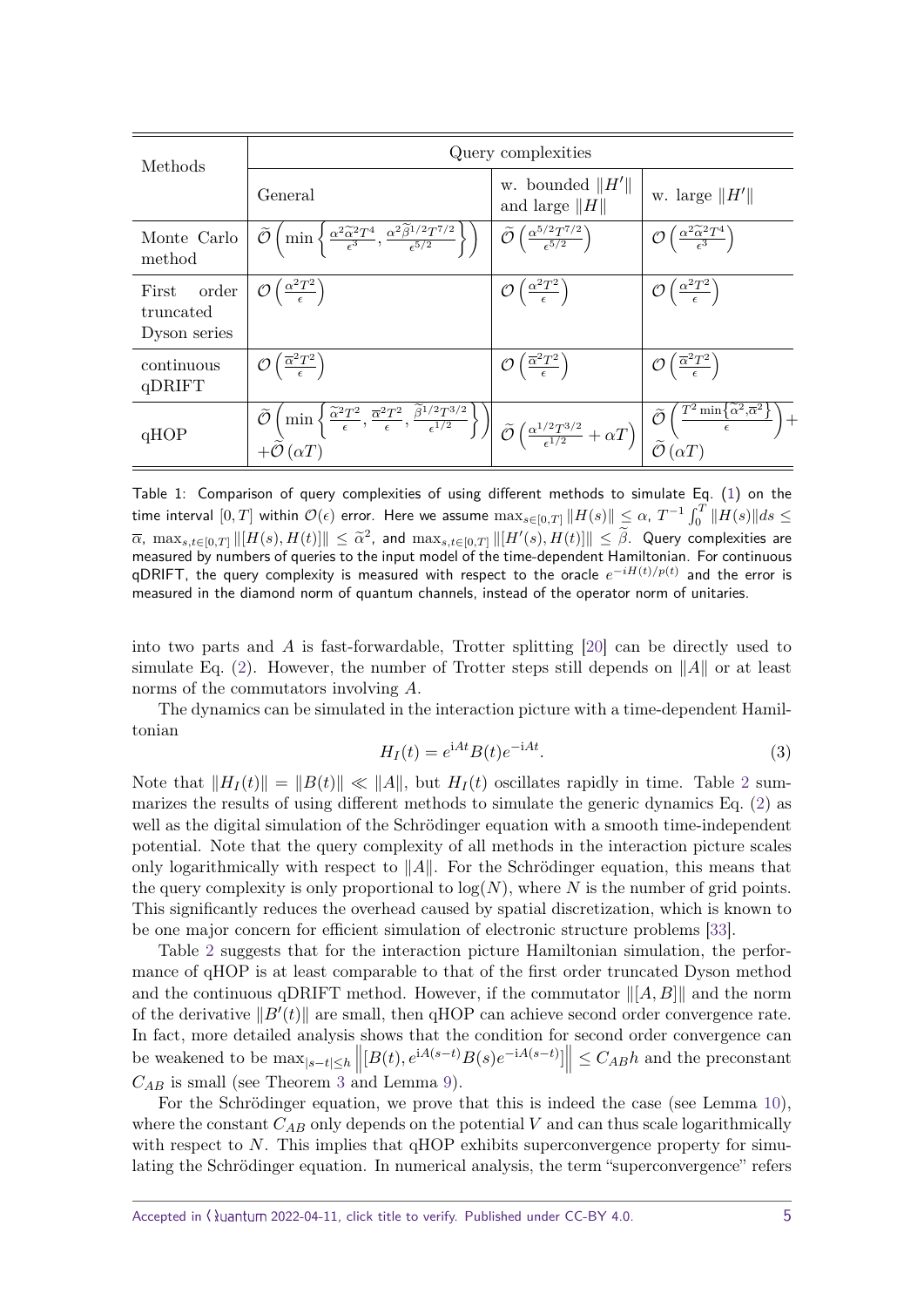<span id="page-5-0"></span>

| Methods                                                          | Query complexities                                                                                                                                                          |                                                                  |  |
|------------------------------------------------------------------|-----------------------------------------------------------------------------------------------------------------------------------------------------------------------------|------------------------------------------------------------------|--|
|                                                                  | General                                                                                                                                                                     | Schrödinger                                                      |  |
| First order Trotter                                              | $  [A,B]  T^2$                                                                                                                                                              | $\frac{NT^2}{\epsilon}$                                          |  |
| Second order Trotter                                             | $(\ [A,[A,B]]\ +\ [B,[B,A]]\ )^{1/2}T^{3/2}$<br>Ο                                                                                                                           | $\frac{NT^{3/2}}{\epsilon^{1/2}}$                                |  |
| Monde Carlo method<br>(interaction picture)                      | $\sqrt{\min_{\epsilon_3} \left\{ \frac{\alpha_B^4 T^4}{\epsilon^3}, \frac{\alpha_B^{5/2} (\alpha_{AB} + \beta_B)^{1/2} T^{7/2}}{\epsilon^{5/2}} \right\}}$<br>$\mathcal{O}$ | $\left(\frac{T^{7/2}}{\epsilon^{5/2}}\right)$                    |  |
| First order truncated<br>Dyson series (interac-<br>tion picture) | $\left(\frac{\alpha_B^2 T^2 \log((\alpha_{AB}+\beta_B)/\alpha_B)}{\epsilon}\right)$                                                                                         | $\mathcal{O}\left(\frac{T^2\log(N)}{\epsilon}\right)$            |  |
| $q$ DRIFT<br>Continuous<br>(interaction picture)                 | $\mathcal{O}\left(\frac{\alpha_B^2 T^2}{\epsilon}\right)$                                                                                                                   | $\mathcal{O}\left(\frac{T^2}{\epsilon}\right)$                   |  |
| qHOP                                                             | $\tilde{\mathcal{O}}\Big(\min\Big\{\tfrac{\alpha_B^2 T^2\log(\alpha_{AB}+\beta_B)}{\epsilon},$                                                                              | $\widetilde{\mathcal{O}}\left(\frac{T^{3/2}\log(N)}{1/2}\right)$ |  |
| (interaction picture)                                            | $\alpha_B T + \frac{\alpha_B^{1/2} (\alpha_{AB} + \beta_B)^{1/2} T^{3/2}}{\epsilon^{1/2}} \Big\}$                                                                           |                                                                  |  |

Table 2: Comparison of query complexities of using different methods to simulate Eq. [\(2\)](#page-3-0) on the time interval  $[0, T]$  within  $\mathcal{O}(\epsilon)$  error. The column "General" refers to the scenario where A and  $B(t)$  are two arbitrary Hamiltonians such that  $\|A\|\leq\alpha_A$  is large but  $e^{-\mathrm{i} A t}$  can be fast-forwarded,  $\max_{t \in [0,T]} \|B(t)\| \leq \alpha_B$ ,  $\max_{t \in [0,T]} \|B'(t)\| \leq \beta_B$ , and  $\max_{t \in [0,T]} \|[A,B(t)]\| \leq \alpha_{AB}$ . For simplicity, in first order Trotter and second order Trotter methods, we further assume  $B(t) \equiv B$  is timeindependent. The column "Schrödinger" refers to the digital simulation of the Schrödinger equation where the Hamiltonian *H* is discretized from the operator  $-\Delta + V(x)$  for a smooth bounded potential function  $V(x)$ , where  $\Delta$  is the Laplacian operator. Specifically, A corresponds to the discretization of −∆, and *B* corresponds to the potential. Here *N* denotes the number of basis functions used in spatial discretization. Query complexities are measured by numbers of the queries to the fast-forwarding implementation of  $e^{-iAt}$  and the input model of  $B(t)$ . The query complexity of continuous qDRIFT is measured with respect to the oracle  $e^{-iB(t)/p_B(t)}$  and the error is measured in the diamond norm of quantum channels, instead of the operator norm of unitaries.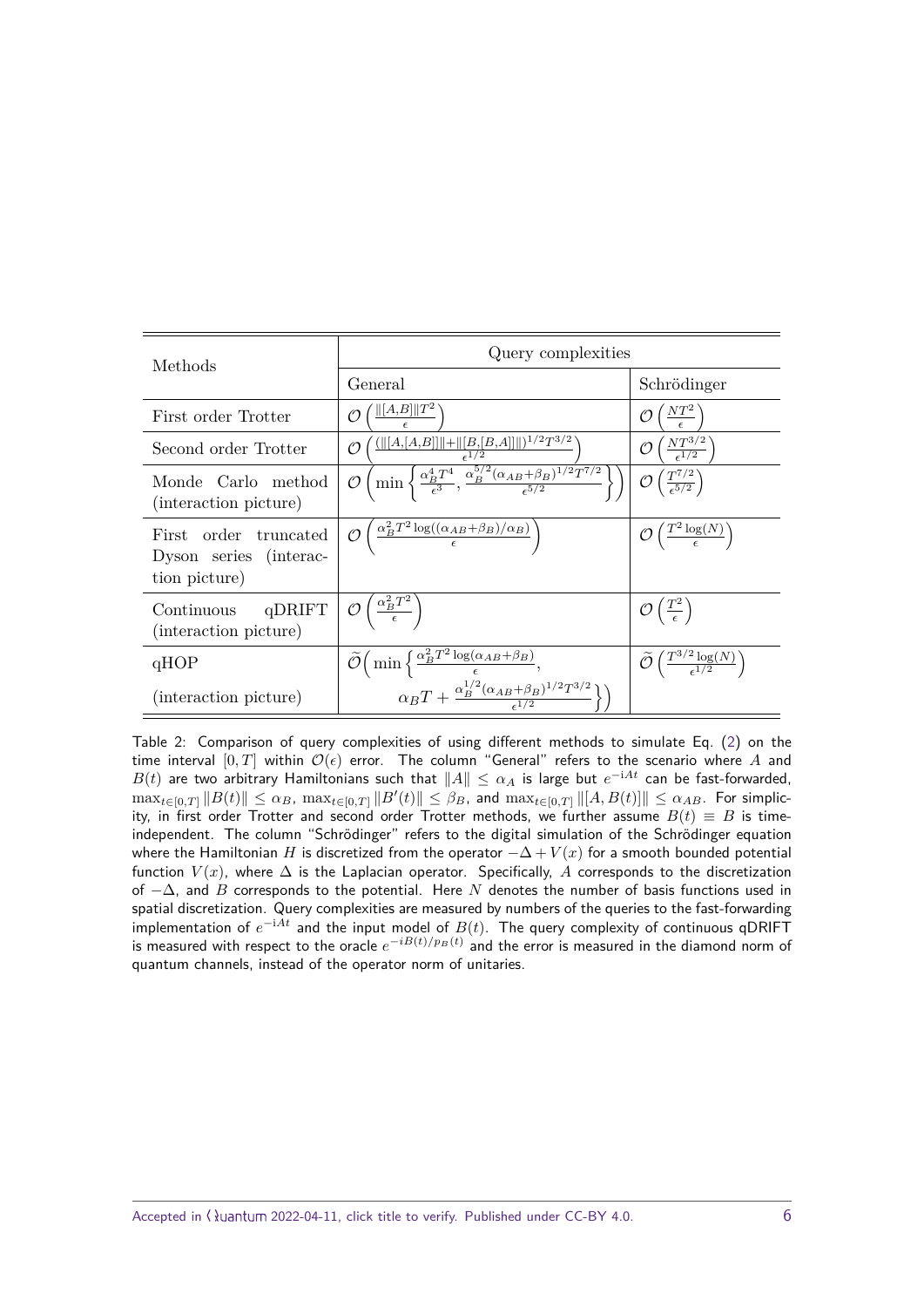to the scenario when a method converges faster than the generally expected convergence rate (see e.g. [\[52\]](#page-34-4)). In physics, this is sometimes attributed to effects of error interference (see e.g. [\[51\]](#page-34-5)). Compared to the Monte Carlo method, the continuous qDRIFT method and the first order truncated Dyson method, qHOP improves the scaling in both  $\epsilon$  and the simulation time *T*. The superconvergence property is a surprising result, and its proof rests on a careful application of pseudo-differential calculus (see  $e.g., [47, 55]$  $e.g., [47, 55]$  $e.g., [47, 55]$  $e.g., [47, 55]$  for an introduction). Our analysis reveals that  $\left\| [V(x), e^{is\Delta}V(x)e^{-is\Delta}] \right\|$  (here  $A = -\Delta, B = V$ ) can be estimated by  $\| [V, \text{op} (V(x - 2ps))] \|$ , which is determined by the potential *V* only, and is independent of the discretization. Here  $op(\cdot)$  stands for the Weyl quantization operator (see Section [4.3\)](#page-23-0).

#### Related works:

In a different context of classical optimal control simulations for quantum systems with multiple coupled degrees of freedom, Ref. [\[39\]](#page-33-13) recently proposed to simulate the interac-tion picture Hamiltonian in Eq. [\(3\)](#page-4-1) as  $\tilde{U}(T,0) = \exp\left(-i \int_0^T H_I(s) ds\right)$ , and the integral is approximated by a numerical quadrature. This is the same as qHOP for interaction picture simulation with a single time segment. Therefore, it is surprising that even with such a crude approximation, the resulting numerical scheme can still achieve good accuracy for quantum control applications. This can be viewed as supporting evidence of the effectiveness of qHOP for simulating more general quantum dynamics.

The efficiency of the truncated Dyson series also rests on the accurate numerical quadrature for approximating certain integrals. As a result, the query complexity depends only logarithmically on  $\Vert H'(t) \Vert$ . This logarithmic dependence can be removed by considering the permutation expansion based approach [\[16\]](#page-32-8), which evaluates the integrals analytically using divided differences, provided that the Hamiltonian can be written in a finite sum of the permutation expansion with its time-dependent components in the form of exponential sums. These methods are particularly appealing when  $\|H'(t)\|$  is large. However, the cost of the truncated Dyson series still depends polynomially on  $||H(t)||$ , instead of the commutators.

The continuous qDRIFT method is an intrinsically probabilistic method, i.e. it approximates the unitary evolution in the weak sense, and the accuracy should be measured by the diamond norm in terms of the corresponding quantum channels [\[49\]](#page-34-0). The cost is also insensitive to  $\|H'(t)\|$  but depends on  $\|H(t)\|$ . It is worth noting that an efficient implementation of the continuous qDRIFT method requires a priori information of the norm  $||H(t)||$  at each time *t* (relative to the overall  $L^{\hat{1}}$  norm  $\hat{J}_0^T ||H(t)|| dt$ ). In the interaction picture Hamiltonian simulation,  $||H_I(t)||$  is a constant with respect to *t*, which facilitates the implementation of the continuous qDRIFT method for interaction picture simulation [\[45\]](#page-33-7). Another randomized algorithm is the Monte Carlo method proposed in [\[44\]](#page-33-10). It is worth noting that its query complexity has a multiplicative dependence on the number of quadrature points M, while ours scales as  $\mathcal{O}(\log M)$  thanks to the efficiency of the LCU procedure.

In order to simulate the dynamics in Eq. [\(2\)](#page-3-0), the cost of Trotter methods depend on the norm of the commutator  $\|[A, B(t)]\|$  or that of nested commutators such as  $\|[A, [A, B(t)]]\|$ . Such a commutator scaling is already a significant improvement over the polynomial dependence on  $||A||$  in the time-independent case [\[20\]](#page-32-1). However, this still leads to the polynomial dependence on *N* for the digital simulation of the Schrödinger equation. It is worth noting that the *N*-independent error bound can also be achieved for Trotter-type algorithms, if the error is measured in terms of the vector norm rather than the operator norm, and if the initial vector satisfies certain regularity assumptions [\[2\]](#page-31-1). On the other hand, the error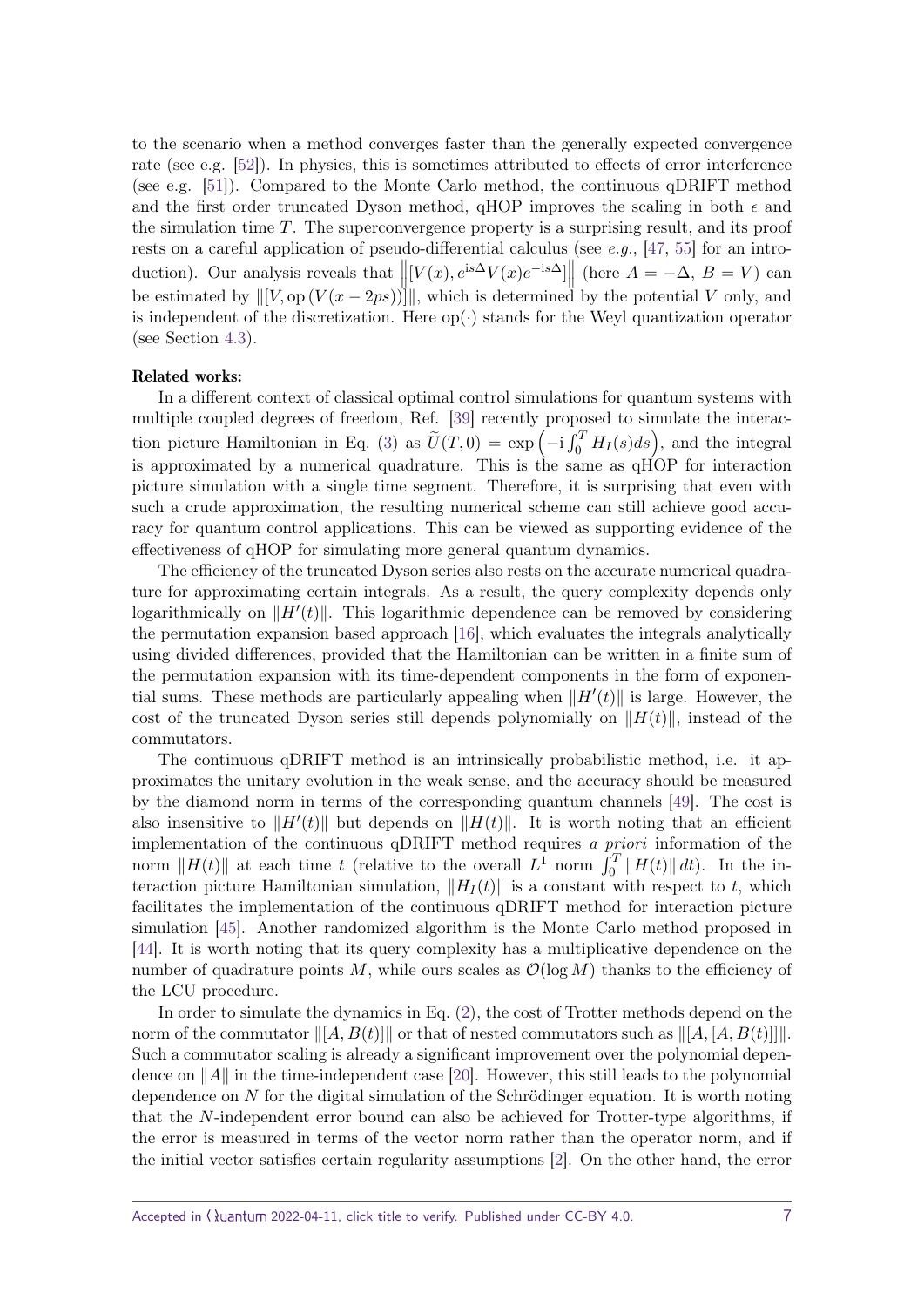of qHOP is measured in the operator norm, and therefore is applicable to arbitrary initial vectors. It is interesting to observe that in the interaction picture Hamiltonian simulation, if we use the mid-point rule to approximate the integral in qHOP, then we exactly recover the second order Trotter method (see Section [3.2.4\)](#page-13-0). Our numerical results verify the advantage of qHOP over Trotter methods when applied to oscillatory initial wavepackets.

## <span id="page-7-0"></span>2 Preliminaries

In this section, we briefly introduce the concept and the properties of the block-encoding that we will use throughout the paper. The definition and the results presented here mostly follow the work [\[26\]](#page-32-13).

**Definition 1** (Block-encoding). *Suppose A is a matrix in*  $\mathbb{C}^{2^{n_s} \times 2^{n_s}}$ ,  $\alpha > 0$  *such that*  $||A|| \le$  $\alpha, \epsilon > 0$  and  $n_a$  is a non-negative matrix. Then a unitary matrix  $U \in \mathbb{C}^{2^{n_s+n_a} \times 2^{n_s+n_a}}$  is *an*  $(\alpha, n_a, \epsilon)$ -block-encoding of the matrix A, if

$$
\left\| A - \alpha \left\langle 0 \right|^{\otimes n_a} U \left| 0 \right\rangle^{\otimes n_a} \right\| \le \epsilon. \tag{4}
$$

Intuitively, the main idea of the block-encoding is to represent the matrix *A* as the upper-left block of a unitary, i.e.,

$$
U \approx \left(\begin{array}{c} A/\alpha & * \\ * & * \end{array}\right). \tag{5}
$$

Block-encoding is a powerful input model for computing functions of matrices beyond unitaries. Although it is not totally clear how to build a block-encoding circuit for an arbitrarily given matrix, there exist efficient approaches to construct block-encodings for a large subset of matrices of practical interest, including unitaries, density operators, POVM operators and sparse-access matrices [\[26\]](#page-32-13). In this work we simply assume that blockencodings of certain matrices are available and take them as our input models.

Now we discuss the computations of block-encoded matrices. In general it is allowed to add, subtract and multiply two block-encoded matrices. Smooth functions of a blockencoded Hermitian matrix can also be efficiently implemented using the quantum singular value transformation (QSVT) technique. In particular, in this work, we need the multiplication of block-encodings and the implementation of the function  $e^{-itH}$  for a Hermitian matrix *H*, which can be implemented by first using even and odd polynomials to approximate  $cos(tH)$  and  $isin(tH)$  via QSVT, respectively, then combining them to construct a blockencoding of  $e^{-iHt}/2$ , and then using robust oblivious amplitude amplification (OAA) [\[6\]](#page-31-5) to get a block-encoding of  $e^{-iHt}$ . The corresponding results are summarized in the following two lemmas, of which the proof can be found in [\[26\]](#page-32-13).

**Lemma 1** (Multiplication of block-encoded matrices). For two matrices  $A, B \in \mathbb{C}^{2^{n_s} \times 2^{n_s}}$ , *if*  $U_A$  *is an*  $(\alpha, n_a, \delta)$ *-block-encoding of A and*  $U_B$  *is a*  $(\beta, n_b, \epsilon)$ *-block-encoding of B, then*  $(I_{n_b} \otimes U_A)(I_{n_a} \otimes U_B)$  *is an*  $(\alpha\beta, n_a + n_b, \alpha\epsilon + \beta\delta)$ *-block-encoding of AB.* 

<span id="page-7-1"></span>**Lemma 2** (Time-independent Hamiltonian simulation via QSVT and OAA). Let  $\epsilon \in \mathbb{R}$  $(0,1)$ ,  $t = \Omega(\epsilon)$  and let U be an  $(\alpha, n_a, 0)$ -block-encoding of a time-independent Hamil*tonian H.* Then a unitary *V* can be implemented such that *V* is a  $(1, n_a + 2, \epsilon)$ -block*encoding of*  $e^{-itH}$ *, with*  $\mathcal{O}(\alpha t + \log(1/\epsilon))$  *uses of U, its inverse or controlled version,*  $\mathcal{O}(n_a(\alpha t + \log(1/\epsilon)))$  *two-qubit gates and*  $\mathcal{O}(1)$  *additional ancilla qubits.*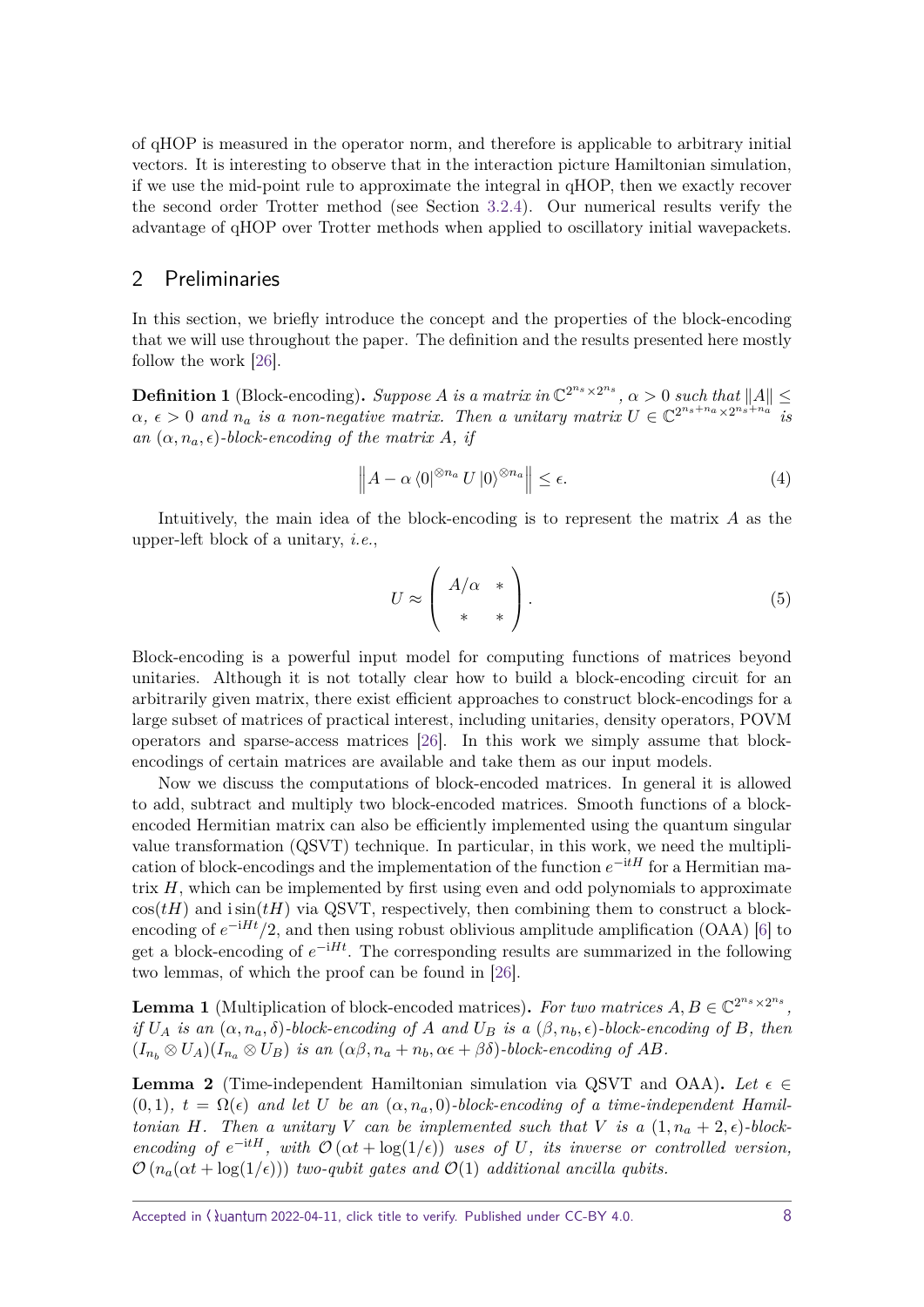## <span id="page-8-0"></span>3 Quantum highly oscillatory protocol

In this section, we first show how to derive the qHOP for general time-dependent Hamiltonian simulation of Eq. [\(1\)](#page-1-1). Our method can be established by truncating the Magnus expansion [\[40\]](#page-33-11) to the first order. A major difference of the qHOP from the classical Magnus methods [\[50\]](#page-34-3) is that qHOP can estimate the integral of fast oscillatory function in a high accuracy with low cost, as being elaborated later in this section. Then we show how qHOP can be applied to simulate Hamiltonian which can be written as the sum of a fast-forwardable unbounded part and a bounded part, in which the original Hamiltonian in the Schrödinger picture is transformed to the interaction picture and the corresponding Hamiltonian becomes a bounded time-dependent one with fast oscillations.

#### <span id="page-8-1"></span>3.1 qHOP for time-dependent Hamiltonian simulation

#### <span id="page-8-2"></span>3.1.1 Input model

In this work we use the same input model as that in [\[38\]](#page-33-6). Assume that we are given the unitary oracle HAM-T which encodes the Hamiltonian evaluated at different discrete time steps. More specifically, given the time-dependent Hamiltonian  $H(t)$  with  $||H(t)|| \leq \alpha$ , two non-negative integers *j*, *M*, and a time step size *h*, let HAM-T<sub>*j*</sub> be an  $(n_s + n_a + n_m)$ -qubit unitary oracle with  $n_m = \log_2 M$  such that

$$
\langle 0|_a \operatorname{HAM-T}_j |0\rangle_a = \frac{1}{\alpha} \sum_{k=0}^{M-1} |k\rangle \langle k| \otimes H(jh + kh/M). \tag{6}
$$

Here *M* is the number of nodes used in numerical integration, *h* is the time step size in the time discretization, *j* represents the current local time step, and  $n_s$ ,  $n_a$  denote the number of the state space qubits and ancilla qubits, respectively. The meanings of the parameters will be further clarified later.

#### <span id="page-8-3"></span>3.1.2 Derivation of the method

We now derive qHOP for simulating the dynamics Eq.  $(1)$ . The exact evolution operator of Eq. [\(1\)](#page-1-1) can be represented as

$$
U(T,0) = \mathcal{T}e^{-i\int_0^T H(s)ds} \tag{7}
$$

where  $\mathcal T$  is the time-ordering operator. In order to discretize and approximate the exact evolution operator, we first divide the entire time interval [0*, T*] into *L* equi-length segments. Let the time step size  $h = T/L$ , then

<span id="page-8-5"></span>
$$
U(t,0) = \prod_{j=0}^{L-1} U((j+1)h,jh) = \prod_{j=0}^{L-1} \mathcal{T}e^{-i \int_{jh}^{(j+1)h} H(s)ds}.
$$
 (8)

On each segment, the time-ordered evolution operator can be approximated by truncating the Magnus expansion. Specifically, Magnus expansion [\[30,](#page-32-14) [40\]](#page-33-11) tells that, for sufficiently small *h* such that  $h\alpha \leq 1^2$  $h\alpha \leq 1^2$ , we have

$$
U((j+1)h, jh) = e^{\Omega((j+1)h, jh)}.
$$
\n(9)

<span id="page-8-4"></span><sup>&</sup>lt;sup>2</sup>We remark that although the construction of  $\alpha$ HOP can be interprted as truncating the Magnus expansion, effectiveness of qHOP does not require the time step size to be very small because in the error analysis we do not use Magnus expansion. This will be demonstrated in Section [4.](#page-13-1)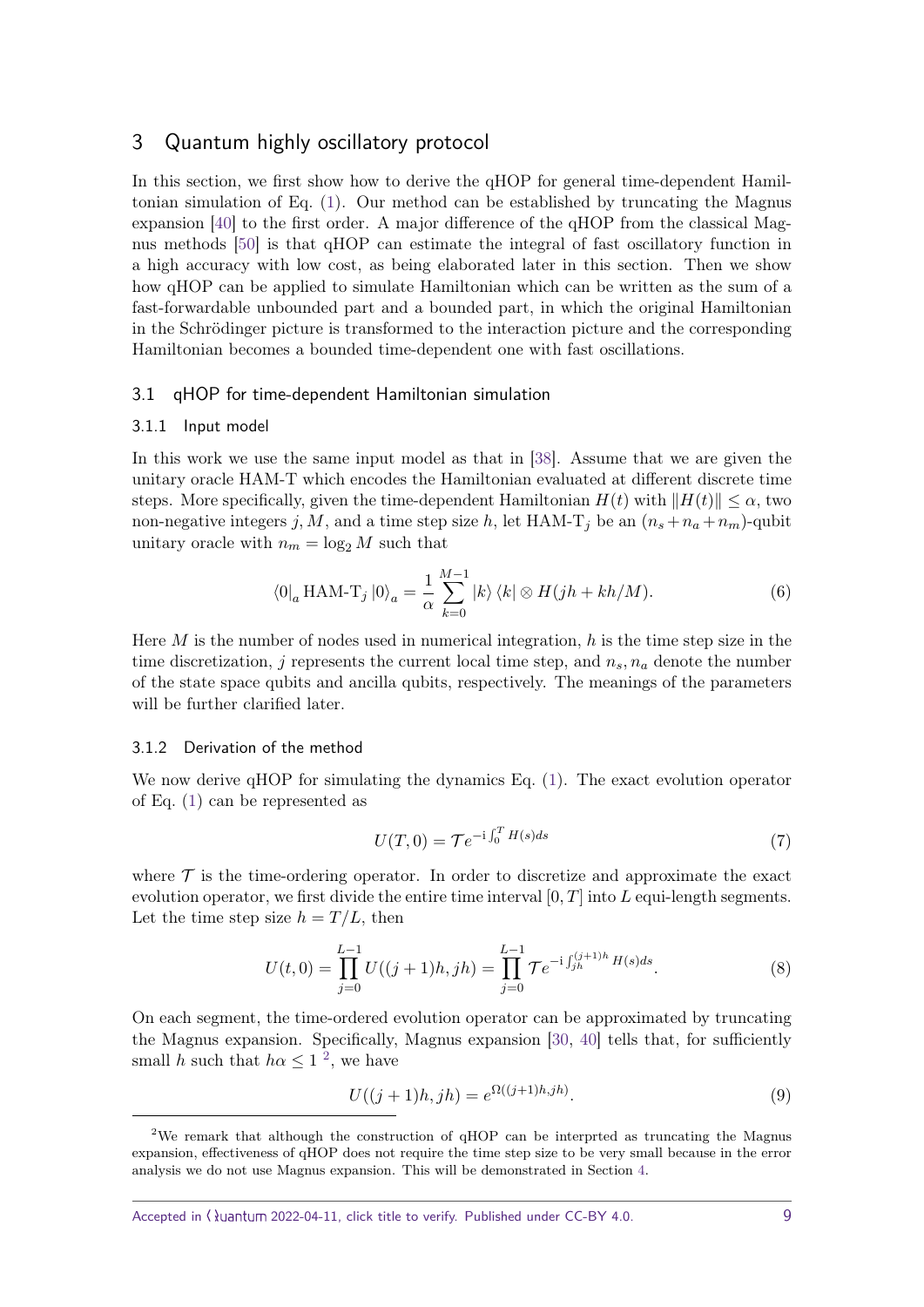Here

$$
\Omega(s,t) = \sum_{k=1}^{\infty} \Omega_k(s,t)
$$
\n(10)

with

$$
\Omega_1(s,t) = -\mathrm{i} \int_t^s H(\tau) d\tau \tag{11}
$$

and for  $k \geq 2$ 

$$
\Omega_k(s,t) = -i \sum_{l=1}^{k-1} \frac{B_l}{l!} \sum_{p_1 + \dots + p_l = k-1, p_1 \ge 1, \dots, p_l \ge 1} \int_t^s \mathrm{ad}_{\Omega_{p_1}(\tau,t)} \cdots \mathrm{ad}_{\Omega_{p_l}(\tau,t)} H(\tau) d\tau \qquad (12)
$$

where  $B_l$  are the Bernoulli numbers. Approximating  $\Omega(s,t)$  by the single first order term  $\Omega_1(s,t)$  gives the approximation

<span id="page-9-2"></span>
$$
U((j+1)h,jh) \approx e^{-i \int_{jh}^{(j+1)h} H(s)ds}.
$$
\n(13)

Notice that this is equivalent to directly ignoring the time-ordering operator. The integral can be further approximated using standard first order quadrature [\[12\]](#page-31-11) with *M* nodes as

<span id="page-9-3"></span>
$$
\int_{jh}^{(j+1)h} H(s)ds \approx \frac{h}{M} \sum_{k=0}^{M-1} H(jh + (kh/M)).
$$
 (14)

Then the short-time qHOP can be written as

<span id="page-9-1"></span>
$$
U_1((j+1)h,jh) = e^{-ih\frac{1}{M}\sum_{k=0}^{M-1}H(jh+(kh/M))}.
$$
 (15)

Long-time evolution can thereby be approximated by the multiplication of short-time qHOP evolution operator as

<span id="page-9-0"></span>
$$
U(T,0) \approx \prod_{j=0}^{L-1} U_1((j+1)h,jh).
$$
 (16)

The unitary operator  $U_1$  can be simply implemented on a quantum computer by using a particular case of the linear combination of unitary technique [\[21\]](#page-32-12) with HAM-T as select oracle and the quantum singular value transform technique for Hamiltonian simulation [\[26\]](#page-32-13). More precisely, by applying  $\otimes_m$ HAD on the  $n_m$  qubits where HAD represents the single qubit Hadamard gate, applying HAM-T and then uncomputing, a block-encoding of the quadrature formula can be constructed such that

$$
\left(\langle 0|_a \otimes \langle 0|_m \right) \left( I_a \otimes (\otimes_m \text{HAD}) \otimes I_s \right) \text{HAM-T}_j \left( I_a \otimes (\otimes_m \text{HAD}) \otimes I_s \right) \left( |0\rangle_a \otimes |0\rangle_m \right)
$$
  
= 
$$
\frac{1}{M\alpha} \sum_{k=0}^{M-1} H(jh + kh/M).
$$
 (17)

The quantum circuit of implementing Eq. [\(17\)](#page-9-0) is described in Fig. [1.](#page-10-2) We then implement Hamiltonian simulation of this block-encoding matrix with time *h* using the result of Lemma [2,](#page-7-1) then it gives a block-encoding of  $U_1((j + 1)h, jh)$ . Finally, the long-time qHOP evolution operator can be block-encoded by the multiplication of the block-encodings  $U_1((i+1)h, ih)$  for *j* from 0 to  $(M-1)$ .

While we leave the rigorous complexity analysis to the next section, we would like to briefly explain why the cost of qHOP is not severely affected by the fast oscillation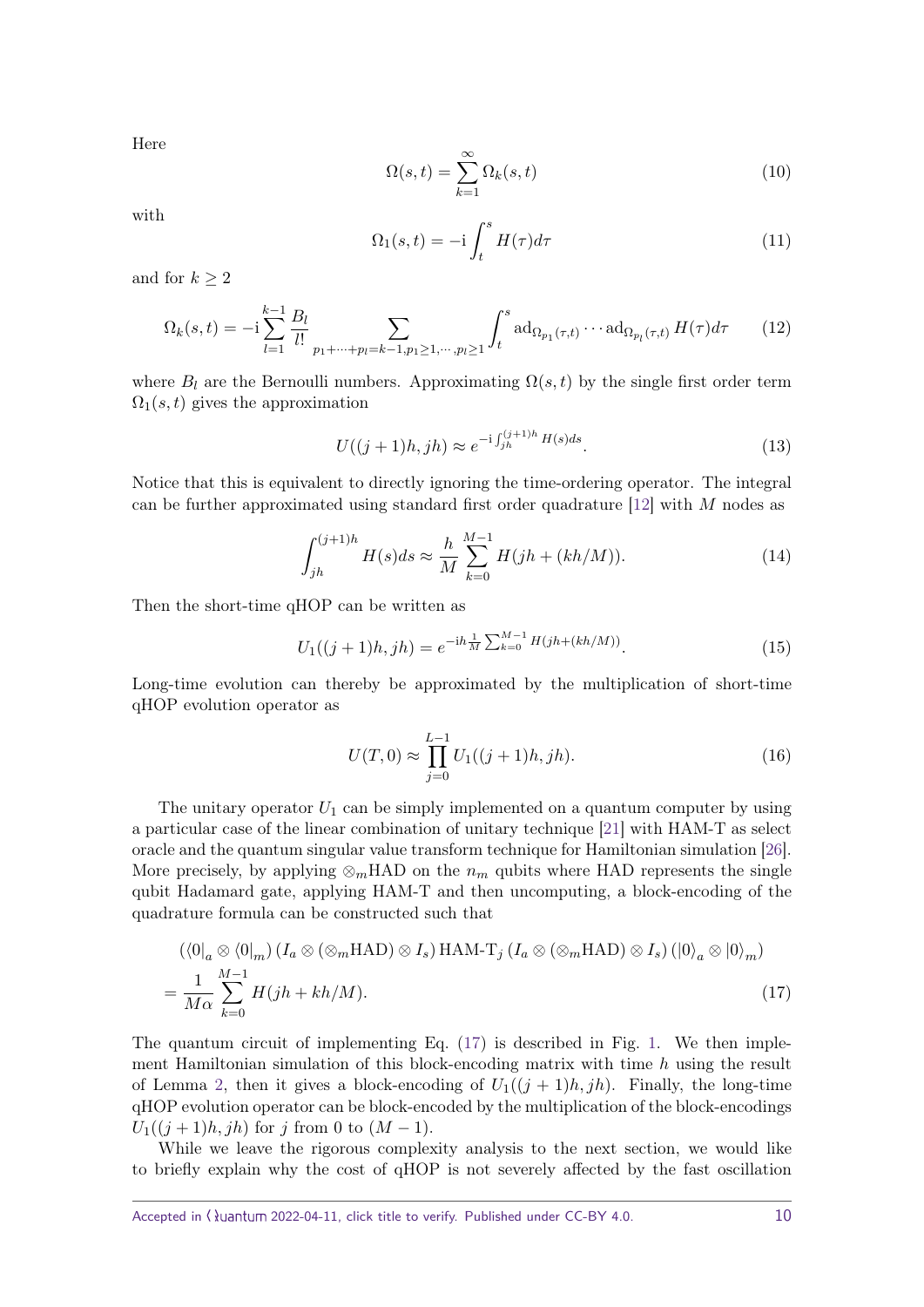<span id="page-10-2"></span>

Figure 1: Quantum circuit of implementing a block-eocoding of the Hamiltonian formulated in Eq. [\(17\)](#page-9-0). The short-time qHOP evolution operator can then be implemented according to Lemma [2](#page-7-1) using the circuit described here as the input block-encoding model. Here HAD represents the single qubit Hadamard gate.

within  $H(t)$ . This is because the approximation error of truncating the Magnus expansion is independent of  $H'(t)$  and, although the number of the quadrature nodes  $M$  depends polynomially on  $\Vert H'(t) \Vert$ , the cost of the linear combination of *M* matrices scales logarithmically in *M*. Such an accurate implementation of the numerical integral for fast oscillatory function with poly-logarithmic cost is the key reason why qHOP can significantly reduce the overhead brought by the oscillations, and we are not aware of any classical analog of this feature. In particular, generic classical numerical solvers for fast oscillatory differential equation, such as Runge-Kutta method, multistep method and classical Magnus method, can only approximate the integral using a small number of quadrature nodes and thus have polynomial cost in terms of  $||H'(t)||$ . We remark that the accurate quantum implementation of the numerical quadrature is also a key component of the truncated Dyson method, of which the cost depends poly-logarithmically on  $||H'(t)||$ .

## <span id="page-10-0"></span>3.2 qHOP for unbounded Hamiltonian simulation in the interaction picture

As an application of the general qHOP, we now discuss how to apply qHOP to simulate Hamiltonian specified in Eq. [\(2\)](#page-3-0) with large but fast-forwardable *A* and bounded *B*(*t*). This idea is to first transfer the dynamics into the interaction picture with the resulting time-dependent Hamiltonian  $H_I(t)$ , which is bounded but oscillates rapidly in time. This regime can be efficiently handled by qHOP.

#### <span id="page-10-1"></span>3.2.1 Input model

We assume access to a fast-forwarded Hamiltonian simulation subroutine for the matrix *A* with a large spectral radius, and the HAM-T oracle for  $B(t)$ . Specifically, we assume that the following two oracles are given:

- 1.  $O_A(s)$  which can fast-forward  $e^{iAs}$  for any  $s \in \mathbb{R}$ .
- 2.  $O_B(j)$ , which is the HAM-T oracle for  $B(t)$  on the interval  $[jh,(j+1)h]$ , namely an  $(n_s + n_B + n_m)$ -qubit unitary oracle with  $n_m = \log_2 M$  and  $n_B$  denoting the number of ancilla qubits such that  $3$

<span id="page-10-4"></span>
$$
\langle 0|_a O_B(j) |0\rangle_a = \sum_{k=0}^{M-1} |k\rangle \langle k| \otimes \frac{B(jh + kh/M)}{\alpha_B}.
$$
 (18)

Here  $\alpha_B$  is the block-encoding factor such that  $\max_{t \in [0,T]} ||B(t)|| \leq \alpha_B$ .

<span id="page-10-3"></span><sup>&</sup>lt;sup>3</sup>With some slight abuse of notation, the subscript *a* is short for ancilla, and the number of the ancilla qubits is *nB*.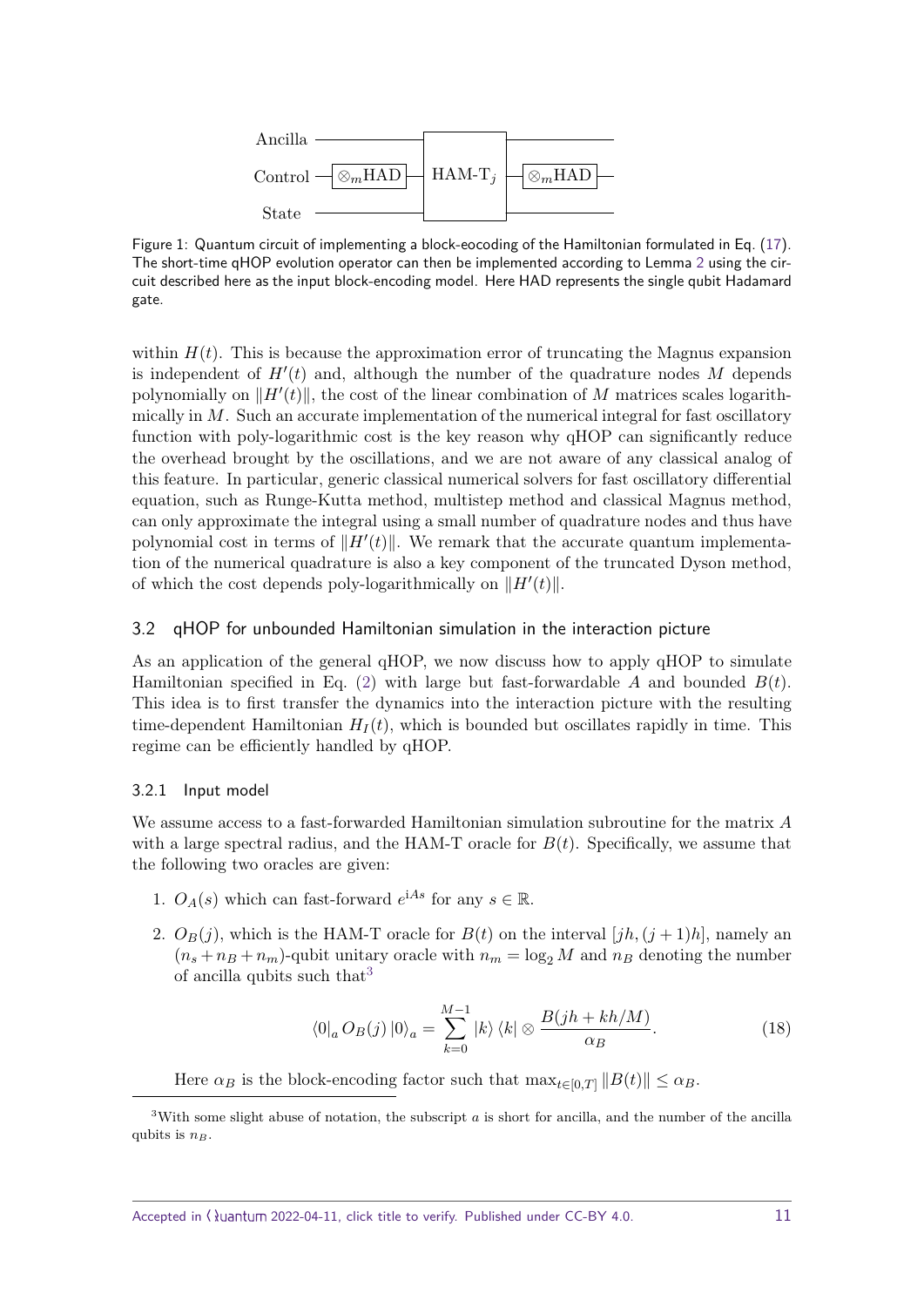#### <span id="page-11-0"></span>3.2.2 Interaction picture

To avoid possible polynomial complexity dependence on the large norm  $||A||$ , we need first transform to the interaction picture. Let

$$
|\psi_I(t)\rangle = e^{\mathrm{i}At} |\psi(t)\rangle \,, \tag{19}
$$

then

<span id="page-11-3"></span>
$$
i\partial_t |\psi_I(t)\rangle = H_I(t) |\psi_I(t)\rangle , \qquad (20)
$$

where

<span id="page-11-2"></span>
$$
H_I(t) = e^{iAt} B(t)e^{-iAt}.
$$
\n(21)

Notice that Eq. [\(21\)](#page-11-2) describes a bounded Hamiltonian. However, it becomes time-dependent and its derivative still depends on the norm of the matrix *A*. The exact evolution operator of Eq. [\(20\)](#page-11-3) is given as

$$
U(t,0) = \mathcal{T}e^{-i\int_0^t H_I(s)ds}.
$$
 (22)

#### <span id="page-11-1"></span>3.2.3 qHOP for interaction picture simulation

After the dynamics is formulated in the interaction picture, local qHOP evolution operator in Eq. [\(15\)](#page-9-1) can readily be applied, which leads to the operator

<span id="page-11-5"></span>
$$
U_1((j+1)h,jh) = e^{-ih\frac{1}{M}\sum_{k=0}^{M-1}H_I(jh+kh/M)}.
$$
\n(23)

According to the definition of  $H_I$ , we can further plug the equation  $H_I(jh + kh/M)$  $e^{iA jh}e^{iA kh/M}B(jh + kh/M)e^{-iA kh/M}e^{-iA jh}$  into the propagator and obtain

<span id="page-11-4"></span>
$$
U_1((j+1)h,jh) = e^{iAjh} \exp\left(-ih\frac{1}{M}\left(\sum_{k=0}^{M-1} e^{iAkh/M}B(jh+kh/M)e^{-iAkh/M}\right)\right)e^{-iAjh}.
$$
\n(24)

The reason for rewriting the qHOP propagator is that within the summation in Eq. [\(24\)](#page-11-4) we only need to implement  $e^{-iAs}$  for  $|s| ≤ h$ . Therefore, the evolution time of *A* is independent of the choice of *j*, and thus the controlled evolution operator regarding *A* is the same for every step of propagation.

Now we describe how to implement qHOP for interaction picture Hamiltonian simulation. Here we only focus on the procedure of constructing the circuit, and we leave the error and complexity analysis to the next section. First, the HAM-T oracle encoding  $H_I(t)$  can be constructed following the procedure detailed in [\[38\]](#page-33-6). Specifically, according to the binary encoding of each  $0 \leq k \leq M$ , we can use controlled unitaries of  $e^{iAh/M}$ ,  $e^{iA2h/M}$ ,  $e^{iA4h/M}$ ,  $\cdots$ ,  $e^{iA2^{\log(2(M))}h/M}$  to implement the controlled-evolution operator

$$
R_A = \sum_{k=0}^{M-1} |k\rangle \langle k| \otimes e^{iAkh/M}.
$$
 (25)

Next, we multiply it on the right with  $O_B(j)$  and the adjoint of the previous controlledevolution operator, then apply  $e^{iAjh}$  and  $e^{-iAjh}$  at the beginning and the end, we have the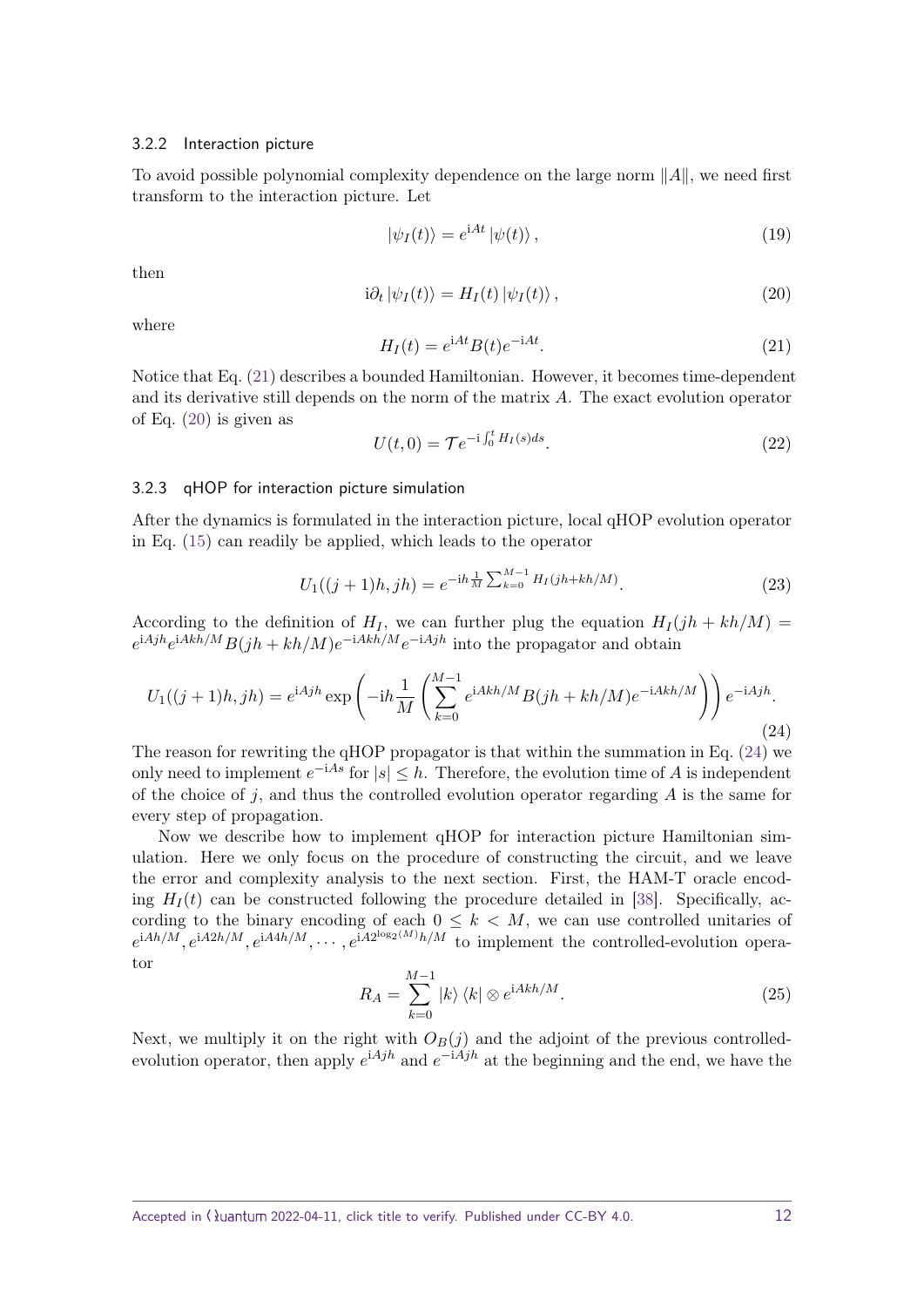<span id="page-12-1"></span>

Figure 2: Quantum circuit of implementing the block-encoding of the linear combination of interaction picture Hamiltonians for  $H = A + B(t)$ . The short-time qHOP evolution operator can then be implemented according to Lemma [2](#page-7-1) using the circuit here as the input block-encoding of the Hamiltonian. Here HAD represents the single qubit Hadamard gate. Here *k* is a dummy variable used in Eq. [\(27\)](#page-12-0).

<span id="page-12-2"></span>

Figure 3: Quantum circuit of implementing the block-encoding of the linear combination of interaction picture Hamiltonians for  $H = A + B$ , which is a special case of Fig. [2](#page-12-1) with a time-independent B. Here  $O_B$  represents a block-encoding of the matrix  $B$ . Here HAD represents the single qubit Hadamard gate. Here *k* is a dummy variable used in Eq. [\(27\)](#page-12-0).

HAM- $T_j$  oracle as

 $\sum_{k=0}$ 

$$
\langle 0|_a \text{HAM-T}_j |0\rangle_a
$$
  
=  $\langle 0|_a \left( I_a \otimes I_m \otimes e^{iAjh} \right) (I_a \otimes R_A) O_B(j) \left( I_a \otimes R_A^{\dagger} \right) \left( I_a \otimes I_m \otimes e^{-iAjh} \right) |0\rangle_a$   
=  $\left( I_m \otimes e^{iAjh} \right) \left( \sum_{k=0}^{M-1} |k\rangle \langle k| \otimes \frac{e^{iAkh/M}B(jh + kh/M)e^{-iAkh/M}}{\alpha_B} \right) \left( I_m \otimes e^{-iAjh} \right)$  (26)  
=  $\sum_{k=0}^{M-1} |k\rangle \langle k| \otimes \frac{H_I(jh + kh/M)}{\alpha_B}.$  (27)

Then, the same as the general scenario, the linear combination of the interaction Hamiltonian can be block-encoded as\n
$$
\sum_{n=0}^{\infty} \frac{1}{n^2}
$$

<span id="page-12-0"></span>*α<sup>B</sup>*

$$
(\langle 0|_a \otimes \langle 0|_m) (I_a \otimes (\otimes_m \text{HAD}) \otimes I_s) \text{ HAM-T}_j (I_a \otimes (\otimes_m \text{HAD}) \otimes I_s) (|0\rangle_a \otimes |0\rangle_m)
$$
  
= 
$$
\frac{1}{M\alpha_B} \sum_{k=0}^{M-1} H_I(jh + kh/M).
$$
 (28)

The entire quantum circuit for constructing a block-encoding for such a linear combination of interaction picture Hamiltonian is summarized in Fig. [2.](#page-12-1) Finally, according to Lemma [2,](#page-7-1) the short time evolution operator  $U((j+1)h, jh)$  can be implemented using this circuit as the input block-encoded Hamiltonian. The long-time qHOP evolution operator can then be block-encoded by the multiplication of the short-time block-encoding qHOP operators.

As a special case, when the matrix  $B(t) \equiv B$  is time-independent, the input model can be simplified. Specifically, the right hand side of Eq. [\(18\)](#page-10-4) becomes  $I_m \otimes (B/\alpha_B)$ . The  $O_B(j)$  oracle becomes a standard block-encoding of the matrix *B*, and the  $n_m$  ancilla qubits are no longer needed to implement  $O_B(j)$ . Therefore, in this case, we can change the input model for *B* to an  $(\alpha_B, n_B, 0)$ -block-encoding oracle, denoted by  $O_B$ . The qHOP evolution operator can then be constructed in the same way as the time-dependent case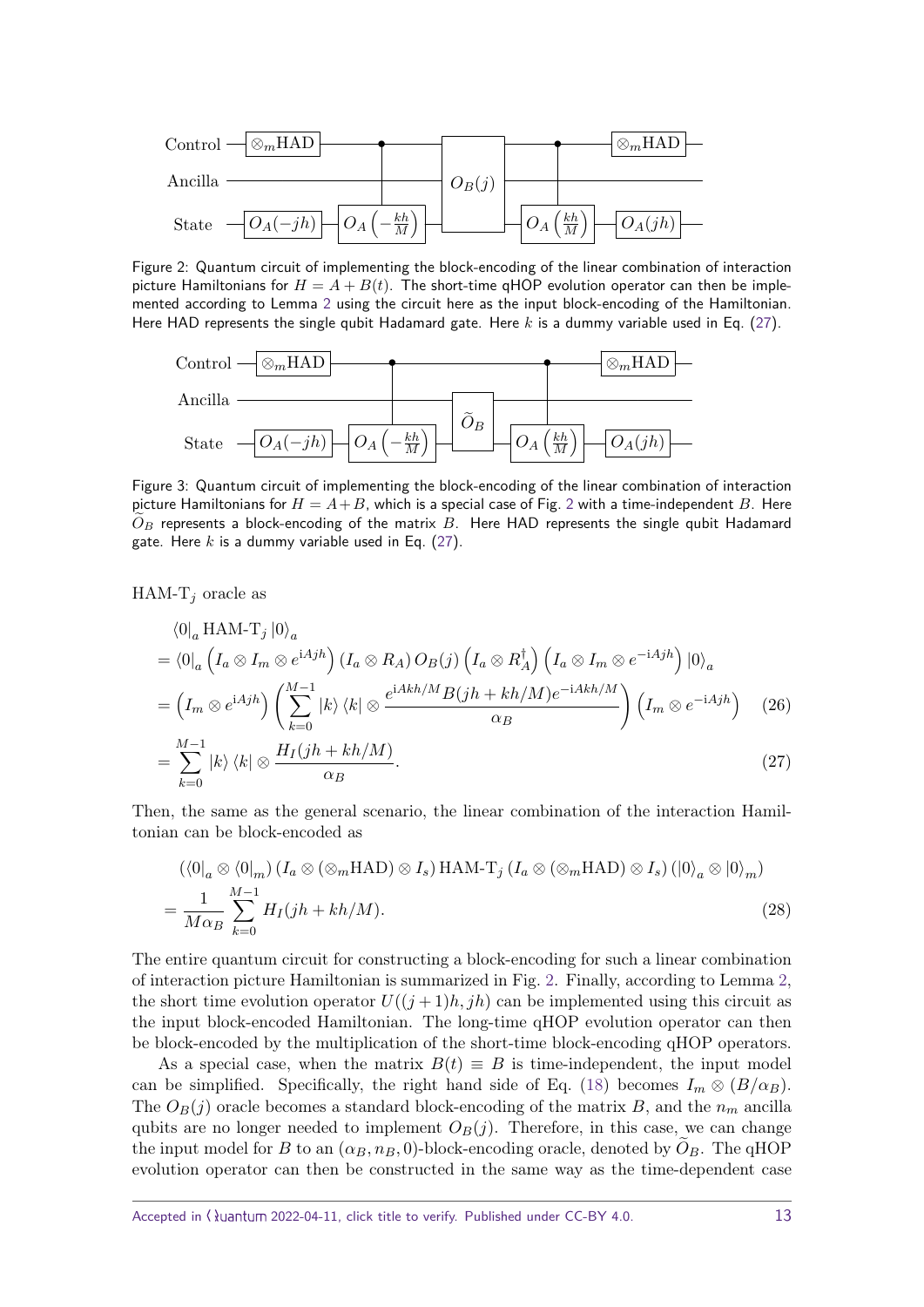only with replacing  $O_B(j)$  there by  $O_B$ . For clarity, we give the circuit for implementing a linear combination of  $H_I$  with time-independent  $B$  in Fig. [3.](#page-12-2)

#### <span id="page-13-0"></span>3.2.4 Connection to Trotter formulae

It is worth noting that in the context of interaction picture simulation, qHOP naturally generalizes the Trotter formulae. In particular, when a quantum protocol for the quadrature was not applied, the application of the mid-point quadrature rule provides the secondorder Trotter formula, while the first-order Trotter formula correspond to the end-point quadrature rule. For simplicity here we restrict our discussion with a time-independent matrix *B*.

As mentioned in the construction of  $qHOP$  Eq.  $(8)$  and Eq.  $(13)$ , the exact dynamics is first approximated by the dynamics without time-ordering

$$
e^{-iALh}\mathcal{T}e^{-i\int_{(L-1)h}^{Lh}H_I(s)ds}\cdots\mathcal{T}e^{-i\int_0^hH_I(s)ds}
$$
  

$$
\approx e^{-iALh}e^{-i\int_{(L-1)h}^{Lh}H_I(s)ds}\cdots e^{-i\int_0^hH_I(s)ds},
$$

where  $Lh = T$  and then followed by a *quantum* numerical quadrature. We now apply the midpoint quadrature rule instead [\[12\]](#page-31-11)

$$
\int_a^b f(x) dx \approx f((a+b)/2)(b-a),
$$

and obtain

$$
e^{-iALh}e^{-iH_I(Lh-h/2)h} \cdots e^{-iH_I(h/2)h}
$$
  
=  $e^{-iALh}e^{-ie^{iA(Lh-h/2)}Be^{-iA(Lh-h/2)}h} \cdots e^{-ie^{iAh/2}Be^{-iAh/2}h}$   
=  $e^{-iALh}e^{iA(Lh-h/2)}e^{-iBh}e^{-iA(Lh-h/2)} \cdots e^{iAh/2}e^{-iBh}e^{-iAh/2}$   
=  $e^{-iAh/2}e^{-iBh}e^{-iAh}e^{-iBh} \cdots e^{-iAh}e^{-iBh}e^{-iAh/2}$ ,

which recovers the second-order Trotter formula. Similarly, the first-order Trotter formula can be derived via the end-point quadrature rule

$$
\int_{a}^{b} f(x) dx \approx f(a) (b - a),
$$

and we do not detail here.

## <span id="page-13-1"></span>4 Complexity analysis

In this section we study the complexity of  $\alpha$ HOP to obtain an  $\epsilon$ -approximation of the exact evolution operator up to time *T*. We first analyze the complexity of qHOP for general time-dependent Hamiltonian simulation Eq. [\(1\)](#page-1-1), then study the scenario of Hamiltonian simulation in the interaction picture Eq. [\(20\)](#page-11-3).

#### <span id="page-13-2"></span>4.1 General complexity

The proof of the theorem relies on the error bound of qHOP, which can be further decomposed into two parts: the time discretization error and the error in constructing the block-encodings. We will first establish the time discretization error in a single time step, then use this error bound to analyze the complexity of constructing short-time qHOP evolution operator, and finally study the long-time scenario.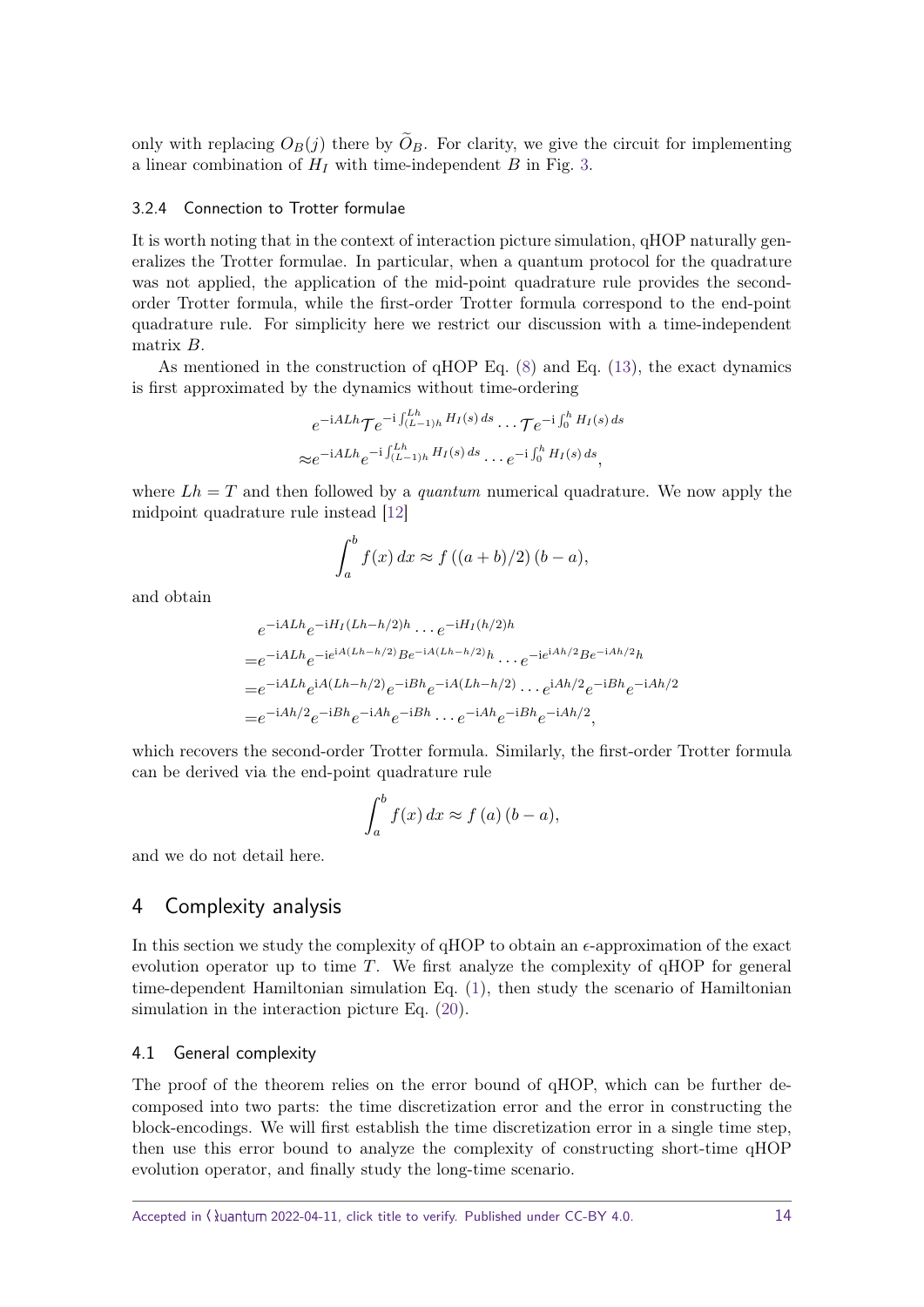#### <span id="page-14-0"></span>4.1.1 Time discretization errors

The error of the time discretization can be established by combining standard error bounds of the classical Magnus method and numerical quadrature.

<span id="page-14-1"></span>**Lemma 3** (Time discretization errors of qHOP). Let  $U((j+1)h, jh)$  denote the exact evo*lution operator*  $Te^{-i \int_{jh}^{(j+1)h} H(s)ds}$ , and  $U_1((j+1)h, jh)$  denote the qHOP operator defined *in Eq.* [\(15\)](#page-9-1)*. Then we have*

$$
||U((j+1)h,jh) - U_1((j+1)h,jh)||
$$
  
\n
$$
\leq \frac{T^2}{2L^2} \left( \frac{1}{2} \max_{s,\tau \in [jh,(j+1)h]} ||[H(\tau),H(s)]|| + \frac{1}{M} \max_{s \in [jh,(j+1)h]} ||H'(s)|| \right).
$$
 (29)

*Proof.* We first study the approximation error brought by truncating the Magnus expansion. Let

$$
\widetilde{U}_1(t,jh) = e^{-i\int_{jh}^t H(s)ds}.\tag{30}
$$

For any  $t \in [jh, (j + 1)h]$ , by differentiating  $U_1(t, jh)$  with respect to *t*, we have

$$
i\partial_t \widetilde{U}_1(t,jh) = \int_0^1 e^{-i\beta \int_{jh}^t H(s)ds} H(t)e^{i\beta \int_{jh}^t H(s)ds} d\beta \widetilde{U}_1(t,jh).
$$
 (31)

By the variation of parameters formula [\[27,](#page-32-15) [34\]](#page-33-14), we have

$$
\widetilde{U}_1(t,jh) - U(t,jh) = \int_{jh}^t U(t,\tau) \left( \int_0^1 e^{-i\beta \int_{jh}^{\tau} H(s)ds} H(\tau) e^{i\beta \int_{jh}^{\tau} H(s)ds} d\beta - H(\tau) \right) d\tau.
$$
\n(32)

Using fundamental theorem of calculus in terms of *β* that

$$
\|e^{-i\beta \int_{jh}^{\tau} H(s)ds} H(\tau)e^{i\beta \int_{jh}^{\tau} H(s)ds} - H(\tau)\|
$$
  
\n
$$
= \left\|i \int_{0}^{\beta} e^{-i\gamma \int_{jh}^{\tau} H(s)ds} \left[H(\tau), \int_{jh}^{\tau} H(s)ds\right] e^{i\gamma \int_{jh}^{\tau} H(s)ds} d\gamma\right\|
$$
  
\n
$$
\leq \beta \int_{jh}^{\tau} \| [H(\tau), H(s)] \| ds,
$$
\n(33)

we obtain

$$
\left\| \tilde{U}_{1}((j+1)h,jh) - U((j+1)h,jh) \right\| \leq \int_{jh}^{(j+1)h} \int_{0}^{1} \beta \int_{jh}^{\tau} \left\| [H(\tau), H(s)] \right\| ds d\beta d\tau
$$

$$
= \frac{1}{2} \int_{jh}^{(j+1)h} \int_{jh}^{\tau} \left\| [H(\tau), H(s)] \right\| ds d\tau
$$

$$
\leq \frac{h^{2}}{4} \max_{s,\tau \in [jh,(j+1)h]} \left\| [H(\tau), H(s)] \right\|.
$$
(34)

The quadrature error can be bounded by standard result [\[12\]](#page-31-11) such that

<span id="page-14-2"></span>
$$
\left\| \int_{jh}^{(j+1)h} H(s)ds - \frac{h}{M} \sum_{k=0}^{M-1} H(jh + kh/M) \right\| \le \frac{h^2}{2M} \max_{s \in [jh,(j+1)h]} \|H'(s)\|.
$$
 (35)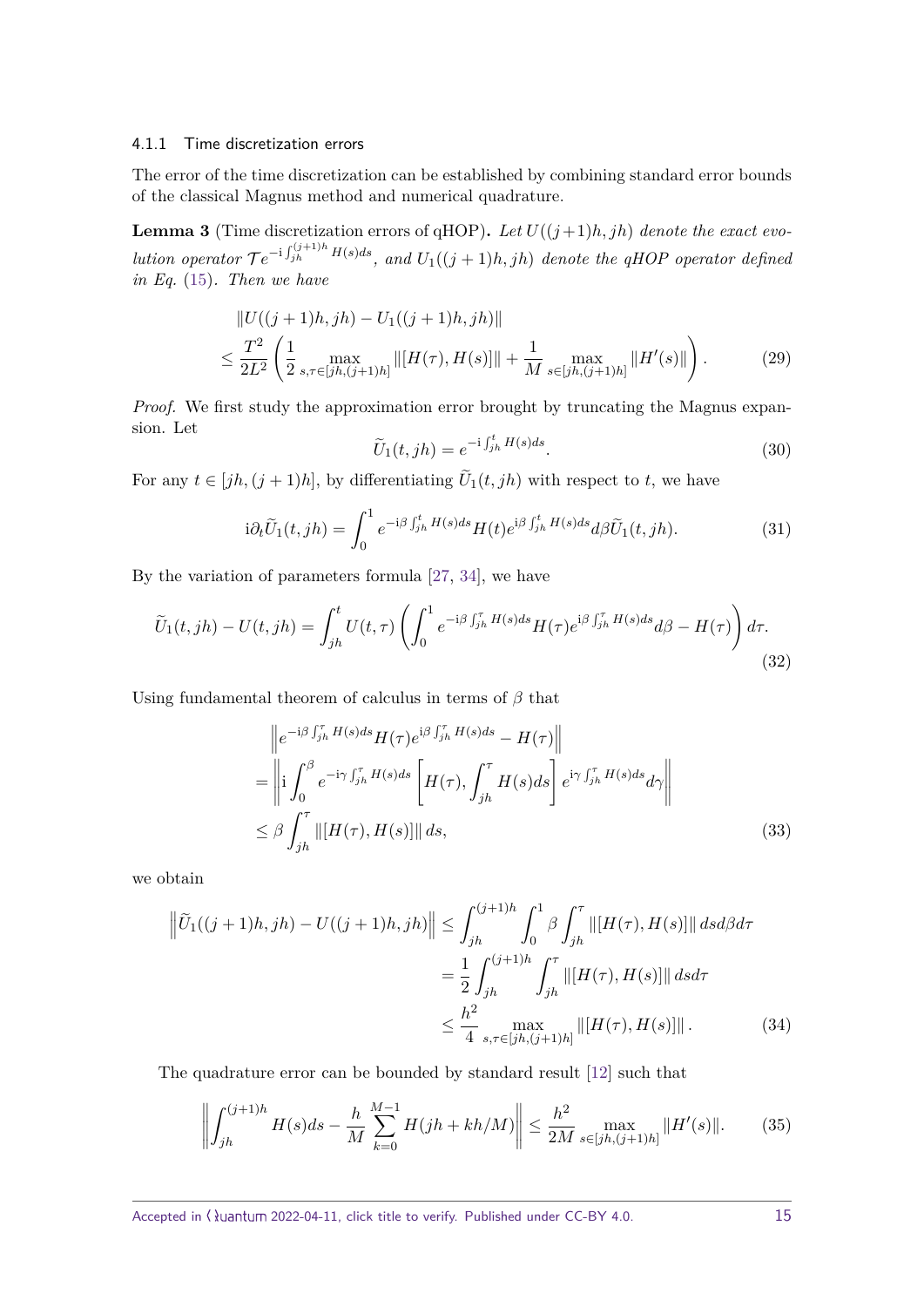Therefore, by the inequality  $||e^{-iH_1} - e^{-iH_2}|| \le ||H_1 - H_2||$  for two Hermitian matrices  $H_1$ and  $H_2$  [\[14\]](#page-31-12), we have

<span id="page-15-2"></span>
$$
\left\|\tilde{U}_1((j+1)h,jh) - U_1((j+1)h,jh)\right\| \le \frac{h^2}{2M} \max_{s \in [jh,(j+1)h]} \|H'(s)\|,
$$
 (36)

and thus

$$
\|U((j+1)h,jh) - U_1((j+1)h,jh)\|
$$
\n
$$
\leq \|U((j+1)h,jh) - \tilde{U}_1((j+1)h,jh)\| + \|\tilde{U}_1((j+1)h,jh) - U_1((j+1)h,jh)\|
$$
\n
$$
\leq \frac{h^2}{4} \max_{s,\tau \in [jh,(j+1)h]} \| [H(\tau), H(s)] \| + \frac{h^2}{2M} \max_{s \in [jh,(j+1)h]} \|H'(s)\|
$$
\n
$$
= \frac{T^2}{2L^2} \left( \frac{1}{2} \max_{s,\tau \in [jh,(j+1)h]} \| [H(\tau), H(s)] \| + \frac{1}{M} \max_{s \in [jh,(j+1)h]} \| H'(s) \| \right). \tag{37}
$$

Note that *M* can be chosen to be sufficiently large such that the second part in the error bound becomes negligible, and the additional cost is  $\mathcal{O}(\log M)$ . The complexity of qHOP is then significantly influenced by the commutator  $\max_{s,\tau \in [jh,(j+1)h]} ||[H(\tau),H(s)]||$ . This can be trivially bounded by  $2\alpha^2$ , which becomes the error bound of the first order truncated Dyson method. Furthermore, in many cases of practical interests, the scaling of the commutator can be much better in terms of  $||H||, ||H'||, h$ , or even a combination of several parameters, which demonstrates the advantage of qHOP over first order truncated Dyson method. For technical simplicity, we will first assume an upper bound that  $\max_{s,\tau \in [jh,(j+1)h]} ||[H(\tau),H(s)]|| \leq C_H h^{\theta}$  in the next subsection to establish the complexity estimate in the general case, and specify the parameters  $C_H$  and  $\theta$  in different scenarios after the generic complexity estimate.

#### <span id="page-15-0"></span>4.1.2 Short-time and Long-time complexity

Now we are ready to estimate the complexity scaling of qHOP. We first estimate the cost of constructing a block-encoding of short-time evolution operator, then analyze the global cost for long-time simulation.

<span id="page-15-1"></span>**Lemma 4** (Short-time complexity of qHOP). Assume that  $\max_{s,\tau \in [ih,(j+1)h]} ||[H(\tau),H(s)]] \le$  $C_H h^{\theta}$  for a non-negative real number  $\theta$  and a constant  $C_H$  which might depend on  $H$ *. Then for any*  $0 < \delta < h$ , qHOP gives a  $(1, n', \delta')$ -block-encoding of  $U((j + 1)h, jh)$  with

$$
n' = n_a + \log_2 M + 2, \quad M = 2 \frac{\max_{s \in [0,T]} \|H'(s)\|}{C_H h^{\theta}},
$$
\n(38)

$$
\delta' = \frac{\delta}{2} + \frac{1}{2} C_H h^{2+\theta},\tag{39}
$$

*and the following cost:*

- *1.*  $\mathcal{O}(\alpha h + \log(1/\delta))$  *uses of HAM-T<sub>j</sub>*, *its inverse or controlled version,*
- 2.  $\mathcal{O}((n_a + \log M)(\alpha h + \log(1/\delta)))$  *one- or two-qubit gates,*
- *3.* O(1) *additional ancilla qubits.*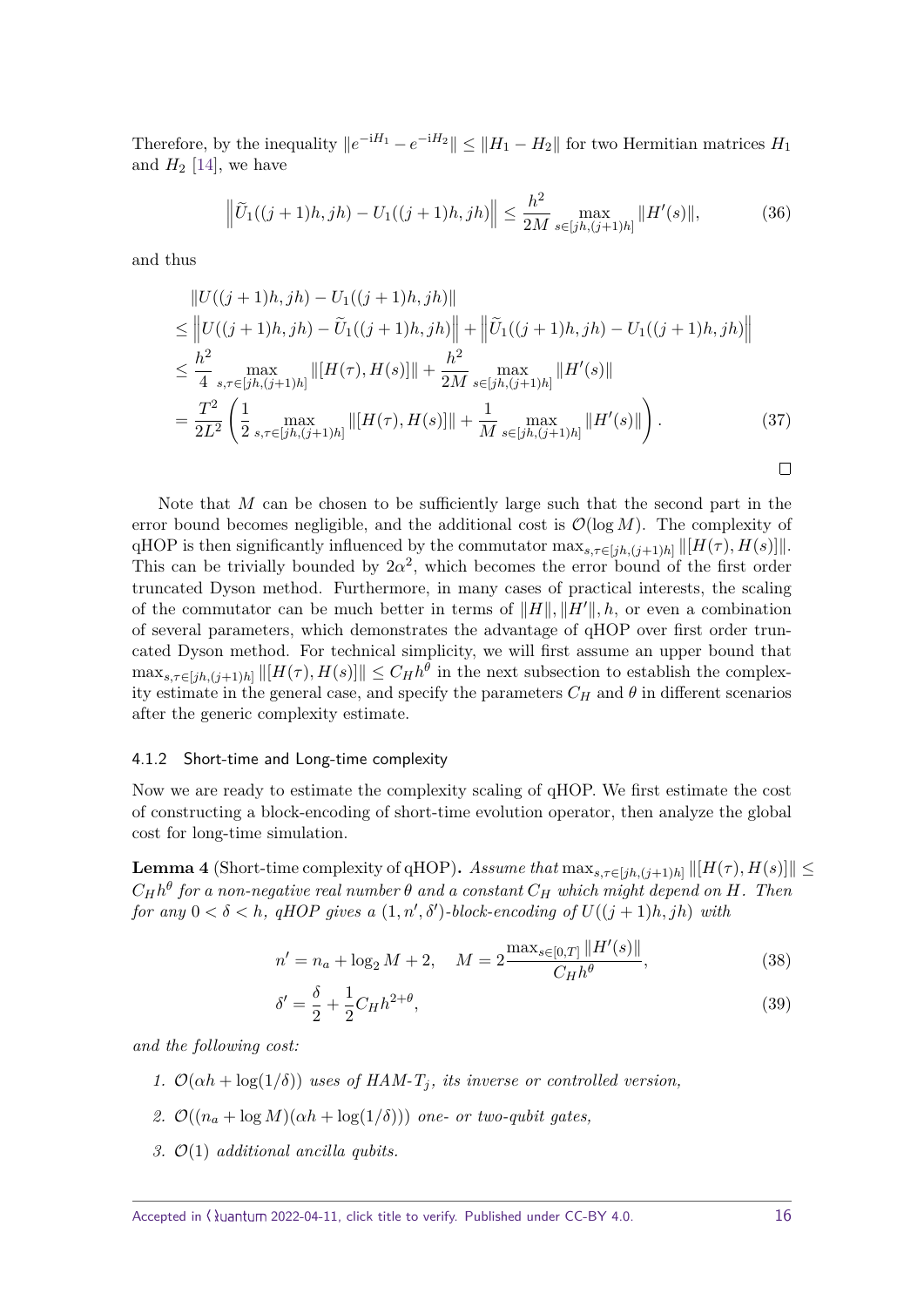*Proof.* We start with Eq. [\(17\)](#page-9-0), which is a  $(\alpha, n_a+n_m, 0)$ -block-encoding of  $M^{-1}\sum_{k=0}^{M-1}H(jh+1)$  $kh/M$ ) with 1 query to HAM-T<sub>*j*</sub> and  $\mathcal{O}(n_m)$  one-qubit gates. According to Lemma [2,](#page-7-1) a  $(1, n_a + n_m + 2, \delta/2)$ -block-encoding of  $U_1((j+1)h, jh)$  can then be implemented by QSVT, with  $\mathcal{O}(\alpha h + \log(1/\delta))$  uses of HAM-T<sub>*j*</sub>, its inverse or controlled version,  $\mathcal{O}((n_a + n_m)(\alpha h +$  $log(1/\delta)$ ) one- or two-qubit gates, and  $\mathcal{O}(1)$  ancilla qubits.

Now we would like to choose *M* such that the error of the numerical quadrature becomes less dominant. According to Lemma [3,](#page-14-1) this can be done by choosing

$$
M = 2 \frac{\max_{s \in [0,T]} \|H'(s)\|}{C_H h^{\theta}}.
$$

Then the previous circuit becomes a block-encoding of  $U((j + 1)h, jh)$  with the desired  $\Box$ error.

Now we are ready to establish the total cost for long-time simulation.

<span id="page-16-0"></span>**Theorem 1** (Long-time complexity of qHOP). Let the Hamiltonian  $H(s)$  satisfies  $||H(s)|| \le$  $\alpha$  *for all*  $0 \le s \le T$ *, and assume that*  $\max_{s,\tau \in [jh,(j+1)h]} ||[H(\tau),H(s)]|| \le C_H h^{\theta}$  *for a nonnegative real number*  $\theta$  *and a constant*  $C_H$  *which might depend on*  $H$ *. Then for any*  $0 < \epsilon < 1, T > \epsilon$ , qHOP can implement an operation W such that  $||W - U(T, 0)|| \leq \epsilon$  with *failure probability*  $\mathcal{O}(\epsilon)$  *and the following cost:* 

1. 
$$
\mathcal{O}\left(\alpha T + \frac{C_H^{1/(1+\theta)}T^{1+1/(1+\theta)}}{\epsilon^{1/(1+\theta)}}\log\left(\frac{C_H T}{\epsilon}\right)\right)
$$
 uses of HAM-T<sub>j</sub>, its inverse or controlled version,

2. 
$$
\mathcal{O}\left(\left(n_a + \log\left(\frac{\max_{s \in [0,T]} \|H'(s)\| T}{C_H \epsilon}\right)\right) \left(\alpha T + \frac{C_H^{1/(1+\theta)} T^{1+1/(1+\theta)}}{\epsilon^{1/(1+\theta)}} \log\left(\frac{C_H T}{\epsilon}\right)\right)\right) \text{ one- or two-}
$$
  
qubit gates,

#### *3.* O(1) *additional ancilla qubits.*

*Proof.* The idea of the proof mostly follows the proof of [\[38,](#page-33-6) Corollary 4]. Let  $\delta' =$  $\delta/2 + C_H h^{2+\theta}/2$ ,  $n_b = n_a + \log_2 M + 2$  and  $M = 2 \max_{s \in [0,T]} ||H'(s)||/(C_H h^{2+\theta})$ . Let  $V_j$ denote the circuit constructed in Fig. [1,](#page-10-2) and  $W_j = \langle 0 |_b V_j | 0 \rangle_b$ , then Lemma [4](#page-15-1) tells that

$$
||W_j - U((j+1)h, jh)|| \le \delta'.\tag{40}
$$

Notice that  $||W_j|| \leq 1$  and  $||U((j+1)h, jh)|| = 1$ , we have

$$
\left\| \prod_{j=0}^{L-1} W_j - U(T,0) \right\| \le L\delta'.\tag{41}
$$

Each  $W_j$  is obtained by applying  $V_j$  on  $|0\rangle_b$  and then projecting back onto  $\langle 0|_b$ . Since  $W_j$ is  $\delta'$ -close to a unitary operator, the norm of  $W_j$  is at least  $(1 - \delta')$ . Therefore the failure probability at each single step is bounded by  $1 - (1 - \delta')^2 \leq 2\delta'$ . This leads the global failure probability to be bounded by  $1 - (1 - 2\delta')^L = \mathcal{O}(L\delta')$ . Therefore, in order to bound the error and the failure probability by  $\mathcal{O}(\epsilon)$ , we can choose  $L\delta' \leq \epsilon$  and thus

$$
\frac{L\delta}{2} + \frac{C_H T^{2+\theta}}{2L^{1+\theta}} \le \epsilon.
$$
\n(42)

By bounding each term on the left hand side by  $\epsilon/2$ , it suffices to choose

$$
L = \frac{C_H^{1/(1+\theta)} T^{1+1/(1+\theta)}}{\epsilon^{1/(1+\theta)}}, \quad \delta = \frac{\epsilon^{1+1/(1+\theta)}}{C_H^{1/(1+\theta)} T^{1+1/(1+\theta)}}
$$
(43)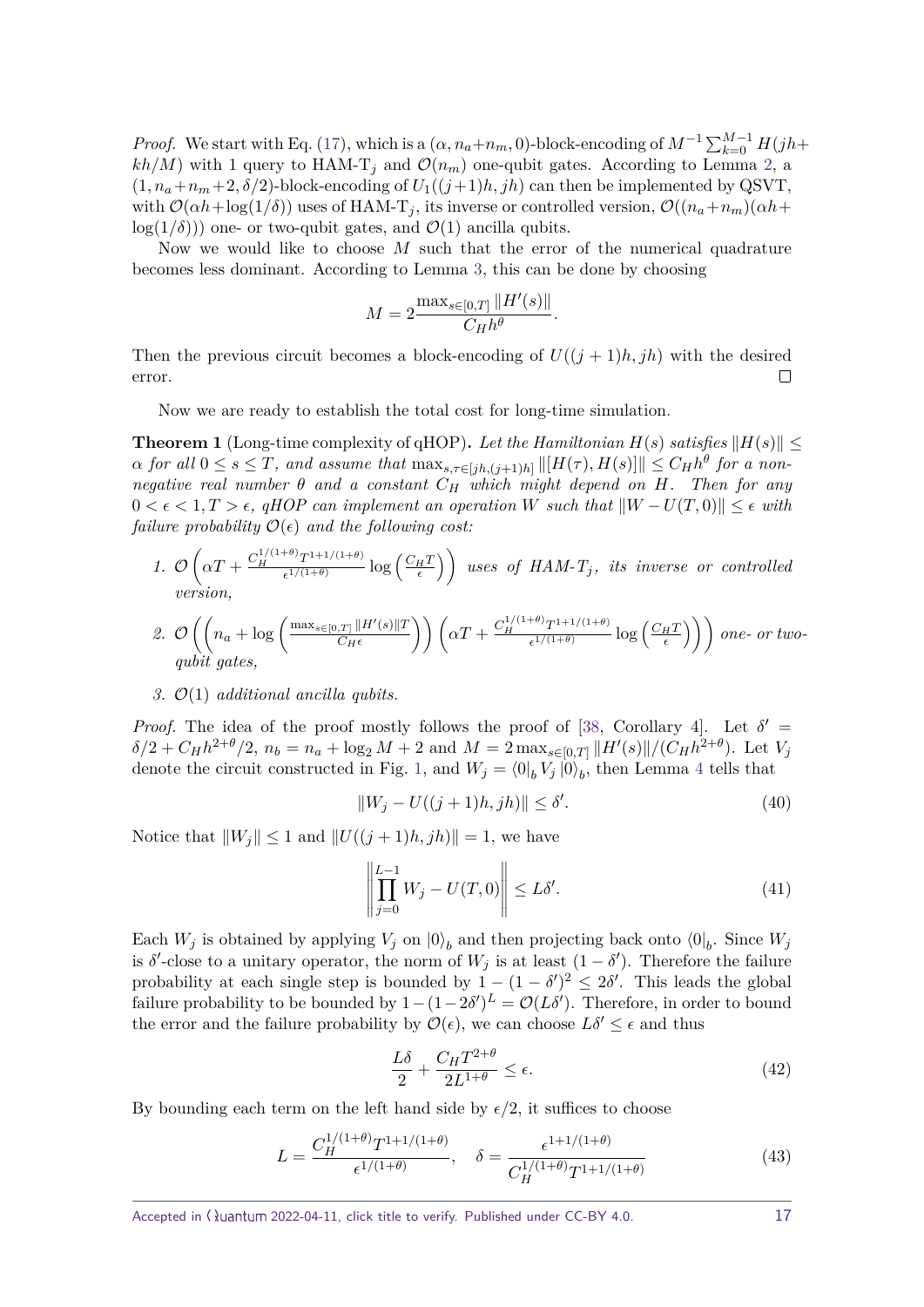and correspondingly

$$
M = \frac{2 \max_{s \in [0,T]} \|H'(s)\| L^{\theta}}{C_H T^{\theta}} = \frac{2 \max_{s \in [0,T]} \|H'(s)\| T^{\theta/(1+\theta)}}{C_H^{1/(1+\theta)} \epsilon^{\theta/(1+\theta)}}
$$
(44)

The proof is completed by multiplying the cost in Lemma [4](#page-15-1) by *L* and then plugging in the choices of *L* and  $\delta$ .  $\Box$ 

#### <span id="page-17-0"></span>4.1.3 Scaling of the commutator

Now we establish the bound for the commutator, i.e. estimation of the parameters *C<sup>H</sup>* and  $\theta$ . In particular, there are two possible sets of choices of  $(C_H, \theta)$ , corresponding to two scenarios of the fast oscillations we have discussed in the introduction. We then can obtain two corresponding bounds of the asymptotic complexity. One of the bounds is independent of  $||H'(s)||$  and scales linearly with respect to  $1/\epsilon$ . The other one can give a second order convergence, leading to a quadratic speedup in terms of  $\epsilon$ . This is at the expense of introducing a polynomial dependence on the commutator  $\| [H'(s), H(\tau)] \|$ . The final complexity estimate can be viewed as the minimum of these two bounds, which indicates that qHOP in the worst case is still at least comparable to the first order truncated Dyson method, and can automatically achieve better complexity without knowing the source of the oscillations in the Hamiltonian.

We start with the estimate of the commutator, which can be established in the following lemma.

<span id="page-17-1"></span>**Lemma 5** (Bounds for commutators). For any  $h > 0$ ,  $0 \leq j \leq M$ , we have

$$
\max_{s,\tau \in [jh,(j+1)h]} \left\| [H(\tau),H(s)] \right\| \le \min \left\{ \max_{|s-u| \le h} \left\| [H(u),H(s)] \right\|, \max_{|s-u| \le h} \left\| [H'(u),H(s)] \right\| h \right\}.
$$
\n(45)

*Proof.* It suffices to show that the commutator is bounded by both terms in the bracket on the right hand side. The first bound follows trivially. To prove the second bound, we use the fundamental theorem of calculus to obtain

$$
H(\tau) = H(s) + \int_{s}^{\tau} H'(u) du \qquad (46)
$$

and thus,

$$
\max_{s,\tau \in [jh,(j+1)h]} \left\| [H(\tau), H(s)] \right\| = \max_{s,\tau \in [jh,(j+1)h]} \left\| \left[ \int_s^\tau H'(u) du, H(s) \right] \right\| \le \max_{|s-u| \le h} \left\| [H'(u), H(s)] \right\| h. \tag{47}
$$

Lemma [5](#page-17-1) implies two possible sets of parameters  $(C_H, \theta)$ :  $C_H = \max_{s,u \in [0,T]} ||[H(u), H(s)]||$ ,  $\theta = 0$ , or  $C_H = \max_{s,u \in [0,T]} ||H'(u), H(s)||$ ,  $\theta = 1$ . The following result can then be proved by plugging these two possible choices back to Theorem [1.](#page-16-0)

**Corollary 1** (Long-time complexity of qHOP). Let  $||H(s)|| \leq \alpha$ ,  $\max_{s,u \in [0,T]} ||[H(u),H(s)]|| \leq$  $\alpha^2$ , and  $\max_{s,u\in[0,T]}\|[H'(u),H(s)]\|\leq \tilde{\beta}$ . Then for any  $0<\epsilon<1, T>\epsilon$ , qHOP can im*plement an operation W such that*  $||W - U(T, 0)|| \leq \epsilon$  *with failure probability*  $\mathcal{O}(\epsilon)$  *and the following cost:*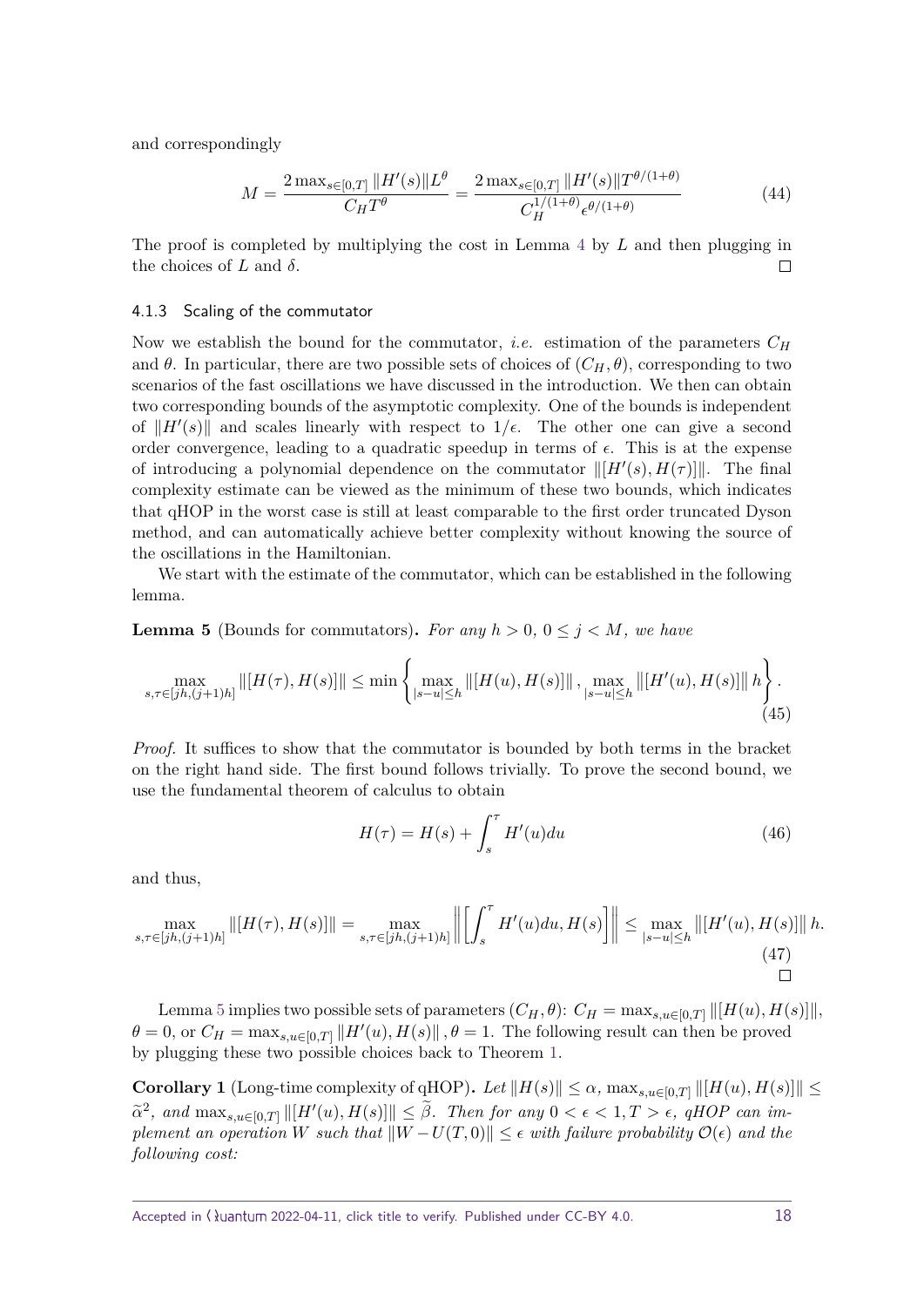1. 
$$
\mathcal{O}\left(\alpha T + \min\left\{\frac{\tilde{\alpha}^2 T^2}{\epsilon} \log\left(\frac{\tilde{\alpha} T}{\epsilon}\right), \frac{\tilde{\beta}^{1/2} T^{3/2}}{\epsilon^{1/2}} \log\left(\frac{\tilde{\beta} T}{\epsilon}\right)\right\}\right)
$$
 uses of HAM-T<sub>j</sub>,  
\n2.  $\mathcal{O}\left(\left(n_a + \log\left(\frac{\max_{s \in [0,T]} \|H'(s)\| T}{\min\{\tilde{\alpha}^2, \tilde{\beta}\}\epsilon}\right)\right) \left(\alpha T + \min\left\{\frac{\tilde{\alpha}^2 T^2}{\epsilon} \log\left(\frac{\tilde{\alpha} T}{\epsilon}\right), \frac{\tilde{\beta}^{1/2} T^{3/2}}{\epsilon^{1/2}} \log\left(\frac{\tilde{\beta} T}{\epsilon}\right)\right\}\right)\right)$   
\none- or two-qubit gates,

*3.* O(1) *additional ancilla qubits.*

## <span id="page-18-0"></span>4.1.4  $L^1$  norm scaling

In this section, we discuss the  $L^1$ -norm scaling of qHOP for the long time evolution. Note that taking the maximum over the whole time interval in our commutator scaling  $\max_{s,t\in[0,T]} ||[H(s),H(t)]||$  can lead to overly pessimistic results. In Eq. [\(34\)](#page-14-2), the short time error indeed follows a local  $L^1$  scaling. In fact, following the same strategy as continuous  $q$ DRIFT [\[8\]](#page-31-9), we can show that the commutator error bound leads to a global  $L^1$ -norm scaling of the error.

The idea is to vary time step sizes in the propagation according to the average performance of the Hamiltonian. To be specific, let  $0 = t_0 < t_1 < \cdots < t_j < \cdots < t_L = T$  where *L* is the number of time steps and  $t_1, \dots, t_{L-1}$  are chosen such that

<span id="page-18-1"></span>
$$
\int_0^{t_1} \|H(s)\| \, ds = \dots = \int_{t_j}^{t_{j+1}} \|H(s)\| \, ds = \frac{1}{L} \int_0^T \|H(s)\| \, ds, \quad 0 \le j \le L - 1. \tag{48}
$$

We approximate the exact evolution operator  $U(T,0)$  by  $\prod_{j=0}^{L-1} U_1(t_{j+1},t_j)$  where

<span id="page-18-2"></span>
$$
U_1(t_{j+1}, t_j) = e^{-i(t_{j+1} - t_j)\frac{1}{M} \sum_{k=0}^{M-1} H(t_j + k(t_{j+1} - t_j)/M)}.
$$
\n(49)

Since the small time steps in the numerical quadrature are different among different time intervals, we require an adaptive version of the HAM-T oracle, which is an  $(n_s + n_a + n_m)$ qubit unitary oracle with  $n_m = \log_2 M$  such that

$$
\langle 0|_a \operatorname{HAM-T}_j |0\rangle_a = \frac{1}{\alpha} \sum_{k=0}^{M-1} |k\rangle \langle k| \otimes H(t_j + k(t_{j+1} - t_j)/M). \tag{50}
$$

Notice that this adaptive version of HAM-T can also be efficiently constructed in the interaction picture following a similar circuit in Fig. [3.](#page-12-2)

<span id="page-18-3"></span>**Lemma 6** (Time discretization errors of qHOP with  $L^1$ -norm scaling). Let  $0 = t_0 < t_1 <$  $\cdots < t_j < \cdots < t_L = T$  be chosen such that Eq. [\(48\)](#page-18-1) holds,  $U(t_{j+1}, t_j)$  denote the exact  $evolution\ operator\ \mathcal{T}e^{-i\int_{t_j}^{t_j+1}H(s)ds},\ and\ U_1(t_{j+1},t_j)\ denotes\ the\ qHOP\ operator\ defined\ in$ *Eq.* [\(49\)](#page-18-2)*. Then we have*

$$
||U((j+1)h,jh) - U_1((j+1)h,jh)||
$$
  
\n
$$
\leq \frac{1}{L^2} \left( \int_0^T ||H(s)|| ds \right)^2 + \frac{(t_{j+1} - t_j)^2}{2M} \max_{s \in [t_j, t_{j+1}]} ||H'(s)||.
$$
\n(51)

*Proof.* This lemma can be proved by a slight modification of the proof of Lemma [3.](#page-14-1) Following the same notations as those in Lemma [3,](#page-14-1) according to the second line of Eq. [\(34\)](#page-14-2),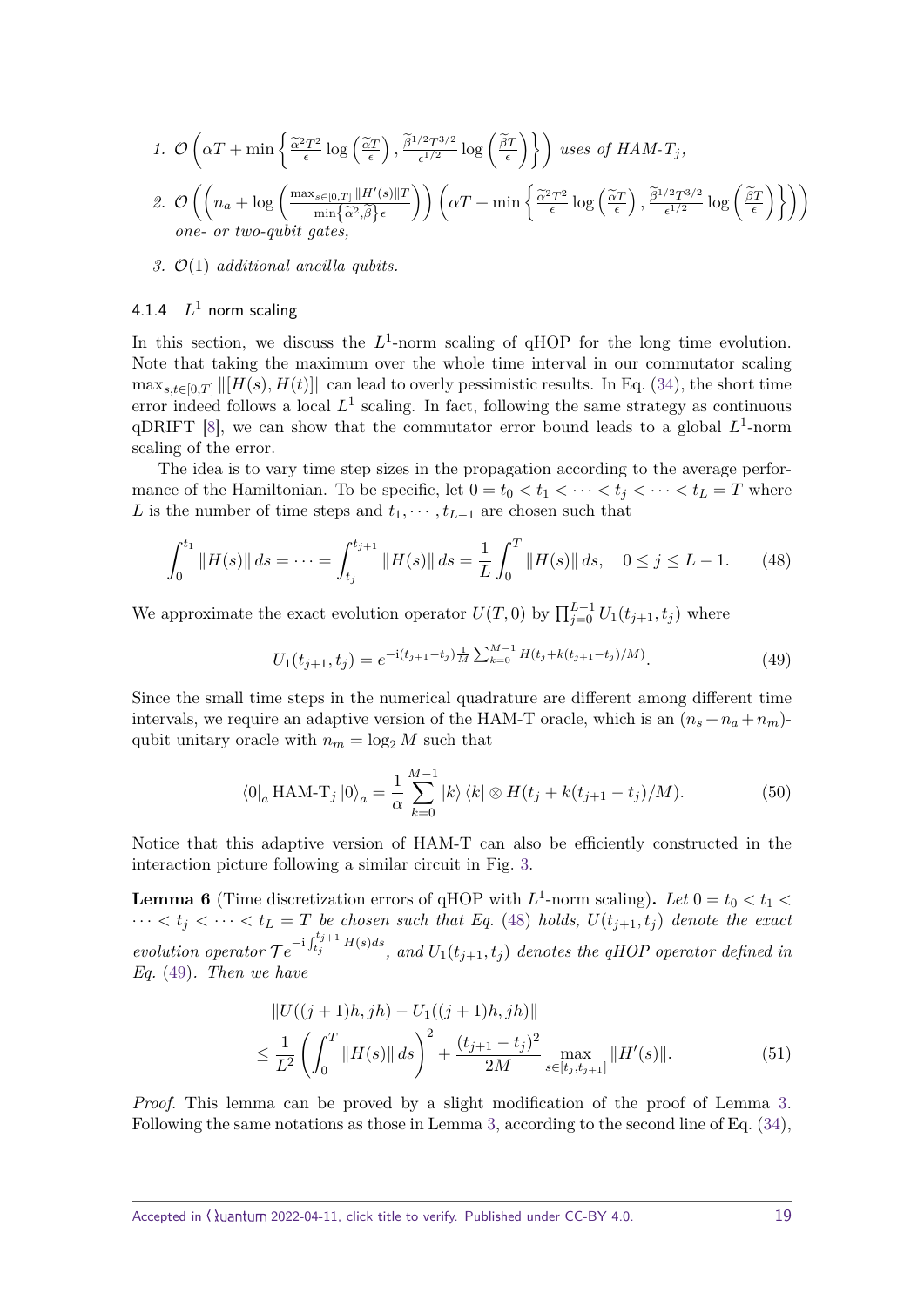we have

$$
\left\| \tilde{U}_1(t_{j+1}, t_j) - U(t_{j+1}, t_j) \right\| \leq \frac{1}{2} \int_{t_j}^{t_{j+1}} \int_{t_j}^{\tau} \left\| [H(\tau), H(s)] \right\| ds d\tau
$$
  
\n
$$
\leq \int_{t_j}^{t_{j+1}} \int_{t_j}^{t_{j+1}} \left\| H(\tau) \right\| \left\| H(s) \right\| ds d\tau
$$
  
\n
$$
= \left( \int_{t_j}^{t_{j+1}} \left\| H(s) \right\| ds \right)^2
$$
  
\n
$$
= \frac{1}{L^2} \left( \int_0^T \left\| H(s) \right\| ds \right)^2.
$$
 (52)

Combining this estimate with Eq. [\(36\)](#page-15-2), we obtain

$$
||U(t_{j+1}, t_j) - U_1(t_{j+1}, t_j)||
$$
  
\n
$$
\leq ||U(t_{j+1}, t_j) - \tilde{U}_1(t_{j+1}, t_j)|| + ||\tilde{U}_1(t_{j+1}, t_j) - U_1(t_{j+1}, t_j)||
$$
  
\n
$$
\leq \frac{1}{L^2} \left( \int_0^T ||H(s)|| ds \right)^2 + \frac{(t_{j+1} - t_j)^2}{2M} \max_{s \in [t_j, t_{j+1}]} ||H'(s)||.
$$
\n(53)

$$
\qquad \qquad \Box
$$

Using the same strategy as that in Lemma [4](#page-15-1) and Theorem [1](#page-16-0) with the error bound in  $L^1$ -scaling as specified in Lemma [6,](#page-18-3) we can obtain another version of the complexity estimates with  $L^1$ -norm scaling for short-time and long-time propagation.

<span id="page-19-0"></span>**Lemma 7** (Short-time complexity of qHOP with  $L^1$ -norm scaling). Let  $||H(s)|| \leq \alpha$  and  $T^{-1} \int_0^T \|H(s)\| ds \leq \overline{\alpha}$ . Then for any  $0 < \delta < t_{j+1} - t_j$ , qHOP gives a  $(1, n', \delta')$ -block*encoding of*  $U(t_{i+1}, t_i)$  *with* 

$$
n' = n_a + \log_2 M + 2, \quad M = \frac{L^2 \max_{s \in [0,T]} \|H'(s)\|}{2\overline{\alpha}^2},\tag{54}
$$

$$
\delta' = \frac{\delta}{2} + \frac{2\overline{\alpha}^2 T^2}{L^2},\tag{55}
$$

*and the following cost:*

- *1.*  $\mathcal{O}(\alpha(t_{i+1} t_i) + \log(1/\delta))$  uses of HAM-T<sub>*j</sub>*, its inverse or controlled version,</sub>
- 2.  $\mathcal{O}((n_a + \log M)(\alpha(t_{i+1} t_i) + \log(1/\delta)))$  one- or two-qubit gates,
- *3.* O(1) *additional ancilla qubits.*

**Theorem 2** (Long-time complexity of qHOP with  $L^1$ -scaling). Let  $||H(s)|| \leq \alpha$  for any  $0 \leq s \leq T$ , and  $T^{-1} \int_0^T \|H(s)\| ds \leq \overline{\alpha}$ . Then for any  $0 < \epsilon < 1, T > \epsilon$ , qHOP can *implement an operation W such that*  $||W - U(T, 0)|| \leq \epsilon$  *with failure probability*  $\mathcal{O}(\epsilon)$  *and the following cost:*

1. 
$$
\mathcal{O}\left(\alpha T + \frac{\overline{\alpha}^2 T^2}{\epsilon} \log\left(\frac{\overline{\alpha} T}{\epsilon}\right)\right)
$$
 uses of HAM-T<sub>j</sub>, its inverse or controlled version,  
\n2.  $\mathcal{O}\left(\left(n_a + \log\left(\frac{\overline{\alpha} T \max_{s \in [0,T]} \|H'(s)\|}{\epsilon}\right)\right) \left(\alpha T + \frac{\overline{\alpha}^2 T^2}{\epsilon} \log\left(\frac{\overline{\alpha} T}{\epsilon}\right)\right)\right)$  one- or two-qubit gates,

*3.* O(1) *additional ancilla qubits.*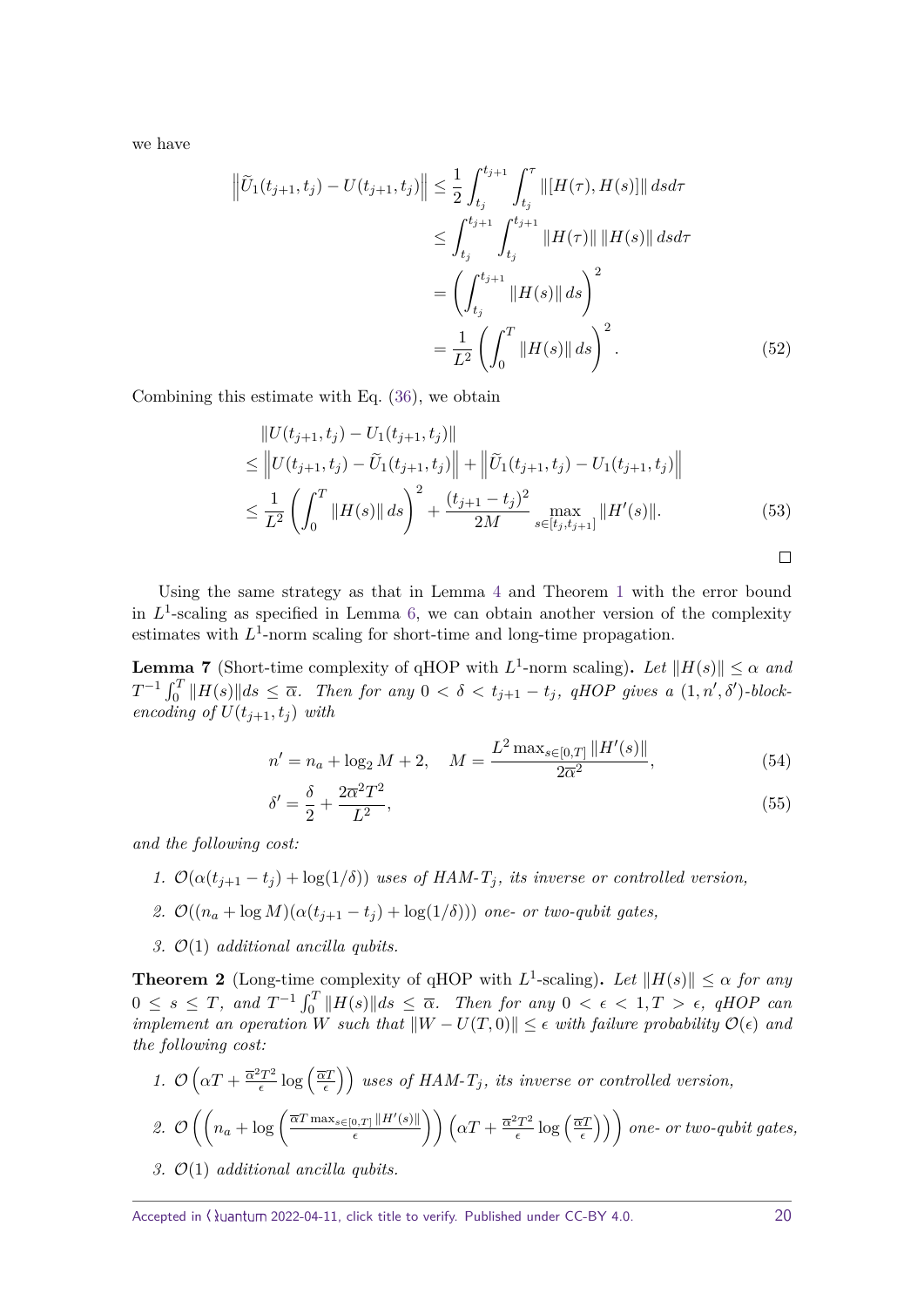*Proof.* Following exactly the proof of Theorem [1,](#page-16-0) we need to bound the error and the failure probability by  $\mathcal{O}(\epsilon)$  by choosing  $L\delta' \leq \epsilon$  and thus

$$
\frac{L\delta}{2} + \frac{2\overline{\alpha}^2 T^2}{L} \le \epsilon. \tag{56}
$$

By letting each term on the left hand side equal  $\epsilon/2$ , it suffices to choose

$$
L = \frac{4\overline{\alpha}^2 T^2}{\epsilon}, \quad \delta = \frac{\epsilon^2}{4\overline{\alpha}^2 T^2},\tag{57}
$$

and correspondingly

$$
M = \frac{L^2 \max_{s \in [0,T]} \|H'(s)\|}{2\overline{\alpha}^2} = \frac{8\overline{\alpha}^2 T^4 \max_{s \in [0,T]} \|H'(s)\|}{\epsilon^2} \tag{58}
$$

The proof is completed by taking the summation of the local costs in Lemma [7](#page-19-0) over the entire  $[0, T]$  and then plugging in the choices of *L*,  $\delta$  and *M*.  $\Box$ 

## <span id="page-20-0"></span>4.2 Complexity of the Hamiltonian simulation in the interaction picture

The complexity estimate of qHOP applied to Hamiltonian simulation in the interaction picture can be obtained by directly applying Theorem [1](#page-16-0) in the generic case. The difference is that, under the interaction picture, we can get a more concrete expression of the commutator  $\Vert [H(u), H(s)] \Vert$  and  $\Vert [H'(u), H(s)] \Vert$ , which leads to improved scaling in various scenarios and examples. We will first give the generic complexity estimates for short-time and long-time simulation in the interaction picture.

#### <span id="page-20-1"></span>4.2.1 Complexity

**Lemma 8** (Short-time complexity of qHOP in the interaction picture)**.** *Assume that*  $\max_{t \in [0,T]} ||B(t)|| \le \alpha_B$ ,  $\max_{t \in [0,T]} ||B'(t)|| \le \beta_B$ ,  $\max_{t \in [0,T]} ||[A,B(t)]|| \le \alpha_{AB}$ , and that

$$
\max_{|s-t| \le h} \left\| [B(t), e^{iA(s-t)} B(s) e^{-iA(s-t)}] \right\| \le C_{AB} h^{\theta}
$$

*for a non-negative real number*  $\theta$  *and a constant*  $C_{AB}$  *which might depend on*  $A$  *and*  $B(t)$ *. Then for any*  $0 < \delta < h$ , qHOP gives a  $(1, n', \delta')$ -block-encoding of  $U((j + 1)h, jh)$  with

$$
n' = nB + 2 + \mathcal{O}\left(\log M\right), \quad M = \frac{2(\alpha_{AB} + \beta_B)}{C_{AB}h^{\theta}},\tag{59}
$$

$$
\delta' = \delta/2 + C_{AB}h^{2+\theta}/2,\tag{60}
$$

*and the following cost:*

- *1.*  $\mathcal{O}((\alpha_B h + \log(1/\delta)) \log M)$  *uses of*  $O_A$ *, its inverse or controlled version,*
- 2.  $\mathcal{O}(\alpha_B h + \log(1/\delta))$  uses of  $O_B(j)$ , its inverse or controlled version,
- *3.*  $\mathcal{O}((n_B + \log M)(\alpha_B h + \log(1/\delta)))$  *one- or two-qubit gates,*
- *4.* O(1) *additional ancilla qubits.*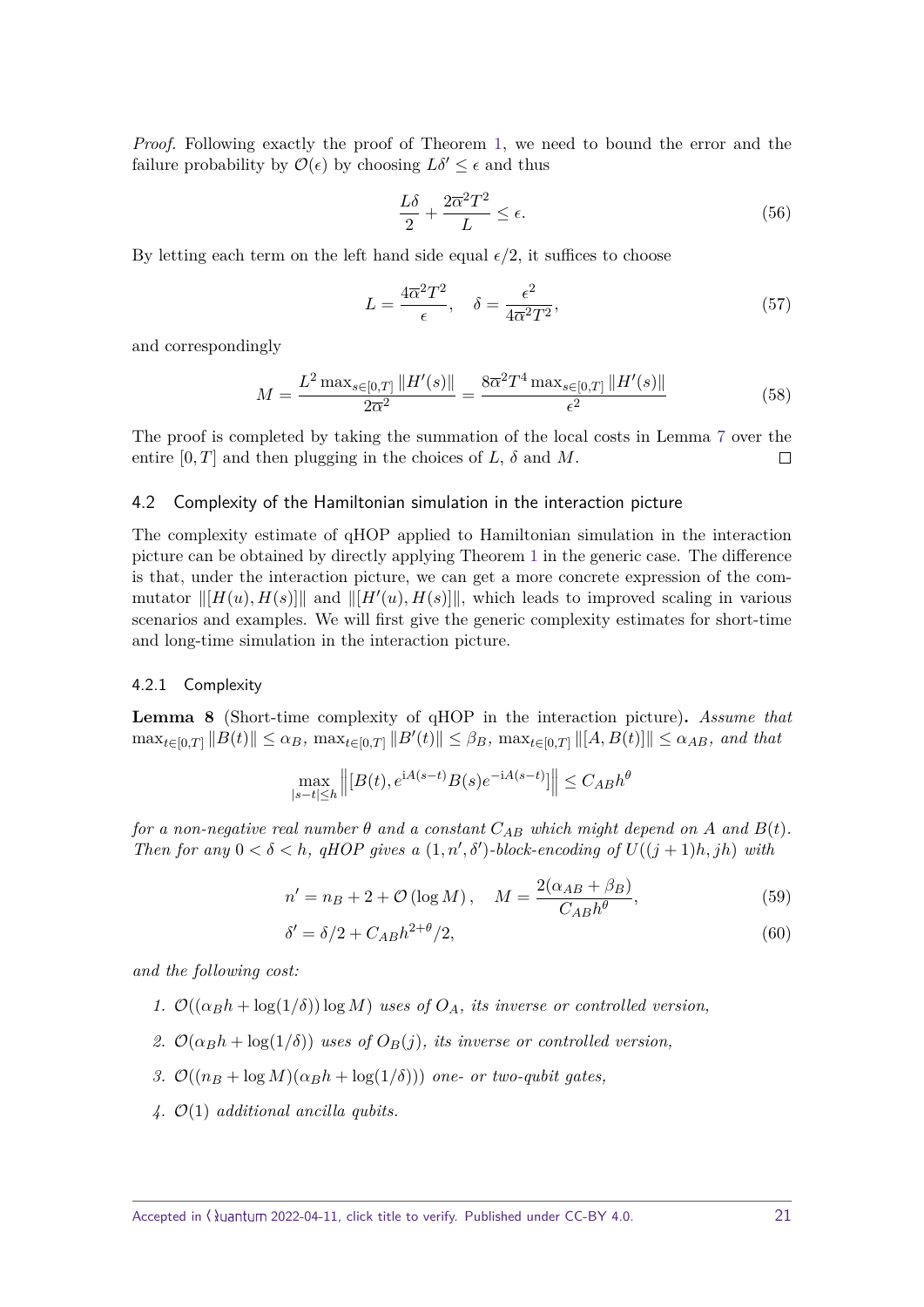*Proof.* This is a direct consequence of Lemma [4.](#page-15-1) As discussed in Section [3.1,](#page-8-1) the circuit for HAM-T<sub>*j*</sub> can be constructed with  $\mathcal{O}(\log M)$  uses of controlled  $O_A$  and  $\mathcal{O}(1)$  use of  $O_B(j)$ ,

$$
||[H_I(t), H_I(s)]|| = ||e^{iAt}B(t)e^{-iAt}e^{iAs}B(s)e^{-iAs} - e^{iAs}B(s)e^{-iAs}e^{iAt}B(t)e^{-iAt}||
$$
  
\n
$$
= ||e^{iAt}(B(t)e^{iA(s-t)}B(s)e^{-iA(s-t)} - e^{iA(s-t)}B(s)e^{-iA(s-t)}B(t))e^{-iAt}||
$$
  
\n
$$
= ||e^{iAt}[B(t), e^{iA(s-t)}B(s)e^{-iA(s-t)}]e^{-iAt}||
$$
  
\n
$$
\le ||[B(t), e^{iA(s-t)}B(s)e^{-iA(s-t)}]||,
$$

and

$$
||H'_{I}(s)|| = ||ie^{iAs}[A, B(s)]e^{-iAs} + e^{iAs}B'(s)e^{-iAs}|| \le ||[A, B(s)]|| + ||B'(s)||. \tag{61}
$$

The complexity for long-time simulation directly follows from Theorem [1](#page-16-0) for the same reason.

<span id="page-21-1"></span>**Theorem 3** (Long-time complexity of qHOP in the interaction picture)**.** *Assume that*  $\max_{t \in [0,T]} ||B(t)|| \le \alpha_B$ ,  $\max_{t \in [0,T]} ||B'(t)|| \le \beta_B$ ,  $\max_{t \in [0,T]} ||[A,B(t)]|| \le \alpha_{AB}$ , and that

$$
\max_{|s-t| \le h} \left\| [B(t), e^{iA(s-t)}B(s)e^{-iA(s-t)}] \right\| \le C_{AB} h^{\theta}
$$

*for a non-negative real number θ and a constant CAB which might depend on A and B*(*t*)*.* Then for any  $0 < \epsilon < 1, T > \epsilon$ , qHOP can implement an operation W such that  $||W - U(T, 0)||$  ≤  $\epsilon$  *with failure probability*  $\mathcal{O}(\epsilon)$  *and the following cost:* 

- *1.*  $\mathcal{O}\left(\left(\alpha_B T + \frac{C_{AB}^{1/(1+\theta)} T^{1+1/(1+\theta)}}{\epsilon^{1/(1+\theta)}}\right)\right)$  $\left(\frac{(\alpha_{AB} + \beta_B)T^{1+1/(1+\theta)}}{\epsilon^{1/(1+\theta)}}\log\left(\frac{C_{AB}T}{\epsilon}\right)\right)\log\left(\frac{(\alpha_{AB} + \beta_B)T^{1+1/(1+\theta)}}{C_{AB}\epsilon}\right)$  $C_{AB}$  $\epsilon$  $\int$  *uses of*  $O_A$ *, its inverse or controlled version,*
- 2.  $\mathcal{O}\left(\alpha_B T + \frac{C_{AB}^{1/(1+\theta)} T^{1+1/(1+\theta)}}{\epsilon^{1/(1+\theta)}}\right)$  $\left(\frac{t^{\theta}T^{1+1/(1+\theta)}}{\epsilon^{1/(1+\theta)}}\log\left(\frac{C_{AB}T}{\epsilon}\right)\right)$  uses of  $O_B(j)$ , its inverse or controlled *version,*

3. 
$$
\mathcal{O}\left(\left(n_B + \log\left(\frac{(\alpha_{AB} + \beta_B)T}{C_{AB}\epsilon}\right)\right)\left(\alpha_B T + \frac{C_{AB}^{1/(1+\theta)}T^{1+1/(1+\theta)}}{\epsilon^{1/(1+\theta)}}\log\left(\frac{C_{AB}T}{\epsilon}\right)\right)\right)
$$
 one- or two-qubit gates,

*4.* O(1) *additional ancilla qubits.*

#### <span id="page-21-0"></span>4.2.2 Scaling of the commutator

Now we establish the bound for the commutator, i.e. estimation of the parameters *CAB* and  $\theta$ . We again first study the most general case where we only assume that the norm of *A* is much larger than the norm of *B*(*t*). Error bound of this case can be directly obtained by applying Theorem [3](#page-21-1) and plugging in the concrete forms of the commutators.

<span id="page-21-2"></span>**Lemma 9** (Bounds for commutators in the interaction picture Hamiltonian simulation)**.** For any  $h > 0$ , if  $\max_{t \in [0,T]} ||B(t)|| \le \alpha_B$ ,  $\max_{t \in [0,T]} ||B'(t)|| \le \beta_B$  and  $\max_{t \in [0,T]} ||[A, B(t)]|| \le$ *αAB, then we have*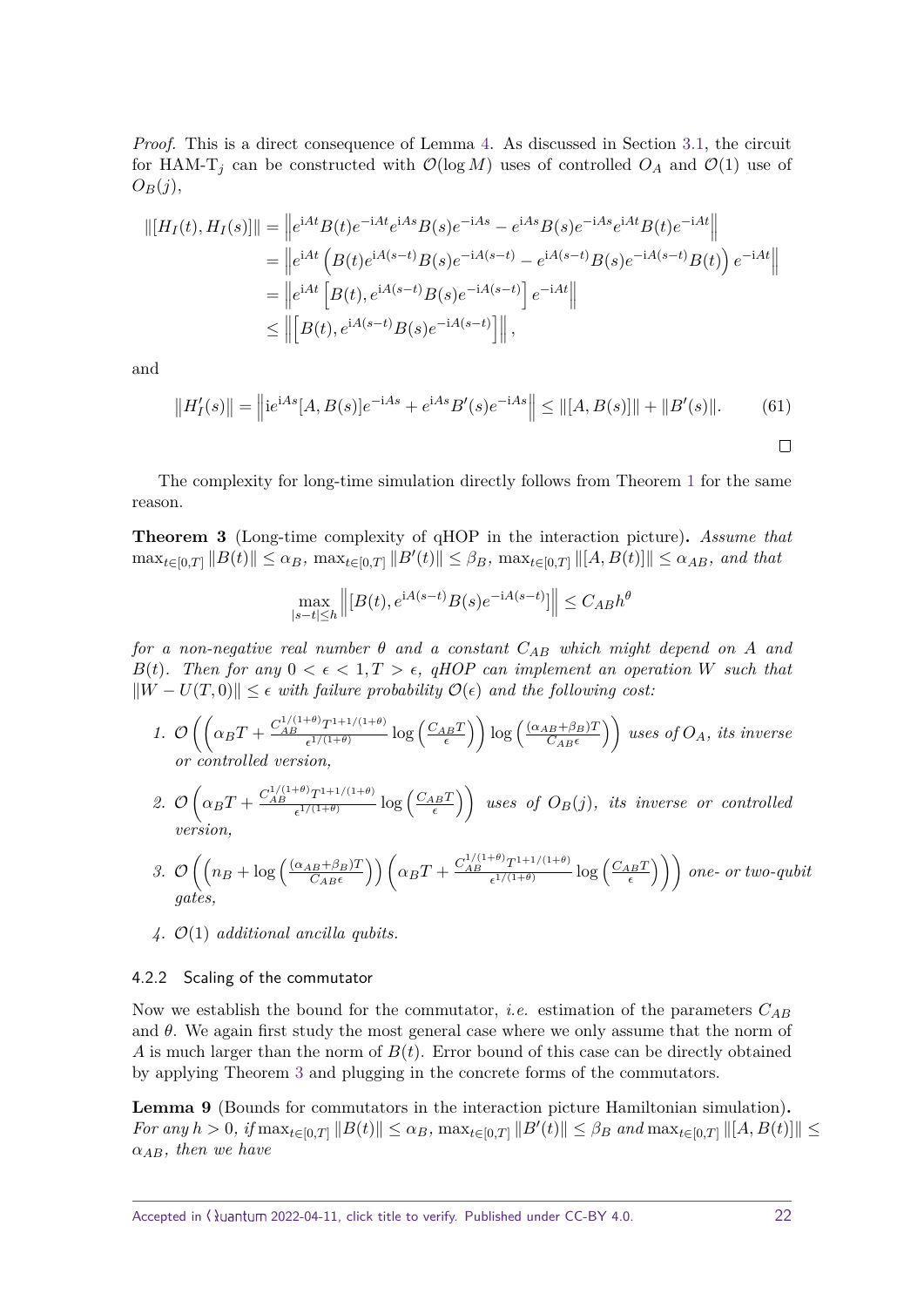$$
\max_{|s-t| \le h} \left\| [B(t), e^{iA(s-t)} B(s) e^{-iA(s-t)}] \right\| \le \min \left\{ 2\alpha_B^2, 2\alpha_B(\alpha_{AB} + \beta_B) h \right\}.
$$
 (62)

*Proof.* It suffices to show that the commutator is bounded by both terms in the bracket on the right hand side. The first bound follows trivially by

$$
\| [B(t), e^{iA(s-t)} B(s) e^{-iA(s-t)}] \|
$$
  
\n
$$
\leq \| B(t) e^{iA(s-t)} B(s) e^{-iA(s-t)} \| + \| e^{iA(s-t)} B(s) e^{-iA(s-t)} B(t) \|
$$
  
\n
$$
\leq 2\alpha_B^2.
$$
\n(63)

To prove the second bound, we use the fundamental theorem of calculus to obtain

$$
B(t) = B(s) + \int_{s}^{t} B'(\tau) d\tau.
$$
\n(64)

Then

$$
\| [B(t), e^{iA(s-t)}B(s)e^{-iA(s-t)}] \| \leq \| [B(s), e^{iA(s-t)}B(s)e^{-iA(s-t)}] \| + \| \left[ \int_s^t B'(\tau)d\tau, e^{iA(s-t)}B(s)e^{-iA(s-t)} \right] \| \leq \| [B(s), e^{iA(s-t)}B(s)e^{-iA(s-t)}] \| + 2\alpha_B\beta_B h.
$$
\n(65)

To further bound the first term, we view *s* as a fixed time, denote  $t' = s - t$  and use the fundamental theorem of calculus with respect to  $t'$  to get

<span id="page-22-0"></span>
$$
e^{iAt'}B(s)e^{-iAt'} = B(s) + i\int_0^{t'} e^{iA\tau}[A,B(s)]e^{-iA\tau}d\tau,
$$
\n(66)

and thus

$$
\| [B(t), e^{iA(s-t)}B(s)e^{-iA(s-t)}] \| \le \| \left[ B(s), i \int_0^{t'} e^{iA\tau} [A, B(s)]e^{-iA\tau} d\tau \right] \| + 2\alpha_B \beta_B h
$$
  

$$
\le 2\alpha_B \alpha_{AB} h + 2\alpha_B \beta_B h.
$$
 (67)

$$
\Box
$$

Lemma [9](#page-21-2) implies two possible sets of parameters  $(C_{AB}, \theta)$ :  $C_{AB} = 2\alpha_B^2$ ,  $\theta = 0$ , or  $C_{AB} = 2\alpha_B(\alpha_{AB} + \beta_B), \theta = 1$ . The following result can then be proved by plugging these two possible choices back into Theorem [3.](#page-21-1)

**Corollary 2** (Long-time complexity of qHOP in the interaction picture). For any  $0 < \epsilon <$  $1, T > \epsilon$ , if  $\max_{t \in [0,T]} ||B(t)|| \le \alpha_B$ ,  $\max_{t \in [0,T]} ||B'(t)|| \le \beta_B$  and  $\max_{t \in [0,T]} ||[A, B(t)]|| \le$  $\alpha_{AB}$ , then qHOP can implement an operation *W* such that  $\|W - U(T, 0)\| \leq \epsilon$  with failure *probability*  $\mathcal{O}(\epsilon)$  *and* 

$$
\mathcal{O}\Big(\min\left\{\frac{\alpha_B^2 T^2}{\epsilon} \log\left(\frac{\alpha_B T}{\epsilon}\right), \alpha_B T + \frac{\alpha_B^{1/2} (\alpha_{AB} + \beta_B)^{1/2} T^{3/2}}{\epsilon^{1/2}} \log\left(\frac{\alpha_B (\alpha_{AB} + \beta_B) T}{\epsilon}\right) \right\}
$$

$$
\times \log\left(\frac{(\alpha_{AB} + \beta_B) T}{\epsilon}\right)\Big) \tag{68}
$$

*uses of*  $O_A$  *and*  $O_B(j)$ *.*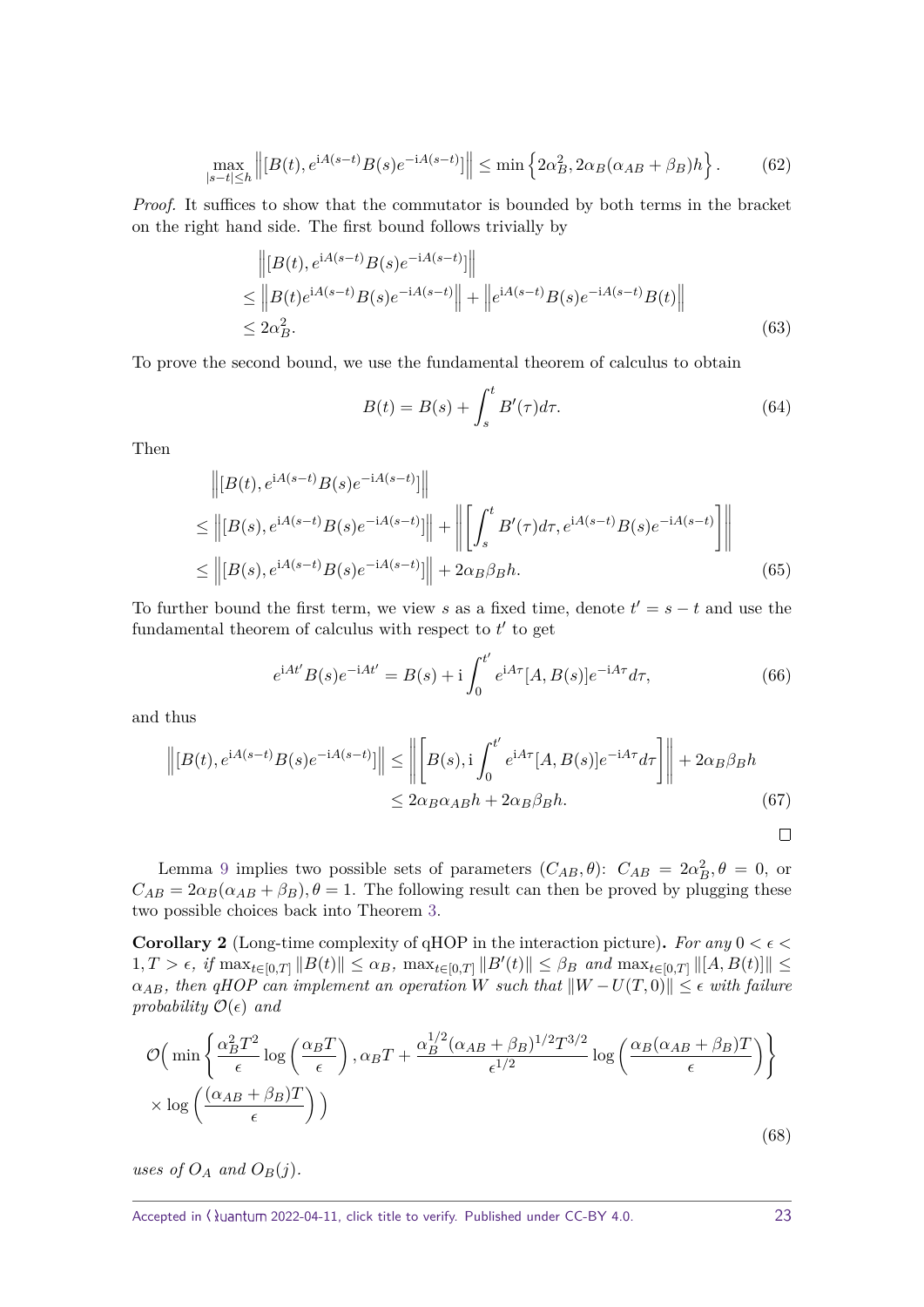Finally, for the special case when the original Hamiltonian  $H = A + B$  with timeindependent *B*, we can choose  $\beta_B = 0$  and the complexity estimates can be slightly simplified as follows.

**Corollary 3** (Long-time complexity of qHOP in the interaction picture with time-independent B). For any  $0 < \epsilon < 1, T > \epsilon$ , if  $||B|| \leq \alpha_B$  and  $||[A, B]|| \leq \alpha_{AB}$ , then qHOP can *implement an operation W such that*  $\|W - U(T, 0)\| \leq \epsilon$  *with failure probability*  $\mathcal{O}(\epsilon)$  *and* 

$$
\mathcal{O}\Big(\min\left\{\frac{\alpha_B^2 T^2}{\epsilon} \log\left(\frac{\alpha_B T}{\epsilon}\right), \alpha_B T + \frac{\alpha_B^{1/2} \alpha_{AB}^{1/2} T^{3/2}}{\epsilon^{1/2}} \log\left(\frac{\alpha_B \alpha_{AB} T}{\epsilon}\right) \right\}
$$

$$
\times \log\left(\frac{\alpha_{AB} T}{\epsilon}\right)\Big) \tag{69}
$$

*uses of*  $O_A$  *and*  $O_B$ *.* 

#### <span id="page-23-0"></span>4.3 Superconvergence for simulating the Schrödinger equation in the interaction picture

Now we focus on the improved error bound for the commutator in the case of simulating the Schrödinger equation in the interaction picture, i.e. when  $A = -\Delta$  and  $B = V(x)$ . Generically, the preconstant for the second order convergence is proportional to  $\| [A, B] \|$ , which is  $\mathcal{O}(N)$  in the spatially discretized setting (see [\[2,](#page-31-1) Appendix A]), and N is the number of the spatial grid points. In the case of the Schrödinger equation, the commutator [*B*,  $e^{iAs}Be^{-iAs}$ ] provides further cancellation, and we have  $C_{AB} = C_B (= C_V)$  independent of *A* and  $\theta = 1$ . In other words, qHOP exhibits *superconvergence* for the Schrödinger equation simulation. This leads to a surprising second order convergence rate in the operator norm, and the preconstant is independent of  $\|[A, B]\|$ . This significantly reduces the overhead cause by the a large *N*, which can be in many cases the bottleneck for such real-space Hamiltonian simulation [\[2,](#page-31-1) [33\]](#page-33-3).

Recall the general cases of *A* and *B*, though a naive application of the Taylor expansion

$$
e^{-iAs} = I - iAs - \frac{A^2}{2}s^2 + \cdots
$$

or the fundamental theorem of calculus Eq. [\(66\)](#page-22-0) can provide a linear scaling in terms of h, the resulting bound depends on the norm of the commutator  $\|[A, B]\|$ . Another way to view this is that  $\Delta$  is an unbounded operator, and one cannot directly perform the Taylor expansion for  $e^{i\Delta s}$  for any  $s > 0$ . Nevertheless, in the case of the Schrödinger equation simulation, the dependence of *A* can be removed by leveraging the tools from pseudo-differential calculus (see e.g. [\[47,](#page-33-12) [55\]](#page-34-6)).

For simplicity of the analysis, here we consider the Schrödinger equation in the continuous space. Numerical experiments indicate that similar results can hold for the discretized version, as well as for other boundary conditions. On an intuitive level, the idea is to keep the full information of the unitary  $e^{-iAs}$  and rewrite it in a special way, which makes use of the cancellation resulting from the oscillations. Different from the Taylor expansion and the fundamental theorem of calculus, the whole time-dependent part *e* <sup>i</sup>*AsBe*−i*As* can be written as a pseudo-differential operator, whose commutator with  $B = V$  can be shown to be of order *h* with scaling only dependent on *V* and the dimension *d*.

We consider the Schwartz space  $\mathcal{S}(\mathbb{R}^m)$  defined as the space of all smooth functions acting on  $\mathbb{R}^m$  that are rapidly decreasing at infinity along with all partial derivatives, and denote its dual space – the space of tempered distributions – as  $\mathcal{S}'(\mathbb{R}^m)$  that consists of the continuous linear functional on  $\mathcal{S}(\mathbb{R}^m)$  [\[47,](#page-33-12) [48\]](#page-33-15). Despite the technicality, the Schwartz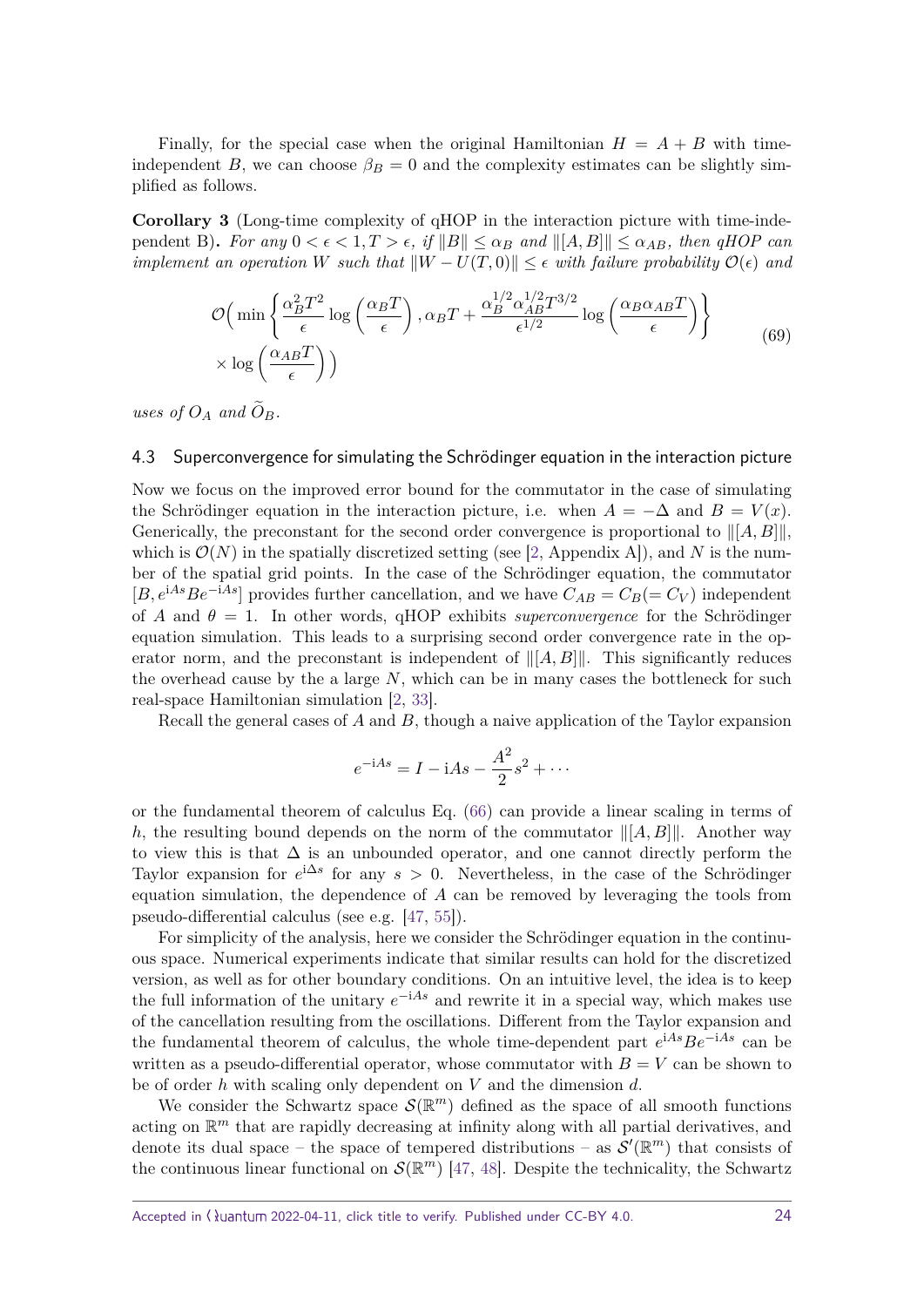functions and tempered distributions are natural objects to work with for the Fourier integral operators, because the Fourier transform is an automorphism of the Schwartz space and also of its dual space due to duality. Intuitively, one can think of a tempered distribution as a distribution (generalized function) that grows no faster than polynomials at infinity. To prepare for the proof, we introduce the Weyl quantization [\[55\]](#page-34-6), a type of pseudo-differential operator as a useful tool simplifying the calculations. Given  $a(x, p) \in$  $\mathcal{S}'(\mathbb{R}^{2d})$ , the Weyl quantization op(*a*) of the symbol  $a(x, p)$  acting on  $u \in \mathcal{S}(\mathbb{R}^d)$  is defined by the formula

$$
op(a)u(x) := (2\pi)^{-d} \int_{\mathbb{R}^{2d}} a\left(\frac{x+y}{2}, p\right) e^{ip \cdot (x-y)} u(y) \, dy \, dp. \tag{70}
$$

Such a quantization procedure in fact agrees well with physical intuitions. For example, the quantization of x is the position operator  $\hat{x}$  acting on u as  $\text{op}(x)u = xu = \hat{x}u$ , a multiplication operator and the quantization of *p* is the momentum operator  $op(p)$  =  $-i\nabla = \hat{p}$ . More generally, one has

$$
op(a(x))u(x) = a(x)u(x), op(p^{\alpha}) = (-i\nabla)^{\alpha}u,
$$

for any multi-index  $\alpha$ . In particular, when  $a(x, p)$  is a smooth function bounded together with all of its derivatives,  $op(a)$  defines a bounded operator mapping from  $L^2(\mathbb{R}^d)$  to  $L^2(\mathbb{R}^d)$ . To be specific, the operator norm of such a linear transformation  $\mathcal{A}: L^2(\mathbb{R}^d) \to$  $L^2(\mathbb{R}^d)$  is defined as

$$
\|\mathcal{A}\|_{\mathcal{L}(L^2)} := \inf_{u \in L^2(\mathbb{R}^d), u \neq 0} \frac{\|\mathcal{A}u\|_{L^2}}{\|u\|_{L^2}}.
$$

Thanks to the Calderón-Vaillancourt theorem (see [\[55,](#page-34-6) Theorem 4.23] for Weyl quantization and [\[41,](#page-33-16) Theorem 2.8.1] for more general pseudo-differential operators), op(*a*) can be estimated as

<span id="page-24-1"></span>
$$
\|\text{op}(a)\|_{\mathcal{L}(L^2)} \le C \sum_{|\alpha| \le Md} \|\partial^{\alpha} a\|_{L^{\infty}},\tag{71}
$$

for some constant *C* and *M*, and the bound depends on a finite number of derivatives of *a*, growing linearly with the dimension *d*. Therefore, one can work with test functions  $u \in L^2(\mathbb{R}^d)$ . Note that regularity assumption of  $a(x, p)$  ensures that it belongs to the symbol class  $S_{2d}(1)$ . The definition of the quantization can be extended to other symbol classes (see, e.g., [\[55,](#page-34-6) Chapter 4.4] and [\[41,](#page-33-16) Chapter 2]) and the *L* <sup>2</sup> boundedness may also be relaxed without assuming all derivatives bounded [\[11,](#page-31-13) [22\]](#page-32-16). For simplicity, we work with symbols that are smooth functions bounded together with all of their derivatives.

<span id="page-24-0"></span>**Lemma 10** (Bound for the commutator for the Schrödinger equation in the interaction picture). For a smooth function V bounded together with all of its derivatives and  $0 < h <$ 1*, we have*

$$
\max_{s \in [-h,h]} \left\| [V(x), e^{is\Delta} V(x) e^{-is\Delta}] \right\|_{\mathcal{L}(L^2)} \le C_V h,\tag{72}
$$

where  $C_V$  is some constant depending only on V and the dimension d.

*Proof.* We divide the presentation of the proof into three steps. First, we calculate the commutator  $[\Delta, \text{op}(a)]$  for any  $a(x, p)$  smooth and bounded together with all of its deriva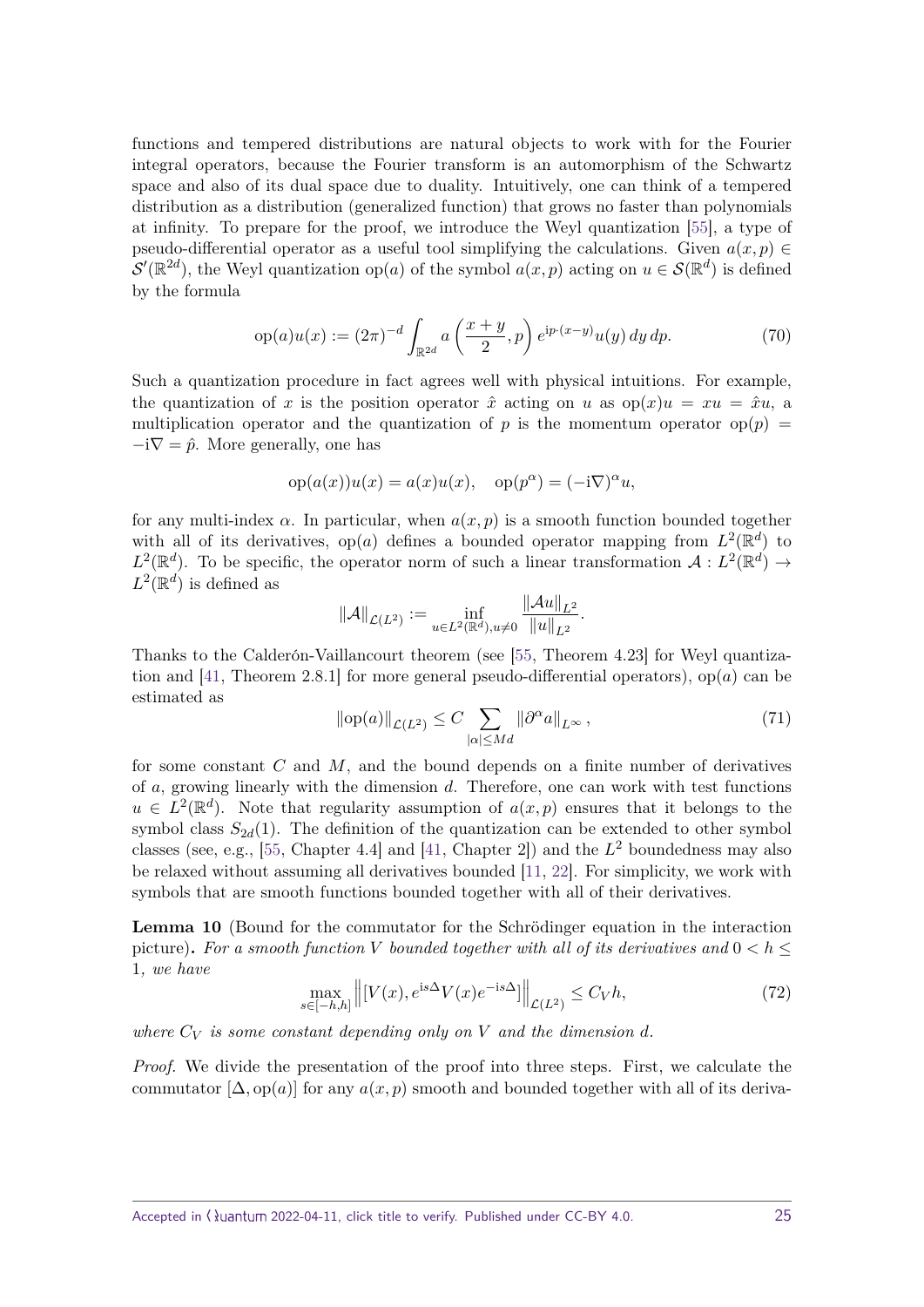tives, for any  $u \in \mathcal{S}(\mathbb{R}^d)$  using integration by parts:

$$
[\Delta, op(a)]u(x)
$$
  
= $(2\pi)^{-d} \int_{\mathbb{R}^{2d}} \Delta_x \left( a\left(\frac{x+y}{2}, p\right) e^{ip \cdot (x-y)} \right) u(y) dy dp$   
 $- (2\pi)^{-d} \int_{\mathbb{R}^{2d}} a\left(\frac{x+y}{2}, p\right) e^{ip \cdot (x-y)} \Delta_y u(y) dy dp$   
= $(2\pi)^{-d} \int_{\mathbb{R}^{2d}} \Delta_x \left( a\left(\frac{x+y}{2}, p\right) e^{ip \cdot (x-y)} \right) u(y) dy dp$   
 $- (2\pi)^{-d} \int_{\mathbb{R}^{2d}} \Delta_y \left( a\left(\frac{x+y}{2}, p\right) e^{ip \cdot (x-y)} \right) u(y) dy dp.$ 

A straightforward calculation reveals that

$$
\Delta_x \left( a \left( \frac{x+y}{2}, p \right) e^{ip \cdot (x-y)} \right)
$$
  
=  $\Delta_x a \left( \frac{x+y}{2}, p \right) e^{ip \cdot (x-y)} + i \nabla_x a \left( \frac{x+y}{2}, p \right) \cdot p e^{ip \cdot (x-y)} - a \left( \frac{x+y}{2}, p \right) |p|^2 e^{ip \cdot (x-y)},$   

$$
\Delta_y \left( a \left( \frac{x+y}{2}, p \right) e^{ip \cdot (x-y)} \right)
$$
  
=  $\Delta_x a \left( \frac{x+y}{2}, p \right) e^{ip \cdot (x-y)} - i \nabla_x a \left( \frac{x+y}{2}, p \right) \cdot p e^{ip \cdot (x-y)} - a \left( \frac{x+y}{2}, p \right) |p|^2 e^{ip \cdot (x-y)}.$ 

This shows that

<span id="page-25-0"></span>
$$
[\Delta, op(a)] = 2i op(\nabla_x a \cdot p).
$$
\n(73)

Therefore, one can then calculate the following difference

$$
e^{is\Delta}Ve^{-is\Delta} - op(V(x - 2ps))
$$
  
=  $\int_0^s \frac{d}{d\tau} \left( e^{i\tau \Delta} op(V(x - 2p(s - \tau))) e^{-i\tau \Delta} \right) d\tau$   
=  $\int_0^s e^{i\tau \Delta} (i[\Delta, op(V(x - 2p(s - \tau)))] + 2 op(p \cdot \nabla V(x - 2p(s - \tau)))) e^{-i\tau \Delta} d\tau = 0,$ 

where in the last line we used Eq. [\(73\)](#page-25-0) with the symbol *a* chosen as  $V(x-2p(s-\tau))$ . Thanks to the assumption of *V* and the Calderón-Vaillancourt theorem Eq. [\(71\)](#page-24-1), op  $(V(x - 2ps))$ now defines a bounded operator mapping from  $L^2(\mathbb{R}^d)$  to  $L^2(\mathbb{R}^d)$ .

The second step of the proof is to estimate the commutator  $[V, e^{is\Delta}Ve^{-is\Delta}],$  namely,

$$
[V, \text{op}(V(x-2ps))]u(x) = (2\pi)^{-d} \int_{\mathbb{R}^{2d}} (V(x) - V(y)) V\left(\frac{x+y}{2} - 2ps\right) e^{ip \cdot (x-y)} u(y) \, dy \, dp,
$$

for all  $u \in L^2(\mathbb{R}^d)$ . Note that

$$
V(x) - V(y) = \int_0^1 \frac{d}{d\tau} V(y + \tau(x - y)) d\tau = \int_0^1 (x - y) \cdot \nabla V(y + \tau(x - y)) d\tau,
$$

together with integration by parts in *p* we have

$$
[V, op (V(x - 2ps))]u(x)
$$
  
= $(2\pi)^{-d}$  $\int_{\mathbb{R}^{2d}} \int_0^1 (x - y) \cdot \nabla V(y + \tau(x - y)) V\left(\frac{x + y}{2} - 2ps\right) e^{ip \cdot (x - y)} u(y) d\tau dy dp$   
= $(2\pi)^{-d}$  $2s$  $\int_{\mathbb{R}^{2d}} \int_0^1 \nabla V(y + \tau(x - y)) \cdot \nabla V\left(\frac{x + y}{2} - 2ps\right) u(y) e^{ip \cdot (x - y)} d\tau dy dp.$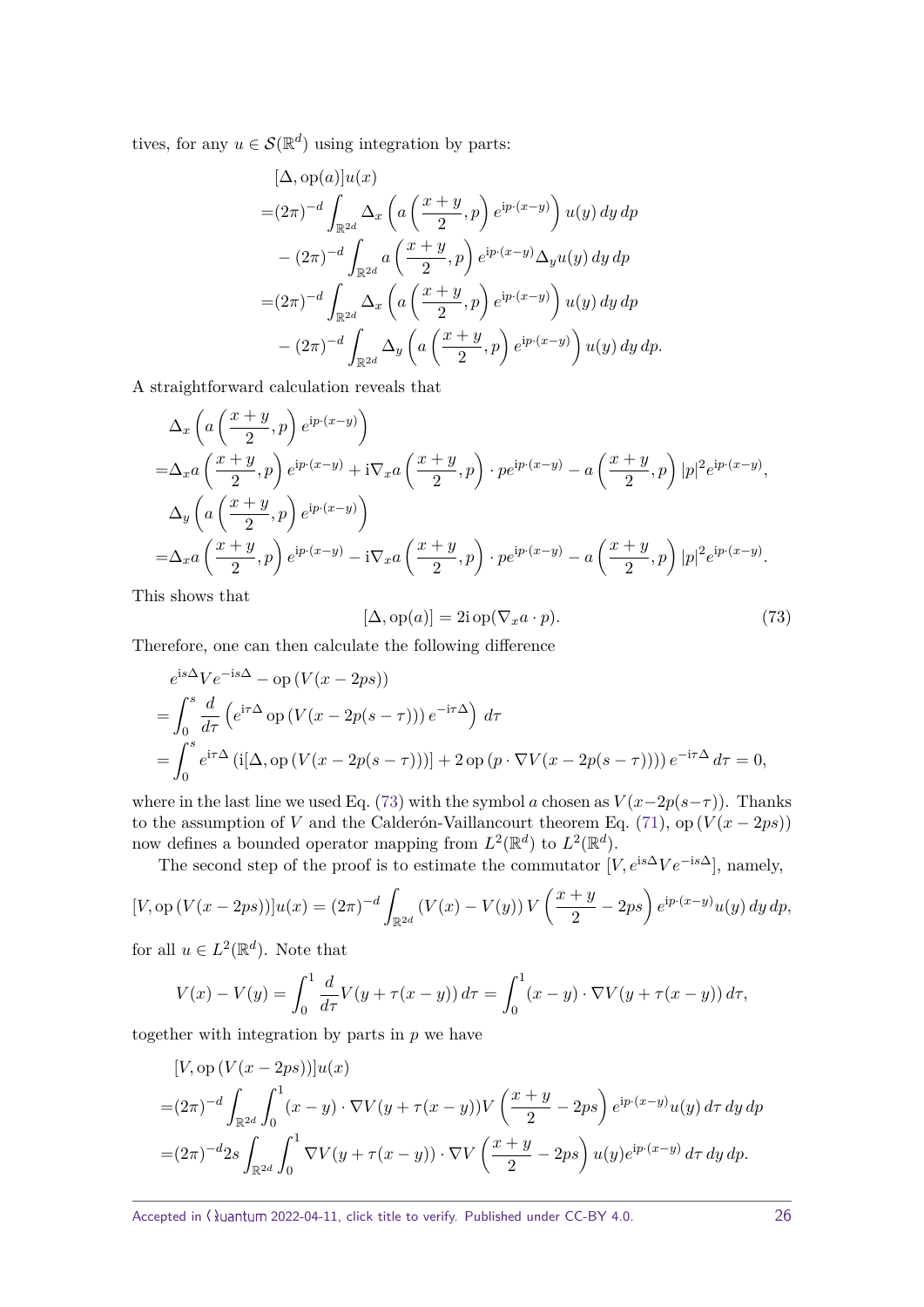Therefore, it suffices to show the  $L^2$ -norm of

$$
\Theta := (2\pi)^{-d} \int_{\mathbb{R}^{2d}} \int_0^1 \nabla V(y + \tau(x - y)) \cdot \nabla V \left(\frac{x + y}{2} - 2ps\right) u(y) e^{ip \cdot (x - y)} d\tau dy dp
$$

is bounded by some constant, which is the third step of the proof. Note that  $\Theta$  is a pseudo-differential operator of the symbol

$$
b(x, y, p) := \int_0^1 \nabla V(y + \tau(x - y)) \cdot \nabla V\left(\frac{x + y}{2} - 2ps\right) d\tau.
$$

acting on *u*, which can be written as

$$
\Theta = \widetilde{\mathrm{op}}(b)u := (2\pi)^{-d} \int_{\mathbb{R}^{2d}} b(x, y, p) u(y) e^{\mathrm{i}p \cdot (x-y)} dy dp.
$$

Thanks to the assumption on  $V$ , we can apply the Calderón-Vaillancourt theorem  $[41]$ , Theorem 2.8.1]

$$
\|\widetilde{\mathrm{op}}(b)\|_{\mathcal{L}(L^2)} \leq C \sum_{|\alpha| \leq M} \|\partial^{\alpha}b\|_{L^{\infty}},
$$

where the constant M depends only on the dimension, yielding the bound only depending on the dimension *d* and *V* together with its derivatives. This completes the proof.  $\Box$ 

Though the proof is based on continuous operators, we remark that this commutator error bound is also preserved in the discretized setting (see Section [5\)](#page-26-0), namely it is bounded by  $C_B$ *s*, where  $C_B$  only depends on the matrix  $B$ . This yields an available choice of parameters  $(C_{AB}, \theta)$  specified in Theorem [3](#page-21-1) for simulating the Schrödinger equation, *i.e.*  $C_{AB} = C_B, \theta = 1$ . Plugging such a choice back to Theorem [3](#page-21-1) gives the cost estimate of  $qHOP$  to simulate the Schrödinger equation as follows<sup>[4](#page-26-1)</sup>:

- 1.  $\mathcal{O}\left(\frac{T^{3/2}}{1/2}\right)$  $\frac{T^{3/2}}{\epsilon^{1/2}} \log \left( \frac{T}{\epsilon} \right)$  $\left(\frac{T}{\epsilon}\right)\log\left(\frac{NT}{\epsilon}\right)$  $\left(\frac{UT}{\epsilon}\right)$  uses of  $O_A$ , its inverse or controlled version,
- 2.  $\mathcal{O}\left(\frac{T^{3/2}}{\epsilon^{1/2}}\right)$  $\frac{T^{3/2}}{\epsilon^{1/2}} \log \left( \frac{T}{\epsilon} \right)$  $\left(\frac{T}{\epsilon}\right)$  uses of  $O_B$ , its inverse or controlled version,
- 3.  $\mathcal{O}\left(\frac{T^{3/2}}{1/2}\right)$  $\frac{T^{3/2}}{\epsilon^{1/2}} \log \left( \frac{T}{\epsilon} \right)$  $\left(\frac{T}{\epsilon}\right)\left(n_B + \log\left(\frac{NT}{\epsilon}\right)\right)$  $\left(\frac{U(T)}{\epsilon}\right)$ ) one- or two-qubit gates,
- 4.  $\mathcal{O}(1)$  additional ancilla qubits.

## <span id="page-26-0"></span>5 Numerical results

In this section, we demonstrate the numerical results for the Schrödinger equation simulation in the interaction picture. For simplicity, we consider the following Hamiltonian

$$
H = -\Delta + V(x), \quad V(x) = \cos(4x), \quad x \in [-\pi, \pi]
$$
 (74)

with periodic boundary conditions. Here *A* corresponds to the discretized  $-\Delta$  using a second order finite difference scheme, and  $B$  the discretized  $V(x)$ , respectively.

First, we verify the statement in Lemma [10](#page-24-0) numerically for this periodic Hamiltonian. Fig. [4](#page-27-0) plots the norm of the commutator  $[B, e^{iAs}Be^{-iAs}]$  in terms of the time *s* for  $N =$ 128*,* 256*,* 512*,* 1024 in the log-log scale. It can be seen that the norm of this commutator grows at most linearly in *s*, and its preconstant is independent of *N* as in Lemma [10.](#page-24-0)

<span id="page-26-1"></span><sup>&</sup>lt;sup>4</sup>Here we absorb constants related to *B* or  $V(x)$  to the  $\mathcal O$  notation since they are bounded due to the regularity of the function  $V(x)$ .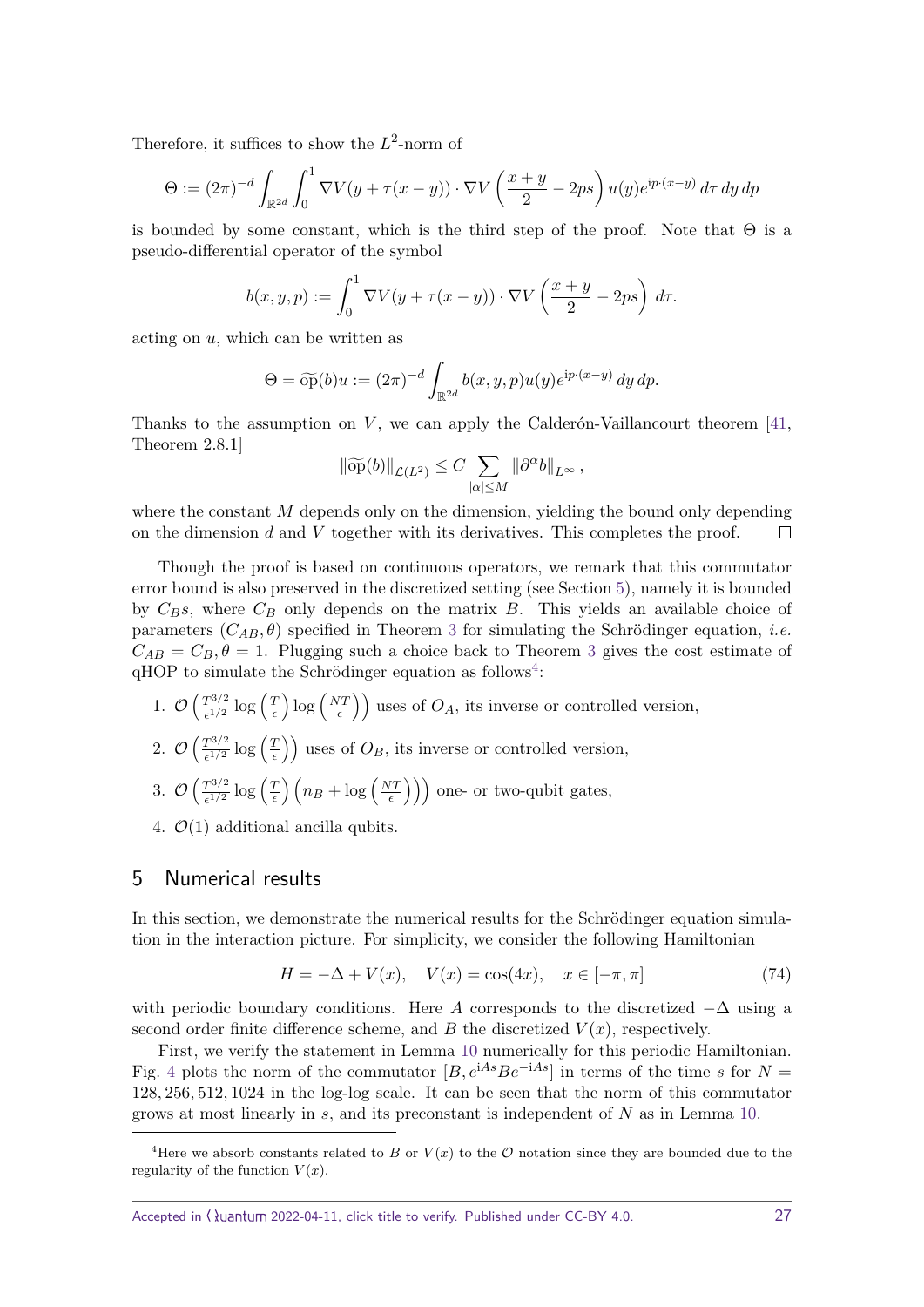<span id="page-27-0"></span>

Figure 4: Log-log plot of the scaling of the norm of the commutator [*B, e*<sup>i</sup>*AsBe*−i*As*] in terms of *s* for various *N*. Here *A* and *B* are the discrete Laplacian and potential operators, respectively. The reference line is for asymptotic scaling in *s*, and *N* denotes the number of the grid points used in spatial discretization.

We then present the convergence rate with respect to the time step *h*. Fig. [5](#page-28-1) plots the operator norm error versus  $h$  in the log-log scale. Here the values of  $h$  are chosen as  $2^{-3}, 2^{-4}, \cdots, 2^{-10}$  and *M* is fixed to be a sufficiently large number  $2^{24}h$ , so that the quadrature error becomes negligible. The system is simulated until the final time  $t = 0.5$ and the number of spatial discretization *N* is fixed as 128. It can be seen that both qHOP and the second-order Trotter formula exhibit the second order convergence in *h*. However, the error of qHOP is an order of magnitude smaller than that of the second-order Trotter formula, in particular, the Trotter error grows with respect to the increase of *N* while qHOP remains the same.

The third numerical example compares the scaling of the vector norms and the operator norms, respectively. To evaluate the vector norm error, we take the initial vector  $\vec{v}$  as the discretization of a low-frequency Gaussian wavepacket

<span id="page-27-1"></span>
$$
\exp(-4(x+1)^2)\exp(i(x+1)).
$$
\n(75)

The time step size *h* is fixed to be 1*/*64. The number of spatial grids *N* are chosen as 8, 16, 32, 64, 128, 256 and 512. We remark that the first order numerical quadrature requires a potentially large number of quadrature points. This can significantly increase the cost of the classical computation, but only introduces a logarithmic factor to the cost of the quantum simulation. In the numerics of this and the next example, we use the second order trapezoidal quadrature rule to approximate the integral Eq. [\(14\)](#page-9-3) instead with 512 quadrature points. Note that this is comparable to take  $M$  to be around  $2^{18}$  for a first order quadrature implementation. We compare the performance of qHOP, continuous qDRIFT (c-qDRIFT), the second-order Trotter formula (Trotter2) and first-order truncated Dyson (Dyson1) up to a final time  $t = 0.5$ . The number of quadrature points used in truncated Dyson series is the same as that in qHOP. We measure the one-instance error for the continuous qDRIFT method, where the probability distribution to be sampled from is a uniform distribution (this is because the norm  $||H_I(s)|| = ||B||$  is a constant). The errors for both the operator and vector norms are plotted in Fig. [6.](#page-29-0) We find that qHOP exhibits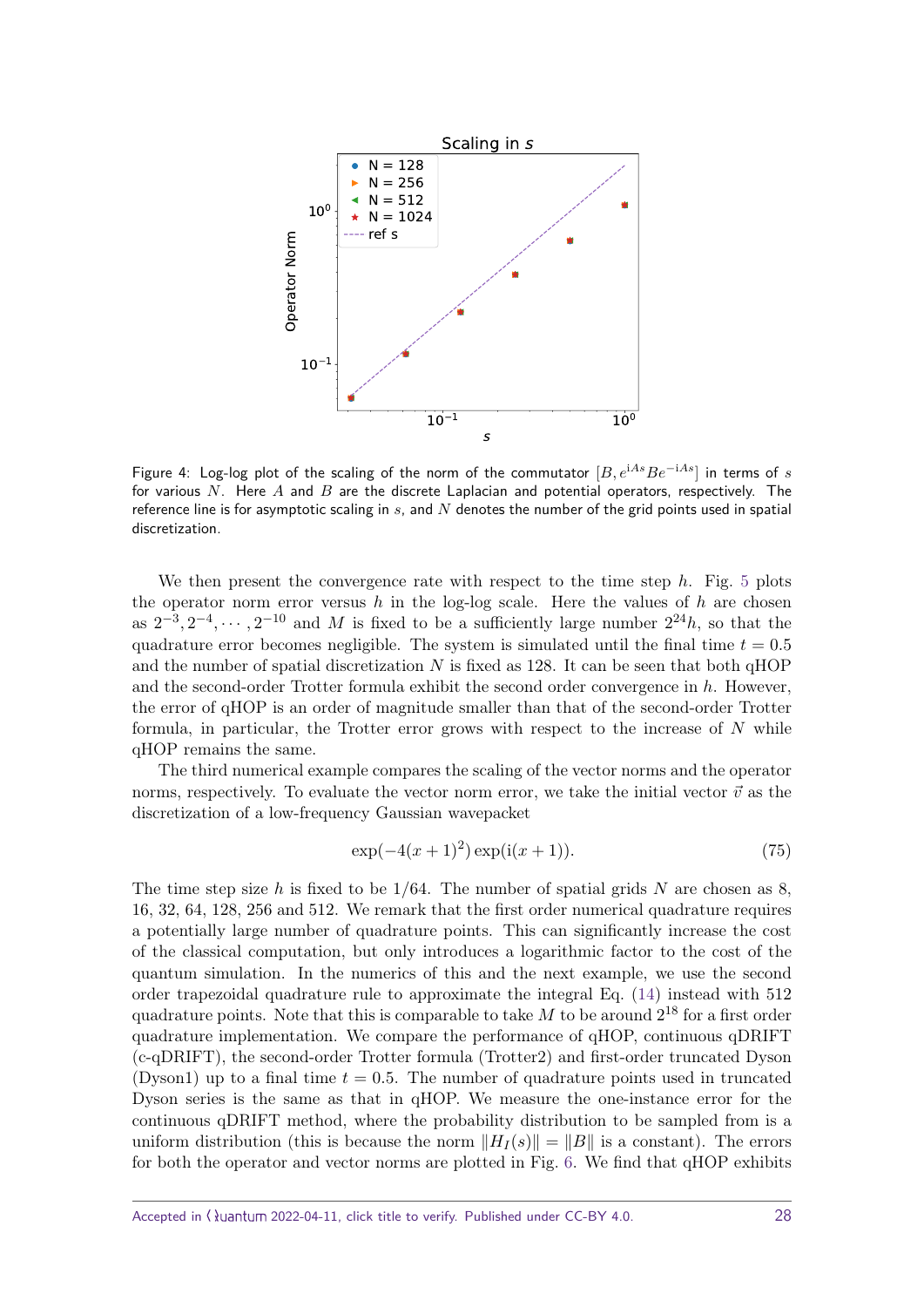<span id="page-28-1"></span>

Figure 5: Log-log plot of the errors in the operator norm for various time step sizes *h*. The spatial discretization is finite difference. Both qHOP and the second-order Trotter formula exhibit second order convergence. However, the error of qHOP is smaller than that of the second-order Trotter formula, and does not grow as the number of the grid points in spatial discretization *N* increases. The reference line demonstrates the asymptotic scaling.

the smallest error (sometimes orders of magnitude smaller) measured both in the operator norm and in the vector norm. In terms of the operator norm, the errors of both qHOP and Dyson1 does not grow with respect to *N*, while the error of Trotter2 grows with respect to *N*. Furthermore, the error of qHOP is much smaller than that of Dyson1, because the latter is a first order scheme while qHOP is of second order. As for the vector norm, with respect to a low-frequency initial condition, Trotter2 does not grow with respect to *N* which agrees with the result shown in [\[2\]](#page-31-1).

In the last example, we demonstrate more carefully the performance of both qHOP and Trotter2 when measuring the vector norm errors. Note that *N*-independent vector norm error bounds can be achieved (see [\[2\]](#page-31-1)), but the preconstant of the error bound can still depend on the smoothness of the initial condition. On the other hand, qHOP has *N*-independent operator norm error bounds, and hence its vector norm error can be upper bounded by the operator norm error independent of the smoothness of the initial vector. To illustrate this point, we consider a series of initial vectors obtained by discretizing the Gaussian wavepacket with various frequencies *k* given as

<span id="page-28-2"></span>
$$
\exp(-20(x+1)^2)\exp(ik(x+1)).
$$
\n(76)

The time step size *h* is fixed to be 1*/*64 and the grid number *N* is fixed to be 512. The system is simulated till the final time  $t = 0.5$ . It can be seen in Fig. [7](#page-29-1) that as the frequency *k* of the initial vector increases, the vector norm error of qHOP does not grow while that of Trotter2 increases significantly.

## <span id="page-28-0"></span>6 Conclusion and discussion

In this work, we proposed the quantum highly oscillatory protocol (qHOP), a simple quantum algorithm for the time-dependent Hamiltonian simulation that provides a unified solution to treat the fast variation and/or the large operator norm of a time-dependent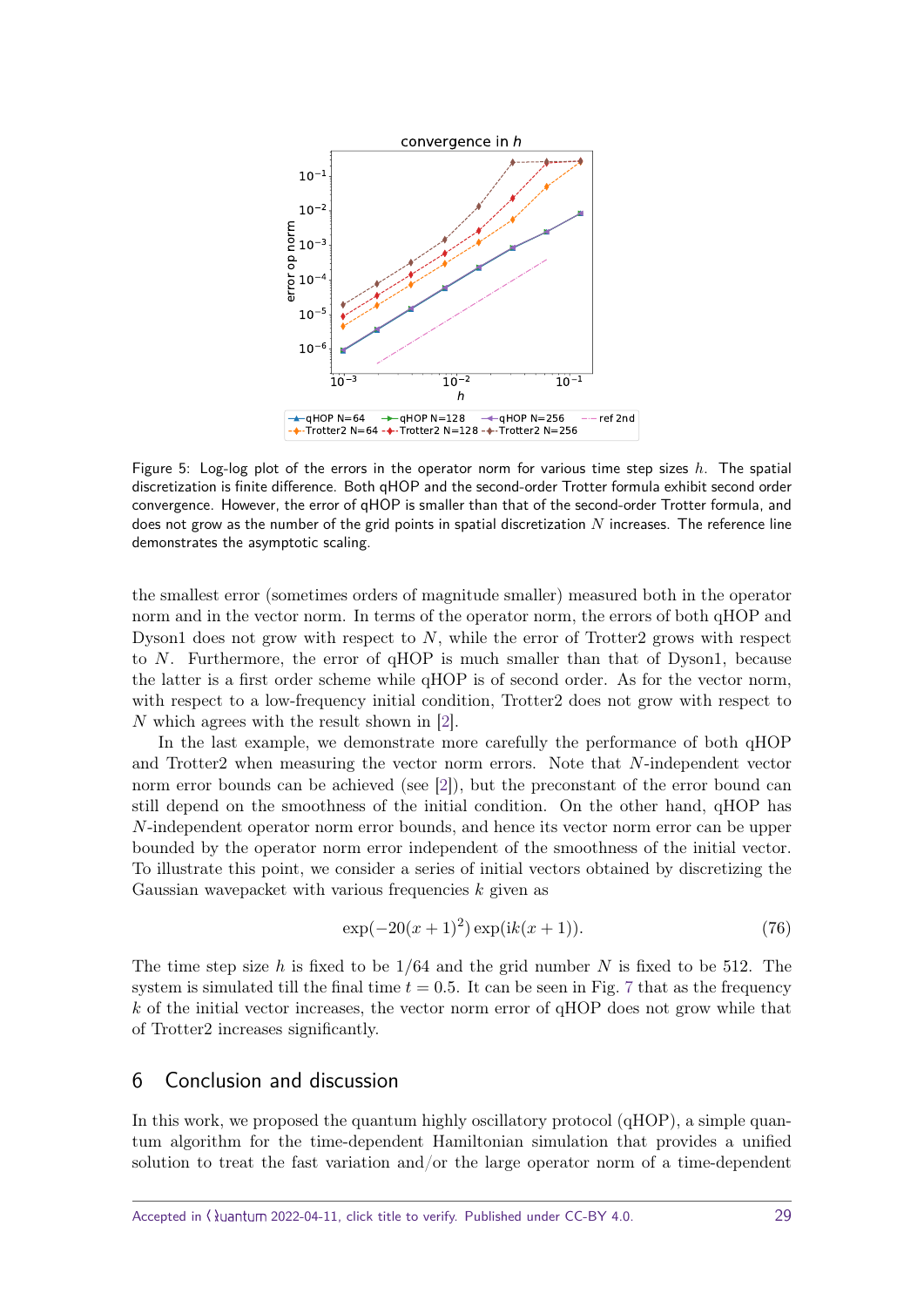<span id="page-29-0"></span>

Figure 6: Log-log plot of the errors in both the operator norm and the vector norm for various numbers of grid points used in spatial discretization denoted by *N*. The spatial discretization is finite difference. The error in operator norm is labeled as "ope" while the one in vector norm as "vec". The vector norm is computed using a low-frequency Gaussian wavepacket Eq. [\(75\)](#page-27-1) as the initial wavefunction. The number of quadrature points used in qHOP and that of the truncated Dyson series are the same.

<span id="page-29-1"></span>

Figure 7: The errors in the vector norm for the initial wavepacket Eq. [\(76\)](#page-28-2) with various frequency *k*. The spatial discretization is finite difference. It can be seen that qHOP outperforms Trotter2 in the vector norm scaling.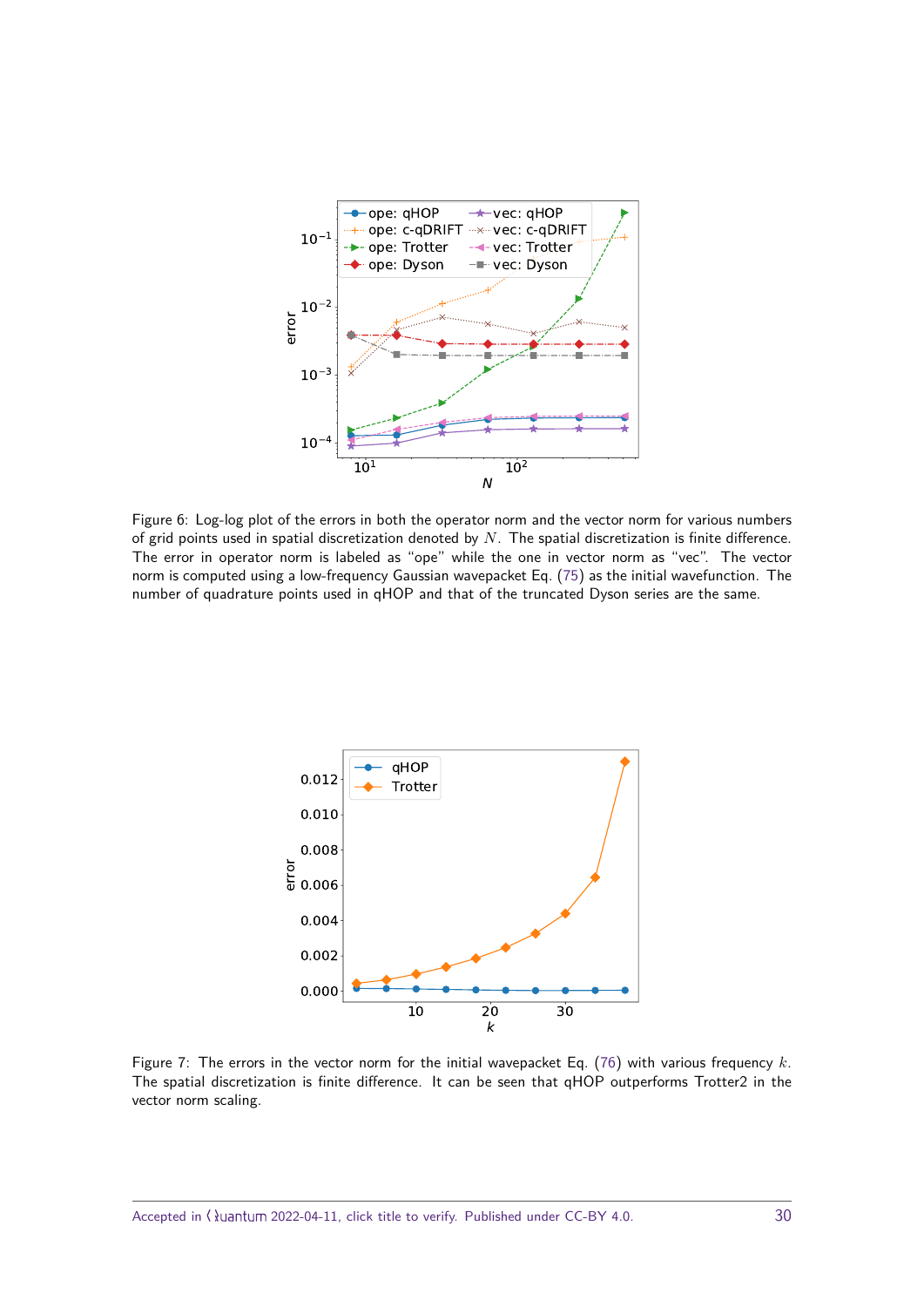Hamiltonian. The resulting algorithm explores the commutator scaling like the Trottertype algorithm, exhibits  $L^1$ -norm scaling like the continuous qDRIFT method, and remains insensitive to the rapid change of  $H(t)$  as the truncated Dyson series. The construction of the method can be interpreted as a first order truncation of the Magnus series, followed by a quantum numerical quadrature implemented via the linear combination of unitary technique. In this case, the prepare oracle is simply a set of Hadamard gates. This converts the time-dependent Hamiltonian simulation into a series of time-independent Hamiltonian simulation problems, which can in turn be efficiently performed using techniques such as the quantum singular value transformation (QSVT).

As an application, qHOP provides an alternative approach to simulate in the interaction picture. Though we mainly focus on the scenario of  $H(t) = A + B(t)$ , the extension of our qHOP formulation to the more general case  $H(t) = a(t)A + B(t)$  is also possible. Assuming that *A* is fast-forwardable and *a*(*t*) is a scalar function whose antiderivative can be accurately computed with negligible extra cost, the interaction Hamiltonian can be taken as

$$
H_I(t) = e^{iA \int_0^t a(s) ds} B(t) e^{-iA \int_0^t a(s) ds}.
$$

Plugging in Eq. [\(23\)](#page-11-5) yields the desired formulation, and the quantum circuit of implementing the block encoding of the linear combination of interaction picture Hamiltonians needs to be changed accordingly, which we do not detail here. The advantage is particularly prominent for simulating the Schrödinger equation, where qHOP exhibits superconvergence and achieves a second order convergence rate. The query complexity is only logarithmic in the number of grids *N*. Numerical results indicate that qHOP can be much more accurate than the first order truncated Dyson method and the continuous qDRIFT method, and can outperform the Trotter methods both in operator norms, as well as in vector norms with oscillatory initial vectors.

Similar to the widely used second order Trotter formula, we think that qHOP provides a suitable balance between efficiency and accuracy, and can be a useful quantum algorithm for practical treatment of highly oscillatory problems in a wide range of scenarios. Although the  $L^1$ -norm scaling of qHOP we establish in this work is in terms of the time average of Hamiltonian spectral norm, it may be possible to obtain an improved error bound that depends on the average of the commutators. This is because the one-step error of qHOP indeed follows a local  $L^1$  scaling in terms of the commutators, and it would be interesting to study whether qHOP equipped with the *L* 1 -norm scaling in commutators can provide further speedup for certain physical systems. We also remark that the high order generalization of qHOP is also possible, by means of truncating the Magnus series to higher orders. This however inevitably re-introduces the time-ordering operator, and its implementation requires quantum control logic. In certain scenarios, the efforts may be compensated by the higher order of accuracy. Our preliminary numerical results indicate that by truncating the Magnus series to second order and by adopting a sufficiently accurate numerical quadrature, the resulting method can again exhibit superconvergence for simulating the Schrödinger equation, and achieves a fourth order convergence rate. Following this strategy to high orders, we expect that the cost of the resulting method can be insensitive to  $\|H'(t)\|$ , exhibit commutator scalings, and depend poly-logarithmically on the precision parameter  $\epsilon$ .

## Acknowledgments:

This work was partially supported by the NSF Quantum Leap Challenge Institute (QLCI) program through grant number OMA-2016245 (D.F.), by the NSF under Grant No. DMS-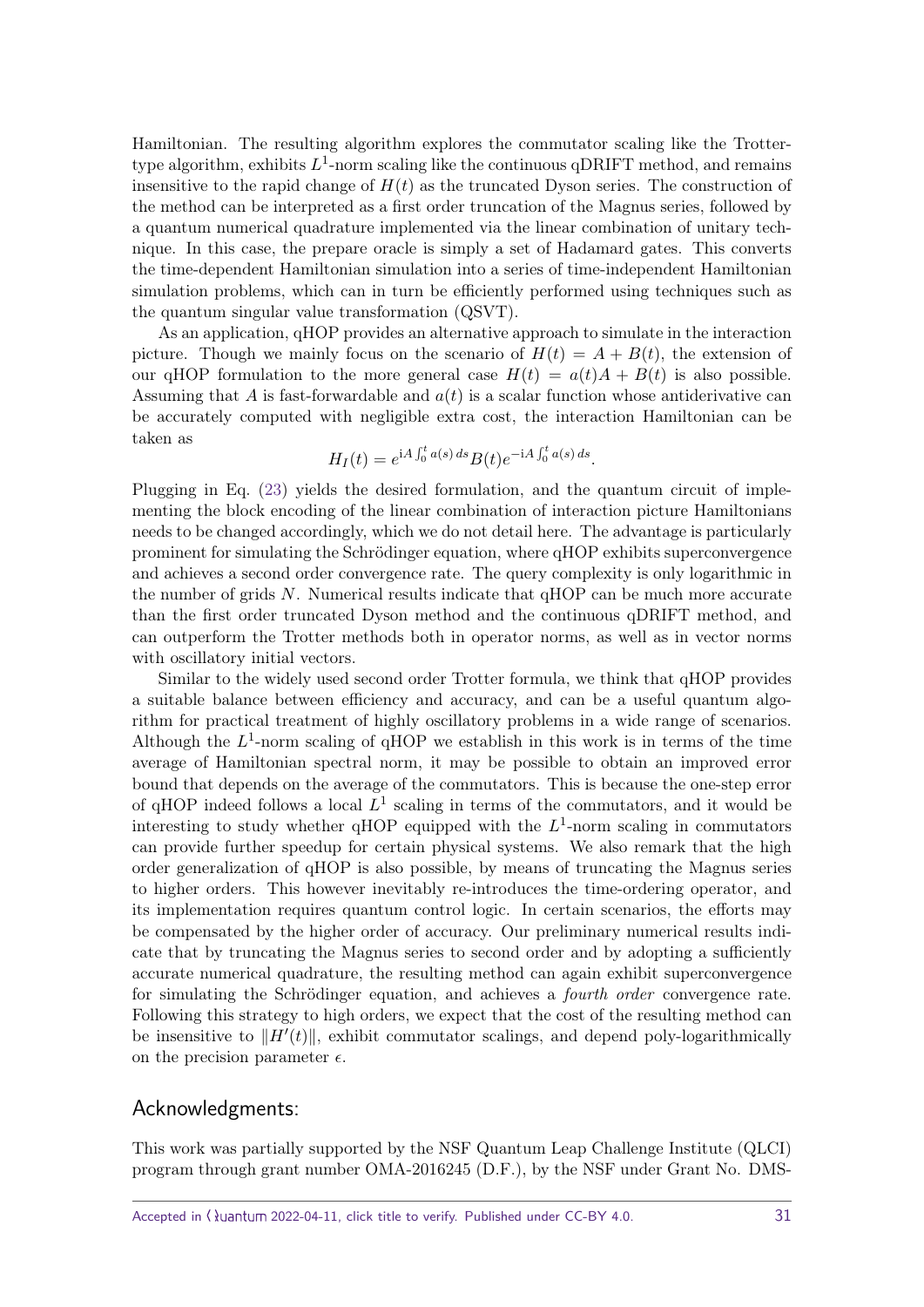1652330 (D.A.), and by Department of Energy under Grant No. DE-SC0017867 and the Quantum Systems Accelerator program (L.L.). D.A. acknowledges the support by the Department of Defense through the Hartree Postdoctoral Fellowship at QuICS. L.L. is a Simons Investigator.

## References

- <span id="page-31-0"></span>[1] T. Albash and D. A. Lidar. Adiabatic quantum computation. Rev. Mod. Phys., 90:015002, 2018. [doi:10.1103/RevModPhys.90.015002](https://doi.org/10.1103/RevModPhys.90.015002).
- <span id="page-31-1"></span>[2] D. An, D. Fang, and L. Lin. Time-dependent unbounded Hamiltonian simulation with vector norm scaling. Quantum, 5:459, may 2021. [doi:10.22331/q-2021-05-26-459](https://doi.org/10.22331/q-2021-05-26-459).
- <span id="page-31-2"></span>[3] D. W. Berry, G. Ahokas, R. Cleve, and B. C. Sanders. Efficient quantum algorithms for simulating sparse Hamiltonians. Commun. Math. Phys., 270(2):359–371, 2007. [doi:10.1007/s00220-006-0150-x](https://doi.org/10.1007/s00220-006-0150-x).
- <span id="page-31-3"></span>[4] D. W. Berry and A. M. Childs. Black-box Hamiltonian simulation and unitary implementation. Quantum Information  $\mathcal C$  Computation, 12(1-2):29–62, 2012. [doi:](https://doi.org/10.26421/QIC12.1-2) [10.26421/QIC12.1-2](https://doi.org/10.26421/QIC12.1-2).
- <span id="page-31-4"></span>[5] D. W. Berry, A. M. Childs, R. Cleve, R. Kothari, and R. D. Somma. Exponential improvement in precision for simulating sparse Hamiltonians. In Proceedings of the forty-sixth annual ACM symposium on Theory of computing, pages 283–292, 2014. [doi:10.1145/2591796.2591854](https://doi.org/10.1145/2591796.2591854).
- <span id="page-31-5"></span>[6] D. W. Berry, A. M. Childs, R. Cleve, R. Kothari, and R. D. Somma. Simulating Hamiltonian dynamics with a truncated Taylor series. Phys. Rev. Lett., 114:090502, 2015. [doi:10.1103/PhysRevLett.114.090502](https://doi.org/10.1103/PhysRevLett.114.090502).
- <span id="page-31-6"></span>[7] D. W. Berry, A. M. Childs, and R. Kothari. Hamiltonian simulation with nearly optimal dependence on all parameters. Proceedings of the 56th IEEE Symposium on Foundations of Computer Science, pages 792–809, 2015. [doi:10.1109/FOCS.2015.54](https://doi.org/10.1109/FOCS.2015.54).
- <span id="page-31-9"></span>[8] D. W. Berry, A. M. Childs, Y. Su, X. Wang, and N. Wiebe. Time-dependent Hamiltonian simulation with  $l^1$ -norm scaling. *Quantum*, 4:254, 2020. [doi:10.22331/](https://doi.org/10.22331/q-2020-04-20-254) [q-2020-04-20-254](https://doi.org/10.22331/q-2020-04-20-254).
- <span id="page-31-7"></span>[9] D. W. Berry, R. Cleve, and S. Gharibian. Gate-efficient discrete simulations of continuous-time quantum query algorithms. Quantum Information and Computation, 14(1-2):1–30, 2014. [doi:10.26421/QIC14.1-2-1](https://doi.org/10.26421/QIC14.1-2-1).
- <span id="page-31-10"></span>[10] S. Blanes, F. Casas, and M. Thalhammer. High-order commutator-free quasi-magnus exponential integrators for non-autonomous linear evolution equations. Computer Physics Communications, 220:243–262, 2017. URL: [https://www.sciencedirect.](https://www.sciencedirect.com/science/article/pii/S0010465517302357) [com/science/article/pii/S0010465517302357](https://www.sciencedirect.com/science/article/pii/S0010465517302357), [doi:https://doi.org/10.1016/](https://doi.org/https://doi.org/10.1016/j.cpc.2017.07.016) [j.cpc.2017.07.016](https://doi.org/https://doi.org/10.1016/j.cpc.2017.07.016).
- <span id="page-31-13"></span>[11] A. Boulkhemair. L2 Estimates for Weyl Quantization. Journal of Functional Analysis, 165(1):173–204, 1999. [doi:10.1006/jfan.1999.3423](https://doi.org/10.1006/jfan.1999.3423).
- <span id="page-31-11"></span>[12] R. L. Burden, J. D. Faires, and A. C. Reynolds. Numerical analysis. Brooks Cole, 2000.
- <span id="page-31-8"></span>[13] E. Campbell. Random compiler for fast Hamiltonian simulation. Phys. Rev. Lett., 123(7):070503, 2019. [doi:10.1103/PhysRevLett.123.070503](https://doi.org/10.1103/PhysRevLett.123.070503).
- <span id="page-31-12"></span>[14] S. Chakraborty, A. Gilyén, and S. Jeffery. The power of block-encoded matrix powers: improved regression techniques via faster hamiltonian simulation.  $arXiv:1804.01973$ . 2018.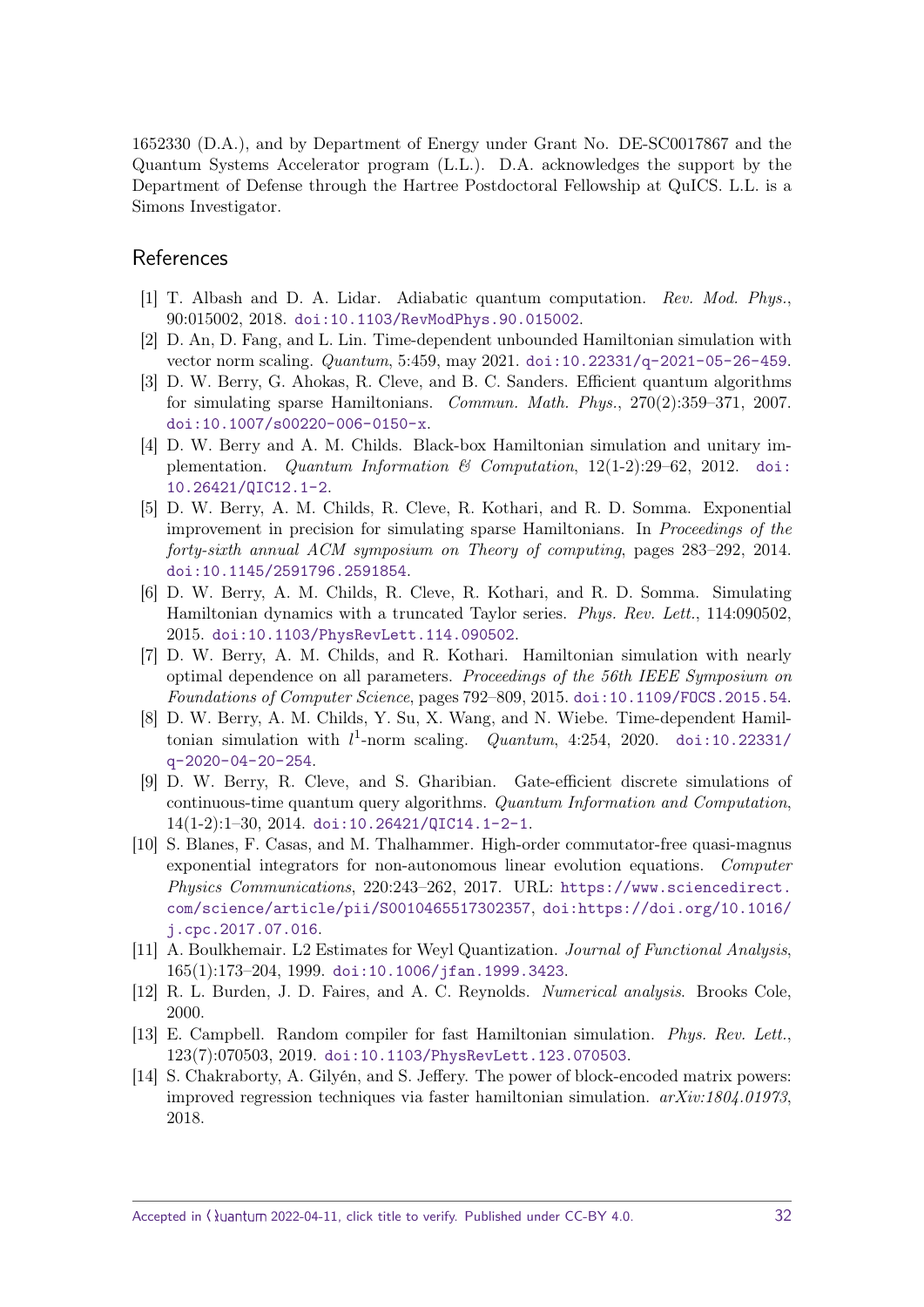- <span id="page-32-3"></span>[15] C.-F. Chen, H.-Y. Huang, R. Kueng, and J. A. Tropp. Quantum simulation via randomized product formulas: Low gate complexity with accuracy guarantees. 2020. [arXiv:2008.11751](http://arxiv.org/abs/2008.11751).
- <span id="page-32-8"></span>[16] Y.-H. Chen, A. Kalev, and I. Hen. Quantum algorithm for time-dependent hamiltonian simulation by permutation expansion. PRX Quantum, 2:030342, Sep 2021. URL: <https://link.aps.org/doi/10.1103/PRXQuantum.2.030342>, [doi:10.1103/](https://doi.org/10.1103/PRXQuantum.2.030342) [PRXQuantum.2.030342](https://doi.org/10.1103/PRXQuantum.2.030342).
- <span id="page-32-4"></span>[17] A. M. Childs, D. Maslov, Y. Nam, N. J. Ross, and Y. Su. Toward the first quantum simulation with quantum speedup. Proc. Nat. Acad. Sci., 115:9456–9461, 2018. [doi:](https://doi.org/10.1073/pnas.1801723115) [10.1073/pnas.1801723115](https://doi.org/10.1073/pnas.1801723115).
- <span id="page-32-5"></span>[18] A. M. Childs, A. Ostrander, and Y. Su. Faster quantum simulation by randomization. Quantum, 3:182, 2019. [doi:10.22331/q-2019-09-02-182](https://doi.org/10.22331/q-2019-09-02-182).
- <span id="page-32-6"></span>[19] A. M. Childs and Y. Su. Nearly optimal lattice simulation by product formulas. Phys. Rev. Lett., 123(5):050503, 2019. [doi:10.1103/PhysRevLett.123.050503](https://doi.org/10.1103/PhysRevLett.123.050503).
- <span id="page-32-1"></span>[20] A. M. Childs, Y. Su, M. C. Tran, N. Wiebe, and S. Zhu. Theory of trotter error with commutator scaling. Phys. Rev.  $X$ , 11:011020, 2021. [doi:10.1103/PhysRevX.](https://doi.org/10.1103/PhysRevX.11.011020) [11.011020](https://doi.org/10.1103/PhysRevX.11.011020).
- <span id="page-32-12"></span>[21] A. M. Childs and N. Wiebe. Hamiltonian simulation using linear combinations of unitary operations. Quantum Information and Computation, 12, Nov 2012. URL: <http://dx.doi.org/10.26421/QIC12.11-12>, [doi:10.26421/qic12.11-12](https://doi.org/10.26421/qic12.11-12).
- <span id="page-32-16"></span>[22] H. O. Cordes. On compactness of commutators of multiplications and convolutions, and boundedness of pseudodifferential operators. Journal of Functional Analysis, 18(2):115–131, 1975. [doi:10.1016/0022-1236\(75\)90020-8](https://doi.org/10.1016/0022-1236(75)90020-8).
- <span id="page-32-2"></span>[23] D. Dong and I. R. Petersen. Quantum control theory and applications: a survey. IET Control Theory & Applications,  $4(12):2651-2671$ , 2010. [doi:10.1049/iet-cta.](https://doi.org/10.1049/iet-cta.2009.0508) [2009.0508](https://doi.org/10.1049/iet-cta.2009.0508).
- <span id="page-32-0"></span>[24] E. Farhi, J. Goldstone, S. Gutmann, and M. Sipser. Quantum computation by adiabatic evolution. 2000. [arXiv:quant-ph/0001106](http://arxiv.org/abs/quant-ph/0001106).
- <span id="page-32-9"></span>[25] A. Gilyén, S. Arunachalam, and N. Wiebe. Optimizing quantum optimization algorithms via faster quantum gradient computation. In Proceedings of the Thirtieth Annual ACM-SIAM Symposium on Discrete Algorithms, pages 1425–1444, 2019. [doi:10.1137/1.9781611975482.87](https://doi.org/10.1137/1.9781611975482.87).
- <span id="page-32-13"></span>[26] A. Gilyén, Y. Su, G. H. Low, and N. Wiebe. Quantum singular value transformation and beyond: exponential improvements for quantum matrix arithmetics. In Proceedings of the 51st Annual ACM SIGACT Symposium on Theory of Computing, pages 193–204, 2019. [doi:10.1145/3313276.3316366](https://doi.org/10.1145/3313276.3316366).
- <span id="page-32-15"></span>[27] E. Hairer, S. P. Nørsett, and G. Wanner. Solving ordinary differential equation I: nonstiff problems, volume 8. Springer, 1987. [doi:10.1007/978-3-540-78862-1](https://doi.org/10.1007/978-3-540-78862-1).
- <span id="page-32-11"></span>[28] M. Hochbruck and C. Lubich. On Magnus integrators for time-dependent Schrödinger equations. SIAM J. Numer. Anal., 41(3):945–963, 2003. [doi:10.1137/](https://doi.org/10.1137/S0036142902403875) [S0036142902403875](https://doi.org/10.1137/S0036142902403875).
- <span id="page-32-10"></span>[29] J. Huyghebaert and H. De Raedt. Product formula methods for time-dependent Schrödinger problems. J. Phys. A, 23(24):5777–5793, 1990. [doi:10.1088/0305-4470/](https://doi.org/10.1088/0305-4470/23/24/019) [23/24/019](https://doi.org/10.1088/0305-4470/23/24/019).
- <span id="page-32-14"></span>[30] A. Iserles and S. P. Nørsett. On the solution of linear differential equations in lie groups. Phil. Trans. R. Soc. A., 357:983–1019, 1999. [doi:10.1098/rsta.1999.0362](https://doi.org/10.1098/rsta.1999.0362).
- <span id="page-32-7"></span>[31] M. Kieferová, A. Scherer, and D. W. Berry. Simulating the dynamics of timedependent hamiltonians with a truncated dyson series. Physical Review A, 99(4), Apr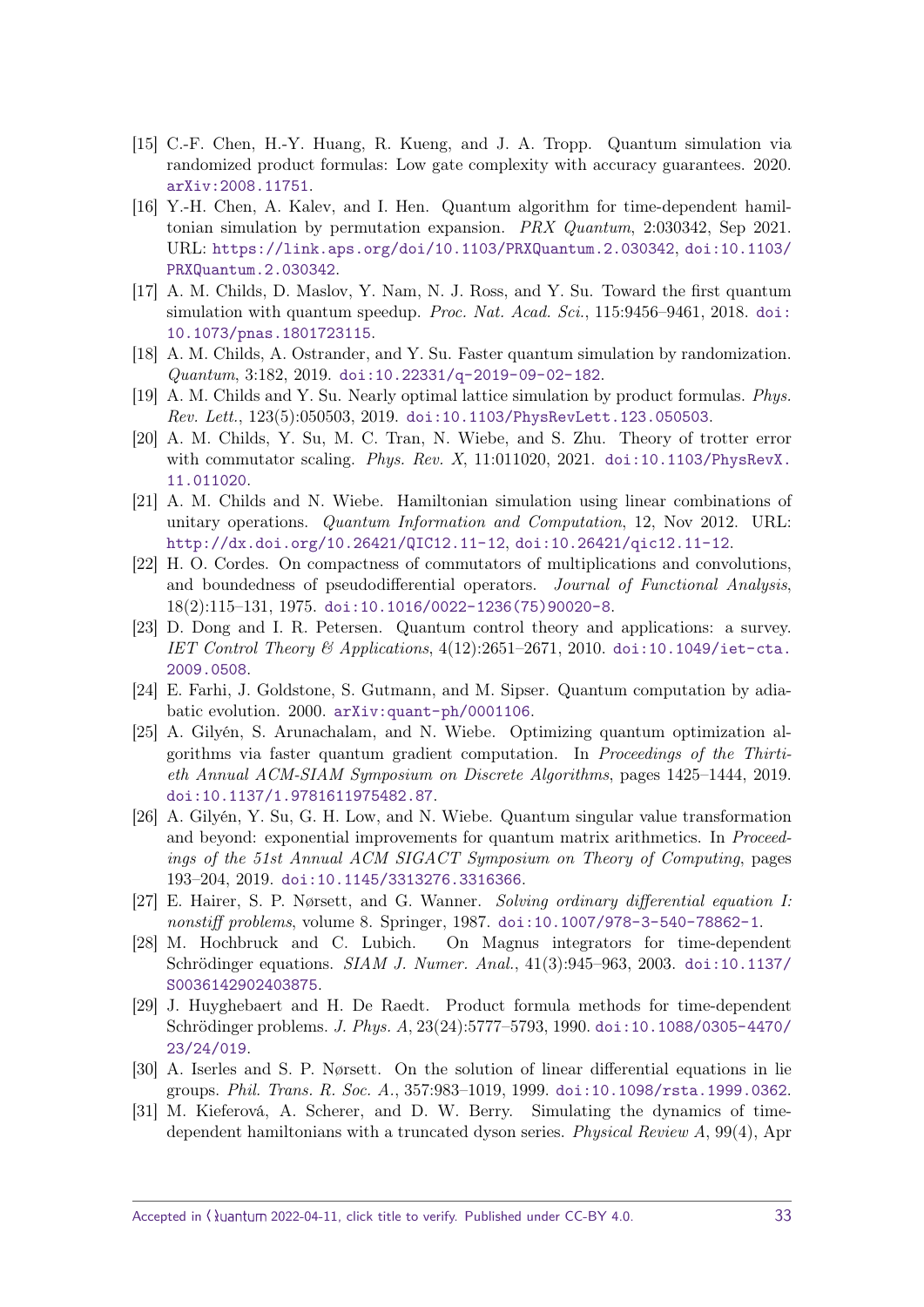2019. URL: <http://dx.doi.org/10.1103/PhysRevA.99.042314>, [doi:10.1103/](https://doi.org/10.1103/physreva.99.042314) [physreva.99.042314](https://doi.org/10.1103/physreva.99.042314).

- <span id="page-33-2"></span>[32] I. Kivlichan, J. McClean, N. Wiebe, C. Gidney, A. Aspuru-Guzik, G.-L. Chan, and R. Babbush. Quantum Simulation of Electronic Structure with Linear Depth and Connectivity. Phys. Rev. Lett., 120(11):110501, 2018. [doi:10.1103/PhysRevLett.](https://doi.org/10.1103/PhysRevLett.120.110501) [120.110501](https://doi.org/10.1103/PhysRevLett.120.110501).
- <span id="page-33-3"></span>[33] I. D. Kivlichan, N. Wiebe, R. Babbush, and A. Aspuru-Guzik. Bounding the costs of quantum simulation of many-body physics in real space. J. Phys. A Math. Theor., 50:305301, 2017. [doi:10.1088/1751-8121/aa77b8](https://doi.org/10.1088/1751-8121/aa77b8).
- <span id="page-33-14"></span>[34] A. W. Knapp. Basic Real Analysis. Springer Science & Business Media, 2005. [doi:](https://doi.org/10.1007/0-8176-4441-5) [10.1007/0-8176-4441-5](https://doi.org/10.1007/0-8176-4441-5).
- <span id="page-33-8"></span>[35] G. H. Low. Hamiltonian simulation with nearly optimal dependence on spectral norm. In Proceedings of the 51st Annual ACM SIGACT Symposium on Theory of Computing, pages 491–502, 2019. [doi:10.1145/3313276.3316386](https://doi.org/10.1145/3313276.3316386).
- <span id="page-33-0"></span>[36] G. H. Low and I. L. Chuang. Optimal Hamiltonian simulation by quantum signal processing. Phys. Rev. Lett., 118:010501, 2017. [doi:10.1103/PhysRevLett.118.](https://doi.org/10.1103/PhysRevLett.118.010501) [010501](https://doi.org/10.1103/PhysRevLett.118.010501).
- <span id="page-33-1"></span>[37] G. H. Low and I. L. Chuang. Hamiltonian simulation by qubitization. Quantum, 3:163, Jul 2019. URL: <http://dx.doi.org/10.22331/q-2019-07-12-163>, [doi:10.](https://doi.org/10.22331/q-2019-07-12-163) [22331/q-2019-07-12-163](https://doi.org/10.22331/q-2019-07-12-163).
- <span id="page-33-6"></span>[38] G. H. Low and N. Wiebe. Hamiltonian simulation in the interaction picture. 2019. [arXiv:1805.00675](http://arxiv.org/abs/1805.00675).
- <span id="page-33-13"></span>[39] A. Ma, A. B. Magann, T.-S. Ho, and H. Rabitz. Optimal control of coupled quantum systems based on the first-order magnus expansion: Application to multiple dipole-dipole-coupled molecular rotors. Physical Review A, 102(1), Jul 2020. URL: <http://dx.doi.org/10.1103/PhysRevA.102.013115>, [doi:10.1103/](https://doi.org/10.1103/physreva.102.013115) [physreva.102.013115](https://doi.org/10.1103/physreva.102.013115).
- <span id="page-33-11"></span>[40] W. Magnus. On the exponential solution of differential equations for a linear operator. Comm. Pure Appl. Math., 7:649–673, 1954. [doi:10.1002/cpa.3160070404](https://doi.org/10.1002/cpa.3160070404).
- <span id="page-33-16"></span>[41] A. Martinez. An introduction to semiclassical and microlocal analysis, volume 994. Springer, 2002. [doi:10.1007/978-1-4757-4495-8](https://doi.org/10.1007/978-1-4757-4495-8).
- <span id="page-33-4"></span>[42] J. Mizrahi, B. Neyenhuis, K. G. Johnson, W. C. Campbell, C. Senko, D. Hayes, and C. Monroe. Quantum control of qubits and atomic motion using ultrafast laser pulses. Applied Physics B, 114(1-2):45–61, Nov 2013. URL: [http://dx.doi.org/10.1007/](http://dx.doi.org/10.1007/s00340-013-5717-6) [s00340-013-5717-6](http://dx.doi.org/10.1007/s00340-013-5717-6), [doi:10.1007/s00340-013-5717-6](https://doi.org/10.1007/s00340-013-5717-6).
- <span id="page-33-5"></span>[43] M. A. Nielsen, M. R. Dowling, M. Gu, and A. C. Doherty. Optimal control, geometry, and quantum computing. Phys. Rev.  $A$ , 73(6):062323, 2006. [doi:10.1103/PhysRevA.](https://doi.org/10.1103/PhysRevA.73.062323) [73.062323](https://doi.org/10.1103/PhysRevA.73.062323).
- <span id="page-33-10"></span>[44] D. Poulin, A. Qarry, R. Somma, and F. Verstraete. Quantum simulation of timedependent Hamiltonians and the convenient illusion of Hilbert space. Phys. Rev. Lett., 106(17):170501, 2011. [doi:10.1103/PhysRevLett.106.170501](https://doi.org/10.1103/PhysRevLett.106.170501).
- <span id="page-33-7"></span>[45] A. Rajput, A. Roggero, and N. Wiebe. Hybridized methods for quantum simulation in the interaction picture, 2021. [arXiv:2109.03308](http://arxiv.org/abs/2109.03308).
- <span id="page-33-9"></span>[46] B. Şahinoğlu and R. D. Somma. Hamiltonian simulation in the low energy subspace. 2020. [arXiv:2006.02660](http://arxiv.org/abs/2006.02660).
- <span id="page-33-12"></span>[47] E. M. Stein. Harmonic analysis: real-variable methods, orthogonality, and oscillatory integrals, volume 3. Princeton Univ. Pr., 1993.
- <span id="page-33-15"></span>[48] E. M. Stein and R. Shakarchi. Functional analysis. Princeton University Press, 2011. [doi:10.1515/9781400840557](https://doi.org/10.1515/9781400840557).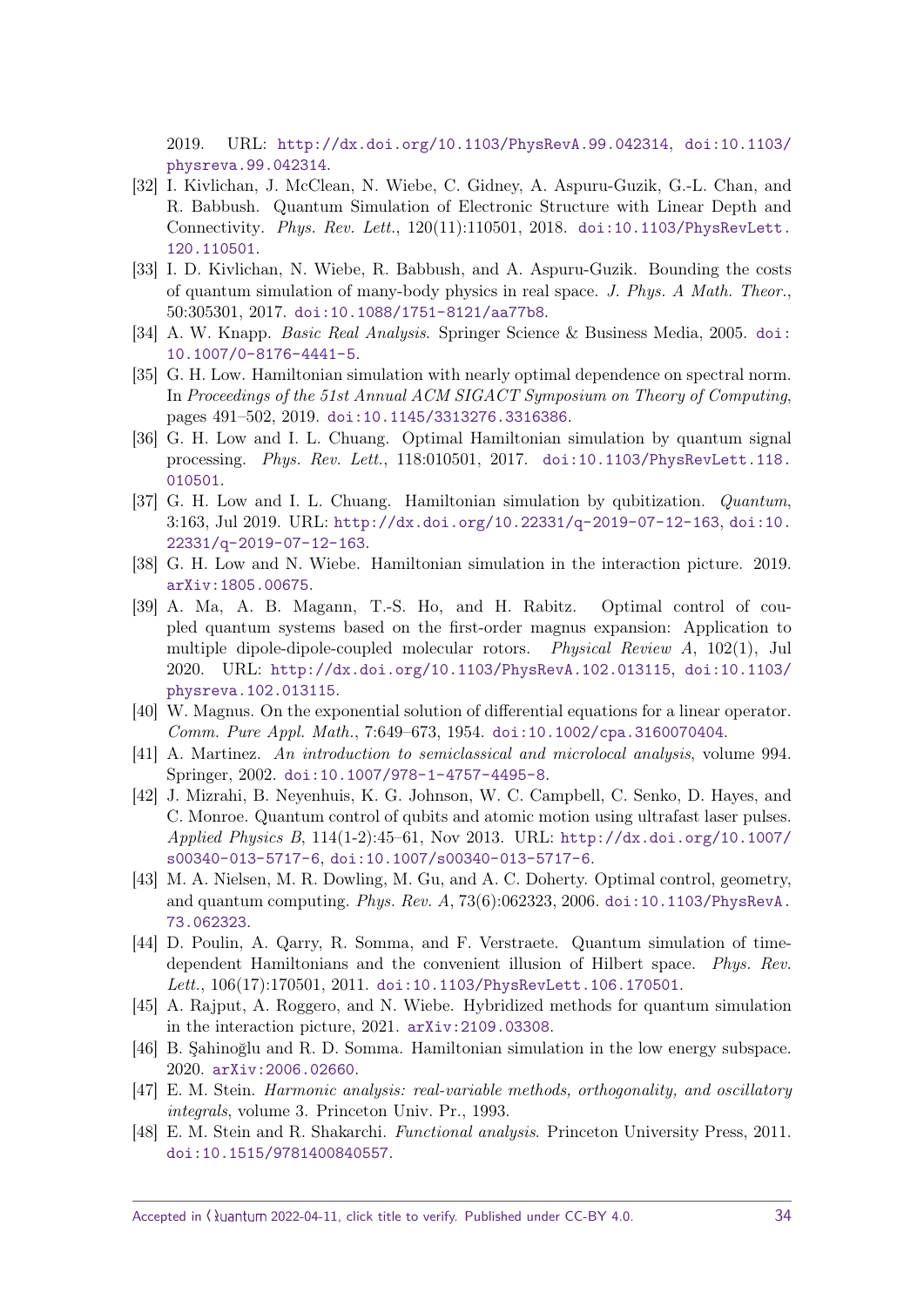- <span id="page-34-0"></span>[49] Y. Su, D. W. Berry, N. Wiebe, N. Rubin, and R. Babbush. Fault-tolerant quantum simulations of chemistry in first quantization, 2021. [arXiv:2105.12767](http://arxiv.org/abs/2105.12767), [doi:10.](https://doi.org/10.1103/PRXQuantum.2.040332) [1103/PRXQuantum.2.040332](https://doi.org/10.1103/PRXQuantum.2.040332).
- <span id="page-34-3"></span>[50] M. Thalhammer. A fourth-order commutator-free exponential integrator for nonautonomous differential equations. SIAM Journal on Numerical Analysis, 44(2):851–864, 2006. URL: <http://www.jstor.org/stable/40232777>, [doi:10.1137/05063042](https://doi.org/10.1137/05063042).
- <span id="page-34-5"></span>[51] M. C. Tran, S.-K. Chu, Y. Su, A. M. Childs, and A. V. Gorshkov. Destructive error interference in product-formula lattice simulation. Phys. Rev. Lett., 124(22):220502, 2020. [doi:10.1103/PhysRevLett.124.220502](https://doi.org/10.1103/PhysRevLett.124.220502).
- <span id="page-34-4"></span>[52] L. Wahlbin. Superconvergence in Galerkin finite element methods. Springer, 2006. [doi:10.1007/BFb0096835](https://doi.org/10.1007/BFb0096835).
- <span id="page-34-1"></span>[53] D. Wecker, M. B. Hastings, N. Wiebe, B. K. Clark, C. Nayak, and M. Troyer. Solving strongly correlated electron models on a quantum computer. Phys. Rev. A, 92:062318, 2015. [doi:10.1103/PhysRevA.92.062318](https://doi.org/10.1103/PhysRevA.92.062318).
- <span id="page-34-2"></span>[54] N. Wiebe, D. Berry, P. Høyer, and B. C. Sanders. Higher order decompositions of ordered operator exponentials. *J. Phys. A*,  $43(6):065203$ ,  $2010$ . [doi:10.1088/](https://doi.org/10.1088/1751-8113/43/6/065203) [1751-8113/43/6/065203](https://doi.org/10.1088/1751-8113/43/6/065203).
- <span id="page-34-6"></span>[55] M. Zworski. Semiclassical Analysis. American Mathematical Society, 2012. [doi:](https://doi.org/10.1090/gsm/138) [10.1090/gsm/138](https://doi.org/10.1090/gsm/138).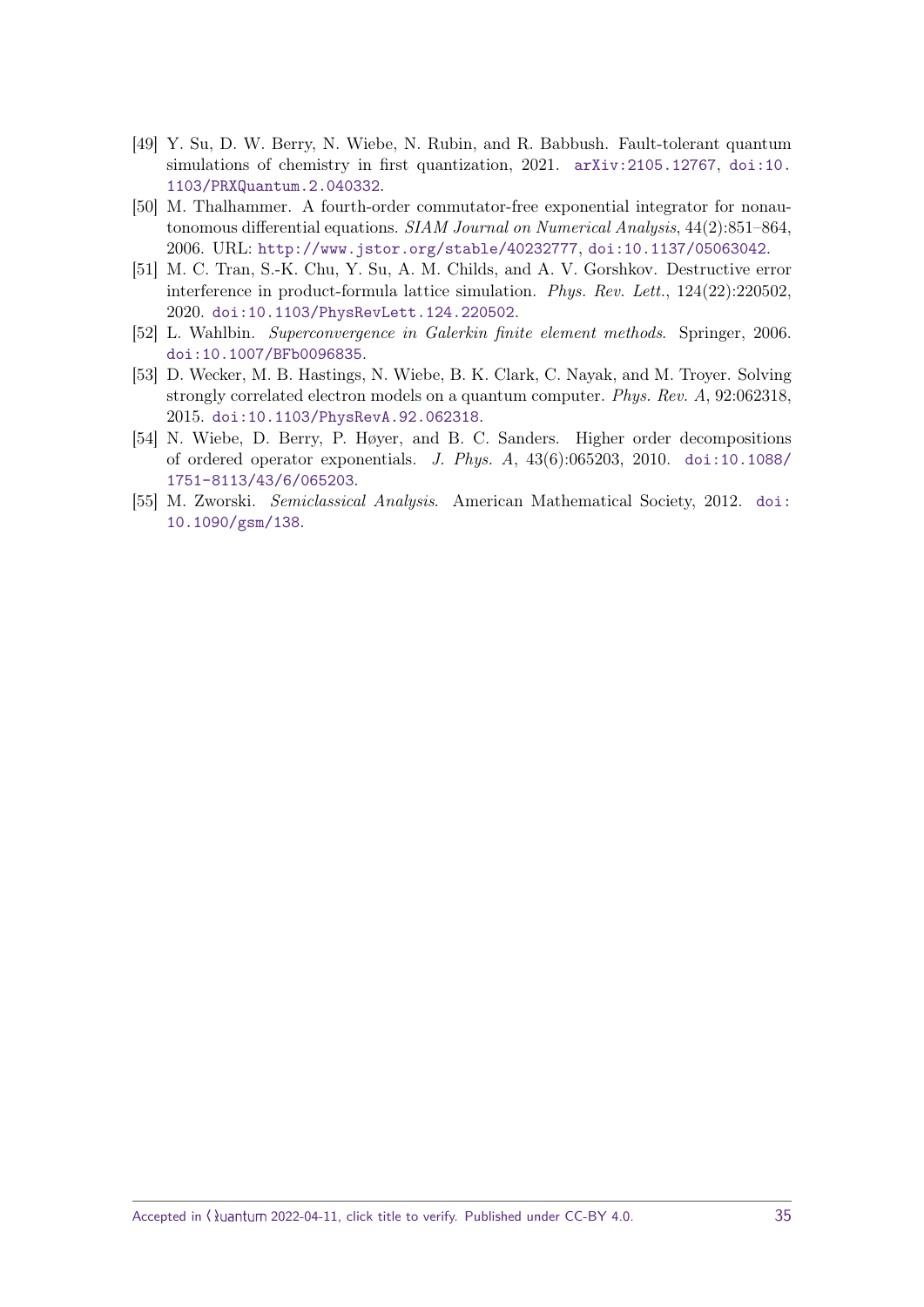## <span id="page-35-0"></span>A Existing algorithms for time-dependent Hamiltonian simulation

We summarize several existing quantum algorithms for time-dependent Hamiltonian simulation and briefly discuss their scalings. For completeness, we reintroduce the notations that will be used in showing the scalings of existing algorithms. We consider both the general time-dependent Hamiltonian simulation problem and the simulation in the interaction picture with a specific focus on the Schrödinger equation.

For the general problem, we consider

$$
i\partial_t |\psi(t)\rangle = H(t) |\psi(t)\rangle, \quad 0 \le t \le T,\tag{77}
$$

where  $H(t)$  is a time-dependent Hamiltonian. The exact evolution operator is given as

$$
U(T,0) = \mathcal{T}e^{-i\int_0^T H(s)ds} \tag{78}
$$

where  $\mathcal T$  is the time-ordering operator. Our goal is to construct another unitary operator  $U_{\text{num}}(T,0)$  such that  $||U_{\text{num}}(T,0) - U(T,0)|| \leq \epsilon$  where  $|| \cdot ||$  denotes the spectral norm. Typical approaches include dividing the entire interval [0*, T*] into *L* equi-distant segments and approximating the exact operator by local numerical propagator, and we will use  $h = T/L$  to denote the time step size whenever applicable. The same as those in Table [1,](#page-4-0)  $\text{where } \max_{s \in [0,T]} \|H(s)\| \leq \alpha, \ T^{-1} \int_0^T \|H(s)\| ds \leq \overline{\alpha}, \ \max_{s,t \in [0,T]} \|H(s), H(t)\| \leq \tilde{\alpha}^2,$ and  $\max_{s,t \in [0,T]} ||[H'(s), H(t)]|| \leq \tilde{\beta}$ .

The second model we consider is

$$
i\partial_t |\psi(t)\rangle = (A + B(t)) |\psi(t)\rangle, \quad 0 \le t \le T
$$
\n(79)

where *A* possibly has a large spectral norm but can be fast-forwarded, and *B*(*t*) is bounded. The same as those in Table [2,](#page-5-0) we assume  $||A|| \leq \alpha_A$  is large but  $e^{-iAt}$  can be fast-forwarded,  $\max_{t \in [0,T]} \|B(t)\| \le \alpha_B$ ,  $\max_{t \in [0,T]} \|B'(t)\| \le \beta_B$ , and  $\max_{t \in [0,T]} \|[A, B(t)]\| \le \alpha_{AB}$ . In the interaction picture, we transform the state by  $|\psi_I(t)\rangle = e^{iAt} |\psi(t)\rangle$  and solve

$$
i\partial_t |\psi_I(t)\rangle = H_I(t) |\psi_I(t)\rangle, \qquad (80)
$$

where  $H_I(t) = e^{iAt}B(t)e^{-iAt}$ . In the case of the Schrödinger equation, *A* is the discretized Laplacian operator  $(-\Delta)$  and  $B(t)$  is the discretized potential operator, with N denoting the number of basis functions (grid points) used in spatial discretization.

#### <span id="page-35-1"></span>A.1 Trotter and generalized Trotter methods

We discuss the generalized Trotter formulae for the time-dependent Hamiltonian simulation, and the (standard) Trotter formulae for the time-independent case. In order to apply Trotter-type algorithms, the Hamiltonian needs to be in the form of  $H(t) = \sum_{j=1}^{S} H_j(t)$ . For simplicity, we consider the case of two terms.  $H(t) = H_1(t) + H_2(t)$ . The generalized Trotter formulae [\[29\]](#page-32-10) is given by

<span id="page-35-2"></span>
$$
\mathcal{T}e^{-\mathrm{i}\int_t^{t+h}H(s)\,ds} \approx \mathcal{T}e^{-\mathrm{i}\int_t^{t+h}H_1(s)\,ds}\mathcal{T}e^{-\mathrm{i}\int_t^{t+h}H_2(s)\,ds},\tag{81}
$$

and [\[29,](#page-32-10) Eq (2.3)] provides the error bound for this short time evolution

$$
\int_{t}^{t+h} ds \int_{t}^{s} du \, ||[H_{1}(s), H_{2}(u)]|| \leq \frac{1}{2} \max_{s, u \in [t, t+h]} \left\| [H_{1}(s), H_{2}(u)] \right\| h^{2}.
$$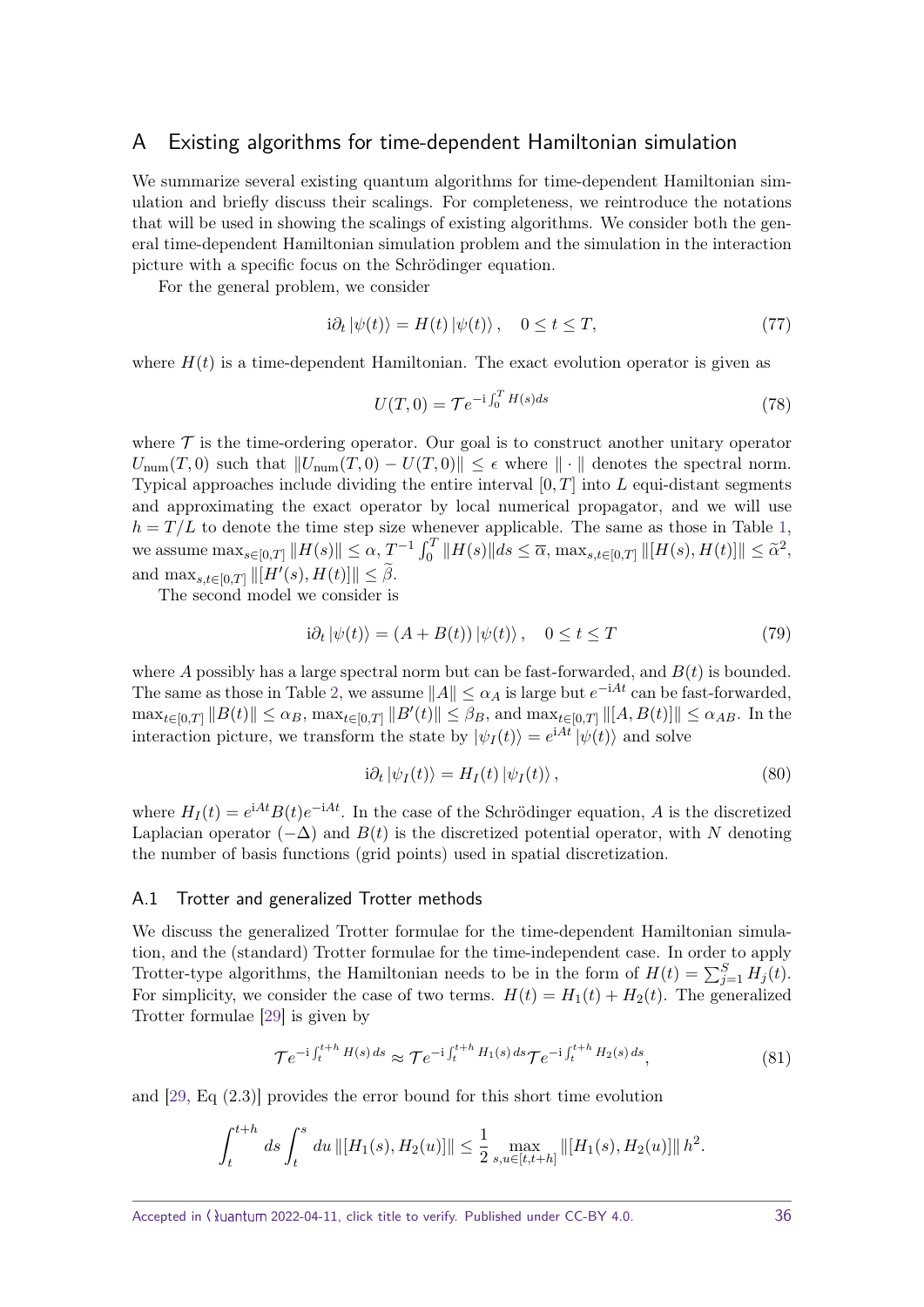Hence the long time error for the evolution till time *T* can be estimated as

$$
\frac{1}{2} \max_{s, u \in [t, t+h]} \| [H_1(s), H_2(u)] \| \frac{T^2}{L}
$$

where L is the number of the equi-length segments dividing the time interval  $[0, T]$ . However, it is worth pointing out that the generalized Trotter formulae Eq. [\(81\)](#page-35-2) by itself is not an algorithm, in the sense that some further treatment – such as qHOP, continuous qDRIFT and truncated Dyson series – is still required to implement the time-ordering operators. One exception is that  $H(t)$  is of the form of a controlled Hamiltonian

$$
H(t) = f_1(t)H_1 + f_2(t)H_2,
$$

where  $f_1(t)$  and  $f_2(t)$  are some control functions, in which case the resulting unitaries are free of the time ordering operator.

For the time-independent Hamiltonian  $H = A + B$ , time-independent Trotter-type formulae [\[20\]](#page-32-1) can be directly applied. In particular, the first order Trotter formula is

$$
e^{-i(A+B)h} \approx e^{-iBh}e^{-iAh}.
$$

The one-step local Trotter error bound given by [\[20,](#page-32-1) Proposition 15] reads

$$
\frac{h^2}{2} ||[A, B]||,
$$

and thus the global Trotter error is bounded by

$$
\frac{\| [A,B] \|}{2} \frac{T^2}{L}.
$$

Therefore, to achieve the  $\epsilon$ -approximation of the unitary evolution in the operator norm, the query complexity for the first order Trotter formula is [\[20,](#page-32-1) Corollary 12]

$$
\mathcal{O}\left(\frac{\|[A,B]\|T^2}{\epsilon}\right)
$$

and in the case of the real-space Hamiltonian simulation becomes

$$
\mathcal{O}\left(\frac{NT^2}{\epsilon}\right),\
$$

because  $\|[A, B]\| = \mathcal{O}(N)$  [\[2,](#page-31-1) Appendix A].

For the second order Trotter formula

$$
e^{-i(A+B)h} \approx e^{-iAh/2}e^{-iBh}e^{-iAh/2},
$$

the cost to achieve an  $\epsilon$ -approximation can be estimated in a similar way, which gives the query complexity for the second order Trotter formula as [\[20,](#page-32-1) Corollary 12]

$$
\mathcal{O}\left(\frac{\left(\left\| [B,[B,A]]\right\|+\left\| [A,[A,B]]\right\| \right)^{1/2} T^{3/2}}{\epsilon^{1/2}}\right)
$$

and in the case of the real-space Hamiltonian simulation becomes

$$
\mathcal{O}\left(\frac{NT^{3/2}}{\epsilon^{1/2}}\right),\,
$$

because  $||[B, [B, A]]|| = \mathcal{O}(N)$  and  $||[A, [A, B]]|| = \mathcal{O}(N^2)$  [\[2,](#page-31-1) Appendix A].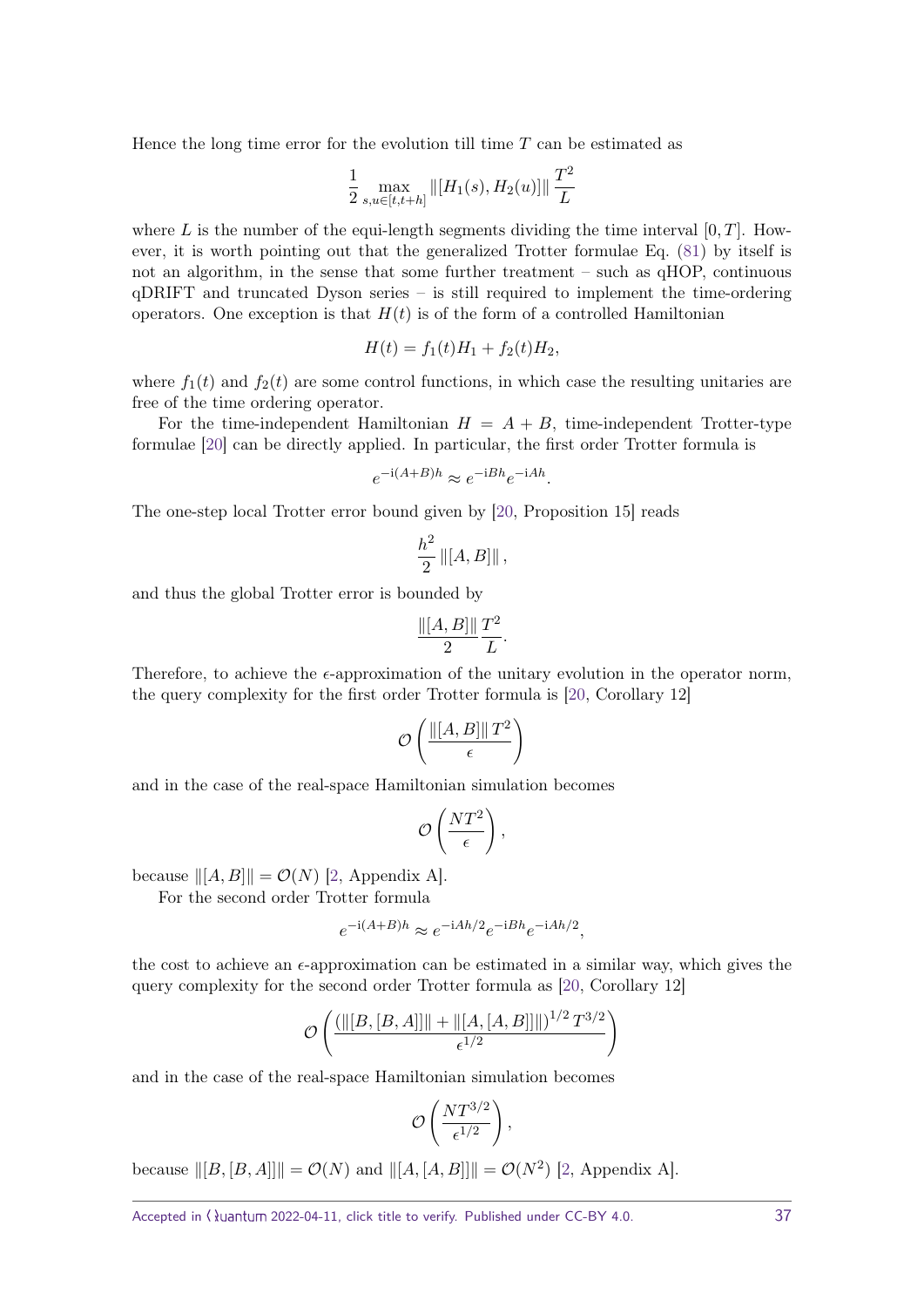#### <span id="page-37-0"></span>A.2 Monte Carlo method

The idea of the Monte Carlo method proposed in [\[44\]](#page-33-10) is to approximate the exact evolution operator first by first-order generalized Trotter and then to approximate the resulting integral by Monte Carlo sampling. The goal of this algorithm is to get rid of the dependence on the time-derivatives of  $H(t)$ .

For a single Hamiltonian  $H(t)$ , the local evolution operator can be approximated as

$$
\mathcal{T}e^{-i\int_t^{t+h} H(s)ds} \approx e^{-i\int_t^{t+h} H(s)ds}
$$

$$
\approx e^{-i\frac{h}{m}\sum_{j=1}^m H(s_j)}
$$

$$
\approx \prod_{j=1}^m e^{-i\frac{h}{m}H(s_j)},
$$
(82)

where  $s_j$ 's are random variables sampled uniformly in  $[t, t + h]$ . According to the proof of our Lemma [3,](#page-14-1) the approximation error of the first approximation is bounded by  $5$ 

$$
\mathcal{O}(h^2 \max_{s,\tau \in [t,t+h]} \Vert [H(\tau),H(s)] \Vert).
$$

According to [\[44\]](#page-33-10), the error due to the second step of the Monte Carlo approximation is bounded by √

$$
h \max_{s \in [t, t+h]} \|H(s)\| / \sqrt{m},
$$

and the error of the third step is the standard Trotter error bounded by

$$
\mathcal{O}(h^2 \max_{s,\tau \in [t,t+h]} \left\| [H(\tau),H(s)] \right\|).
$$

Summarizing all these together, we can bound the local error by

$$
\mathcal{O}(h^2 \max_{s,\tau \in [t,t+h]} \| [H(\tau), H(s)] \| + h \max_{s \in [t,t+h]} \| H(s) \| / \sqrt{m}).
$$
\n(83)

According to Lemma [5,](#page-17-1) we can further bound the local error by

$$
\mathcal{O}(h^2 \min\left\{\tilde{\alpha}^2, \tilde{\beta}h\right\} + h\alpha/\sqrt{m}),\tag{84}
$$

and the corresponding global error by

$$
\mathcal{O}\left(\min\left\{\tilde{\alpha}^2 T^2/L, \tilde{\beta} T^3/L^2\right\} + \alpha T/\sqrt{m}\right). \tag{85}
$$

To bound the error by  $\epsilon$ , it suffices to choose

$$
L = \mathcal{O}\left(\min\left\{\frac{\tilde{\alpha}^2 T^2}{\epsilon}, \frac{\tilde{\beta}^{1/2} T^{3/2}}{\epsilon^{1/2}}\right\}\right), \quad m = \mathcal{O}\left(\frac{\alpha^2 T^2}{\epsilon^2}\right),\tag{86}
$$

and the total number of queries to  $e^{-itH(s)}$  is  $\mathcal{O}(Lm)$ . Note that the number of quadrature points *m* contributes a multiplicative factor to the query complexity.

Now we consider the complexity of the Monte Carlo method in the interaction picture for general *A* and *B*(*t*). The under the interaction picture,  $H_I(t) = e^{iAt}B(t)e^{-iAt}$  and thus the local error can be bounded by

$$
\mathcal{O}(h^2 \max_{s,\tau \in [t,t+h]} \| [H_I(\tau), H_I(s)] \| + h \max_{s \in [t,t+h]} \| H_I(s) \| / \sqrt{m}).
$$
\n(87)

<span id="page-37-1"></span><sup>5</sup>We remark that here we use our improved error estimate for the first step of approximation. In [\[44\]](#page-33-10) this step is directly bounded by  $\mathcal{O}(h^2 \max_t \|H(t)\|^2)$ .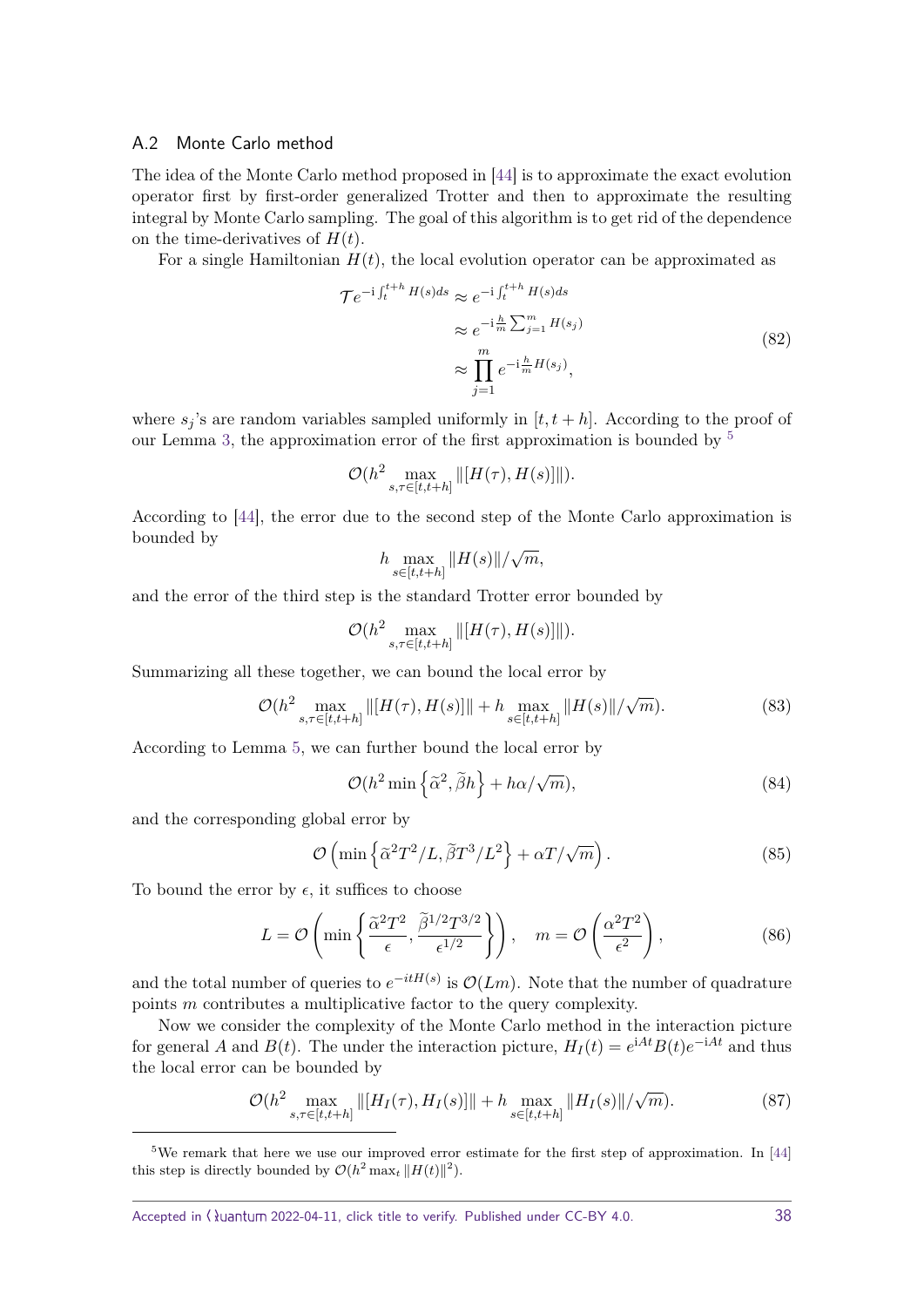According to Lemma [9,](#page-21-2) we can further bound the local error by

$$
\mathcal{O}(h^2 \min \left\{ \alpha_B^2, \alpha_B(\alpha_{AB} + \beta_B)h \right\} + h\alpha_B/\sqrt{m}), \tag{88}
$$

and the corresponding global error by

$$
\mathcal{O}(\min\left\{T^2\alpha_B^2/L, T^3\alpha_B(\alpha_{AB}+\beta_B)/L^2\right\} + T\alpha_B/\sqrt{m}).\tag{89}
$$

To bound the error by  $\epsilon$ , it suffices to choose

$$
L = \mathcal{O}\left(\min\left\{\frac{T^2\alpha_B^2}{\epsilon}, \frac{T^{3/2}\alpha_B^{1/2}(\alpha_{AB} + \beta_B)^{1/2}}{\epsilon^{1/2}}\right\}\right), \quad m = \mathcal{O}\left(\frac{T^2\alpha_B^2}{\epsilon^2}\right),\tag{90}
$$

and the total number of queries to  $e^{-iAt}$  and the input model of  $B(t)$  is  $\mathcal{O}(Lm)$ .

Finally, in the case of Schrödinger equation where  $B(t)$  is assumed to be smoothly bounded, we can use Lemma [10](#page-24-0) to directly bound the local error by

$$
\mathcal{O}\left(h^3 + h/\sqrt{m}\right),\tag{91}
$$

which gives the global error bound as

$$
\mathcal{O}\left(T^3/L^2 + T/\sqrt{m}\right). \tag{92}
$$

Therefore it suffices to choose

$$
L = \mathcal{O}\left(\frac{T^{3/2}}{\epsilon^{1/2}}\right), \quad m = \mathcal{O}\left(\frac{T^2}{\epsilon^2}\right). \tag{93}
$$

## <span id="page-38-0"></span>A.3 Continuous qDRIFT

The idea of the continuous qDRIFT is to approximate the exact quantum channel by certain stochastic protocol. Assume the spectral norm  $||H(\tau)||$  is known *apriori* or can be accurately upper bounded, the algorithm approximates the ideal quantum channel corresponding to the exact evolution  $U(t, 0)$  defined as

$$
\mathcal{E}(t,0)(\rho) = U(t,0)\rho U^{\dagger}(t,0) = \mathcal{T} \exp\left(-i\int_0^t \mathrm{d}\tau \, H(\tau)\right) \rho \mathcal{T} \exp \Big(-i\int_0^t \mathrm{d}\tau \, H(\tau)\Big).
$$

by a mixed unitary channel given by

$$
\mathcal{E}(t,0)(\rho) \approx \mathcal{U}(t,0)(\rho) = \int_0^t d\tau \, p(\tau) e^{-i\frac{H(\tau)}{p(\tau)}} \rho e^{i\frac{H(\tau)}{p(\tau)}},
$$

where  $p(\tau)$  is a probability density function defined for  $0 \leq \tau \leq t$ ,

$$
p(\tau) := \frac{\|H(\tau)\|}{\int_0^t \|H(\tau)\| \ d\tau}.
$$

The quantum channel  $\mathcal{U}(t, 0)(\rho)$  is then implemented via a classical sampling protocol: for any input state  $\rho$ , one randomly sample  $\tau$  from the distribution  $p(\tau)$  and perform  $e^{-iH(\tau)/p(\tau)}$ . [\[8,](#page-31-9) Theorem 7] shows that one can divide the interval [0*,T*] into 0 = *t*<sub>0</sub> <  $t_1 < \cdots < t_L = T$  such that when the continuous qDRIFT protocol is performed on each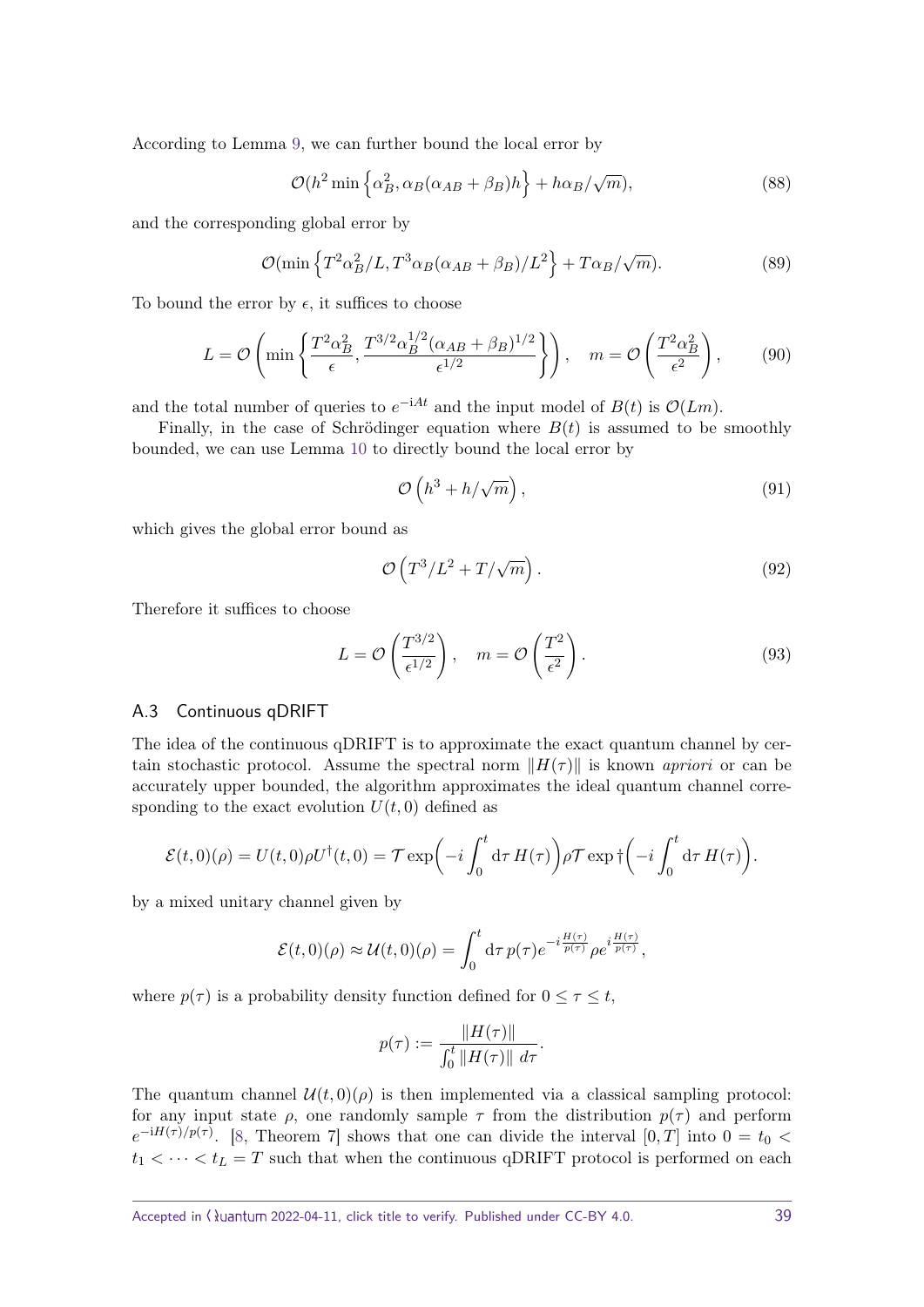sub-interval, the long time simulation error in the diamond norm for the quantum channels is bounded by

$$
\frac{4\left(\int_0^T \|H(\tau)\| d\tau\right)^2}{L}.
$$

To obtain an  $\epsilon$ -approximation of the ideal quantum channel using continuous qDRIFT protocol, the query complexity is

$$
\mathcal{O}\left(\frac{\left(\int_0^T \|H(\tau)\| d\tau\right)^2}{\epsilon}\right),\,
$$

where *n* is the number of qubits that *H* acts on, assuming the probability distribution  $p(\tau)$ can be efficiently sampled. Therefore, the query complexity in  $T$  and  $\epsilon$  is given as

$$
\mathcal{O}\left(\frac{\left(\frac{1}{T}\int_0^T \|H(\tau)\| \ d\tau\right)^2 T^2}{\epsilon}\right) = \mathcal{O}\left(\frac{\overline{\alpha}^2 T^2}{\epsilon}\right).
$$

Now we consider the complexity of the continuous qDRIFT in the interaction picture for general  $A$  and  $B(t)$ . Straightforward calculations show that

<span id="page-39-1"></span>
$$
\frac{1}{T} \int_0^T \|H_I(\tau)\| \ d\tau = \frac{1}{T} \int_0^T \|B(t)\| \ d\tau \le \max_{t \in [0,T]} \|B(t)\| \,, \tag{94}
$$

which gives the query complexity  $\mathcal{O}(\alpha_B^2 T^2/\epsilon)$ . In the case of the real-Hamiltonian simulation,  $||B|| = \mathcal{O}(1)$  and hence the query complexity becomes  $\mathcal{O}(T^2/\epsilon)$ . Note that Eq. [\(94\)](#page-39-1) also shows that for the time-independent Hamiltonian simulation in the interaction picture, the  $L^1$  norm scaling is the same as the maximum norm scaling  $T \max_{\tau \in [0,T]} ||H(\tau)||$ .

#### <span id="page-39-0"></span>A.4 Truncated Dyson series method

Truncated Dyson series method utilizes the Dyson series

$$
U(t,0) = I - i \int_0^t H(t_1) dt_1 - \int_0^t \int_0^{t_2} H(t_2) H(t_1) dt_1 dt_2 + \cdots
$$
  
= 
$$
\sum_{k=0}^{\infty} \frac{(-i)^k}{k!} \int_0^t dt_1 \int_0^t dt_2 \cdots \int_0^t dt_k \mathcal{T}[H(t_1) H(t_2) \cdots H(t_k)].
$$

The complexity of higher order truncated Dyson series method has been carefully analyzed in [\[38\]](#page-33-6) for both general simulation and the Hamiltonian simulation in the interaction picture. In particular, to simulate the dynamics on  $[0, T]$  within  $\epsilon$  error for a time-dependent Hamiltonian satisfying  $\max_t ||H(t)|| \leq \alpha$ , query complexity to the HAM-T<sub>j</sub> input model is given as ([\[38,](#page-33-6) Corollary 4])

$$
\mathcal{O}\left(\alpha T \log(\alpha T/\epsilon)\right).
$$

As we have mentioned in the introduction, truncated Dyson series method beyond first order contains time-ordering and hence requires clocking done by quantum control logic. Therefore, instead of adaptively selecting the truncated order according to the error level, we will restrict ourselves on the first order truncated Dyson series method.